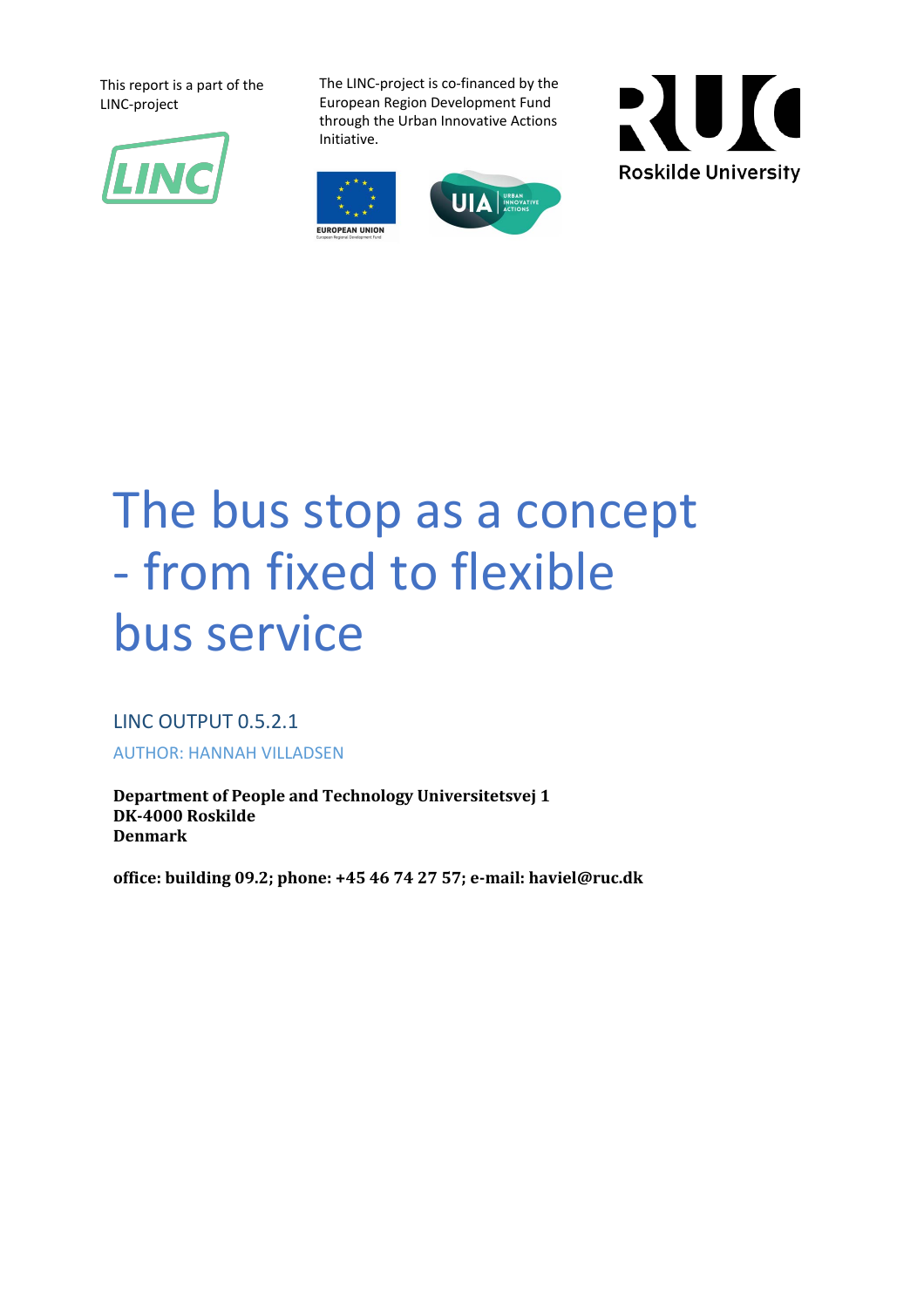#### Contents:

| 1.1                                           |                                                                                                                                                                                                                                                                          |  |
|-----------------------------------------------|--------------------------------------------------------------------------------------------------------------------------------------------------------------------------------------------------------------------------------------------------------------------------|--|
| $1.2$<br>1.2.1<br>1.2.2<br>1.2.3              |                                                                                                                                                                                                                                                                          |  |
| 1.3                                           |                                                                                                                                                                                                                                                                          |  |
| 1.4<br>FlexTrafik.<br>1.4.1<br>1.4.2<br>1.4.3 | Public on-demand passenger transport - domestic experiences with implementation of                                                                                                                                                                                       |  |
| 1.5<br>busses 8<br>1.5.1<br>1.5.2<br>1.5.3    | Autonomous busses - Lessons from observations at two Scandinavian trials with autonomous<br>Autonomous? What happens when the advanced decisionmaker is pulled from the bus?  9<br>Prospects for the application of self-driving technology in the short and medium term |  |
| 1.6<br>1.6.1<br>1.6.2<br>1.6.3<br>1.6.4       | User attitudes and concerns - focus group interview with potential test users at DTU-testbed<br>10                                                                                                                                                                       |  |
| 1.7                                           |                                                                                                                                                                                                                                                                          |  |
| 1.8                                           |                                                                                                                                                                                                                                                                          |  |
| 1.9                                           | Appendix B: Expert interview Niels Agerbo, head of product development at Flextrafik/Movia<br>30                                                                                                                                                                         |  |
| 1.10                                          |                                                                                                                                                                                                                                                                          |  |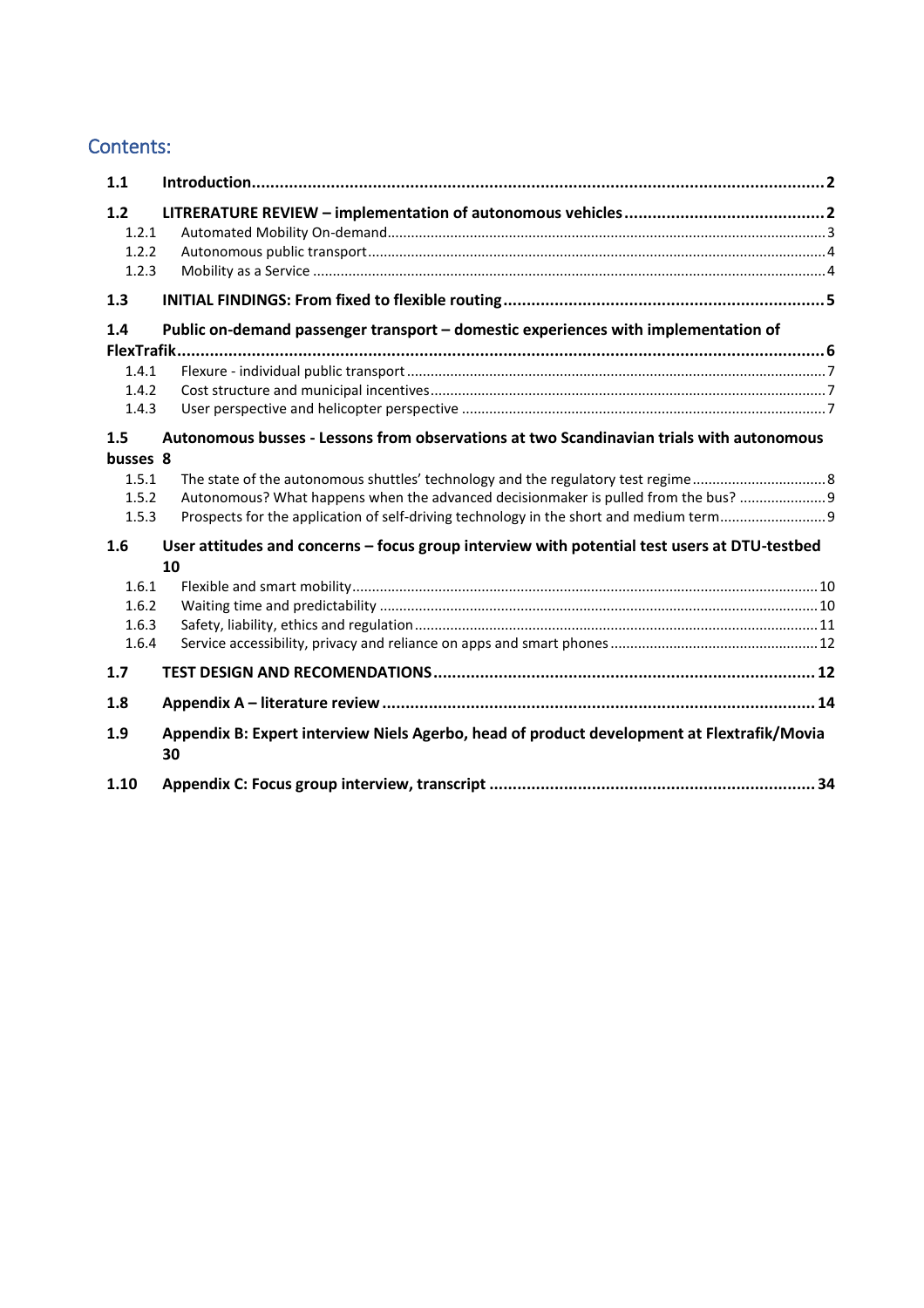#### <span id="page-2-0"></span>1.1 Introduction

This document has been prepared as part of the LINC-project. The LINC project is funded by UIA and will test autonomous shuttles in open traffic in two testbeds along the route of the planned Copenhagen light rail. The goal of the project is to test the viability of shared autonomous ondemand passenger transport as feeder transport to the Copenhagen light rail.

As part of the information gathering process a number of activities have been carried out to ensure that the project will not reinvent the wheel. The findings from this initial research is documented in this document and draw on four main sources of information:

- 1) A literature review of state-of-the-art research on the implementation of autonomous vehicles,
- 2) Expert interviews with key persons at:
	- a. Flextrafik/Movia. Flextrafik is a public organization that has provided shared ondemand passenger transport since the 1993,
	- b. Nobina Technology. Nobina Technology is a private bus company which has tested autonomous shuttles in Sweden. The Danish branch of Nobina will be responsible for the operation of shuttles in the LINC test,
	- c. Køge hospital. Køge hospital was the site of the first major test of autonomous shuttles in Denmark,
	- d. Autonomous mobility, shuttle operator at Køge hospital test.
- 3) Visits to two Scandinavian test sites where autonomous shuttles have been tested in public passenger transport, and
- 4) A focus group interview with potential test users at DTU campus.

The literature review and transcripts of interview with Niels Agerbo, Head of product development at Flextrafik/Movia, and the focus group interview at DTU can be found in the appendixes (In Danish).

#### <span id="page-2-1"></span>1.2 LITRERATURE REVIEW – implementation of autonomous vehicles

Under the auspices of LINC, a literature study has been prepared which reviews the existing research literature on the implementation of self-driving vehicles in transport systems around the world.

We found that, overall, the published literature fell into three main groups:

1. Modelling and simulation studies that provide insights into how different parameters affect traffic flow, fleet size requirements and the number of kilometres travelled in different, typically urban, geographies under different scenarios. These studies are characterized by a high level of abstraction and a great deal of freedom to investigating traffic situations that do not exist in the physical world today. The studies are not limited by the current limitations of self-driving technology, but can explore how a fully developed self-driving vehicle could be included in the transport system and enable different types of business models and services.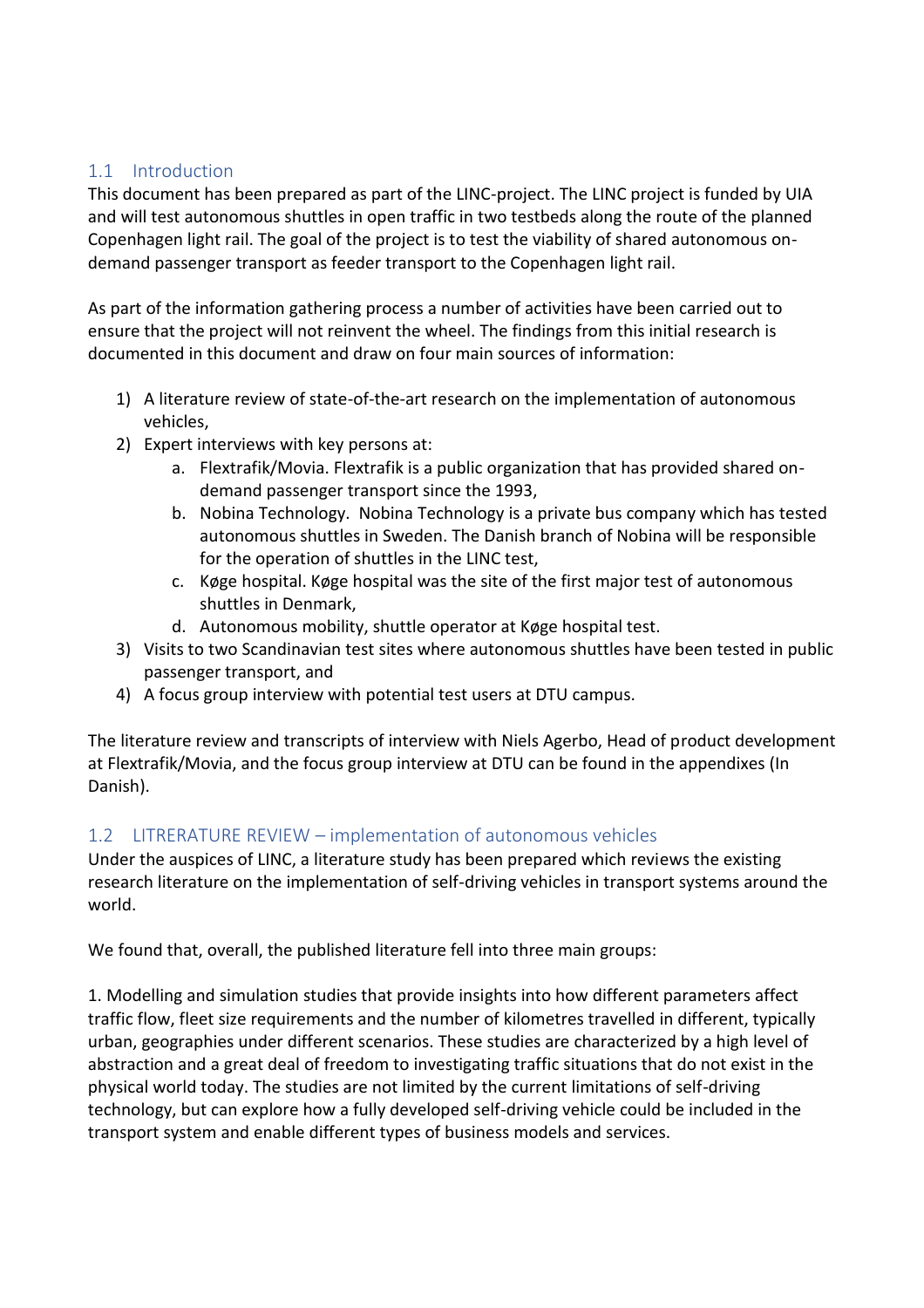2. Evaluations, research articles and recommendations documenting pilot projects where selfdriving electric minibuses have been tested as form of public transport. These are practical handson implementation projects where the current constraints arising from different countries' legal and security reservations and from the relative technological immaturity of the buses are an integral part of what is being developed, tested and evaluated.

3. More generic reports and conceptual discussion papers that seek to see the potential in light of existing professional knowledge of the current transport system, the underlying legal and administrative regulation, and expected requirements for future spatial planning and fiscal adjustment.

It is not possible, on the basis of the reviewed literature, to give a clear and transparent picture of what self-driving vehicles will mean for the transport system as a whole or for the public transport specifically. The literature provides an overview of the many different technical, commercial and regulatory factors that are at play and which are crucial to whether self-driving vehicles will result in greener and more flexible transport.

The simulation studies consistently point to the risk that self-driving cars could lead to increased road transport demand. If the autonomous vehicles are electric, this will naturally have a less severe environmental impact than if they are self-driving cars with internal combustion engines.

The increased demand for road transport resulting from automated vehicles is expected to affect congestion levels cities in a way that will require new ways of organizing and regulating passenger transport if the potential of the self-driving element to establish a greener, more coherent and more flexible public passenger transport system is to be met.

#### <span id="page-3-0"></span>1.2.1 Automated Mobility On-demand

One of the major perspectives of self-driving cars is the possibility of on-demand service, that is, service that is tailored to the specific demand at any given time. The best-known example of ondemand passenger transport is taxi. In the literature, the profitability of taxi or taxi-like services is assumed to be far greater if there is no need to employ drivers. Also, the presumed ability of the cars to autonomously find their way to the passenger will dissolve one of the central barriers to car sharing arrangements (Transport to and from vehicle). In a scenario where a shared fleet of cars pick up and bring passengers door-to-door at a price that is comparable to that of a bus ticket, it is assumed that self-driving fleet-based services (Automated mobility on demand, AMoD) will be able to compete with both the privately-owned car and public transport. As profitability is linked to a relatively high density of trips, these types of mobility are most likely to be offered first in cities.

Affordable mobility on-demand can potentially solve many problems associated with scheduled public transport. At the same time, space used today for car parking could be released for other purposes if current car owners in cities opt out of owning their own car, or if travellers entering the cities opt for self-driving car alternatives that do not depend on destination parking.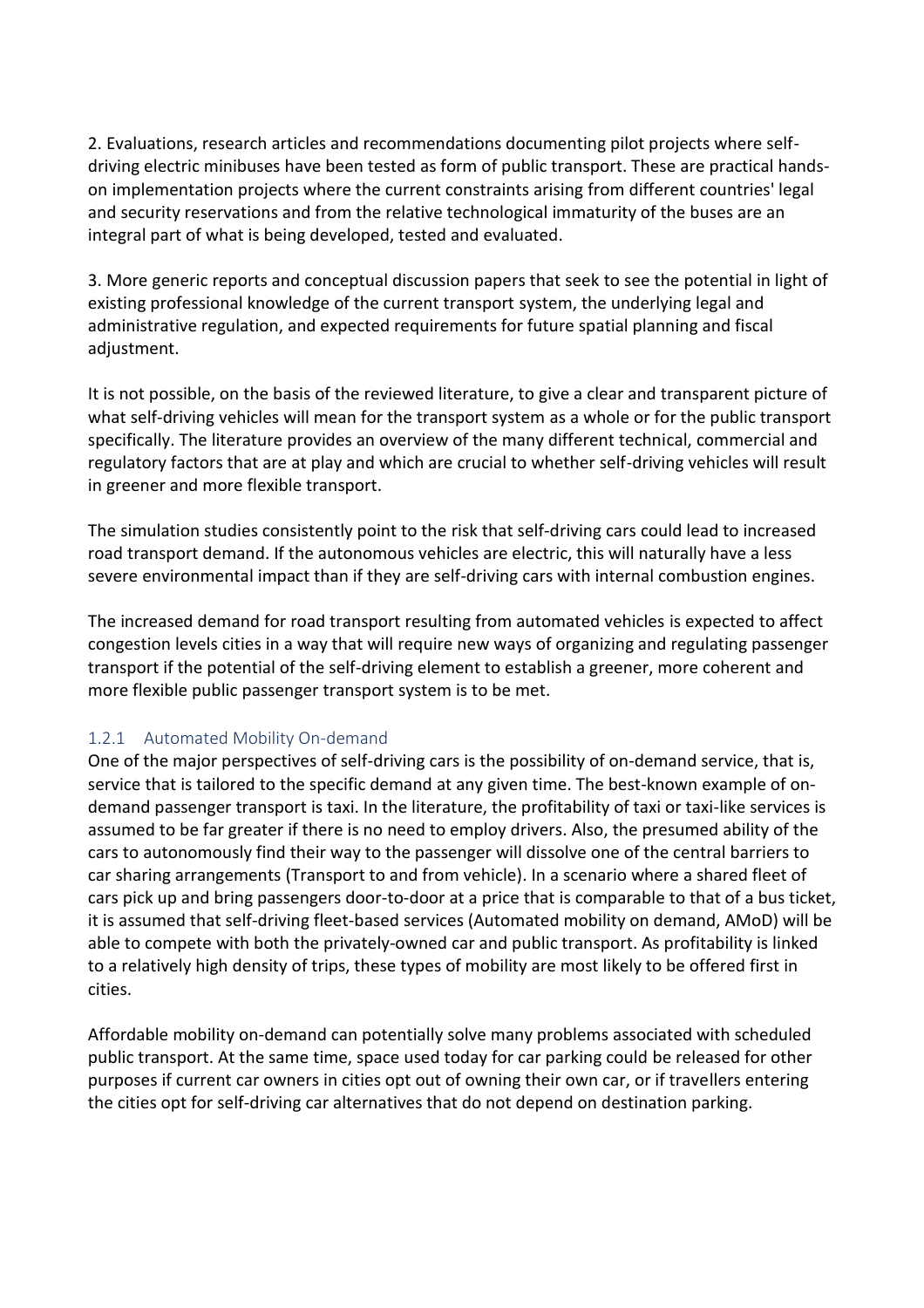Trips operated by fleets result in a certain proportion of unoccupied trips, as the cars travel to pick up customers and carry out strategic balancing of fleets where the fleet's vehicles move to areas where demand is expected to be greatest so that waiting time is limited. This built-in extra traffic, coupled with increased demand, could result in an unmanageable urban traffic pressure unless measures are implemented that mitigate the consequences. This mitigation could, for example be done by demanding integration with public transport or by regulating demand in congested areas by means of a road pricing system.

#### <span id="page-4-0"></span>1.2.2 Autonomous public transport

One further way to mitigate the effects of extra demand is to support that as many passenger trips as possible are coordinated in shared rides. Depending on how this coordination is organized, it can be categorised as "sharing economy", "new business models" or more plainly as public transport.

Historically, it has been difficult to influence travellers' behaviour in the direction of carpooling in privately owned cars and taxis, although this has been seen as a priority area of action in the pursuit of greener transport. Mobile technology and platform solutions open new possibilities for ridesharing, and might give this form of mobility a wider appeal. It has to be said though, that in Denmark the current trend is that vehicle occupancy is falling.

In a sense, the most successful form of ridesharing today takes the form of public transport. Buses and trains transport thousands of passengers every day. This is done in a way that requires customers to tolerate detours compared to the door-to-door route, endure waiting time and walk or bike a limited distance at the beginning and end of the journey.

If public transport providers can maintain this basic ridesharing culture which passengers know from buses and trains and at the same time introduce autonomous demand-driven services in areas where coverage is insufficient today, much will be gained for the vision of a more flexible, integrated and sustainable public transport in cities.

#### <span id="page-4-1"></span>1.2.3 Mobility as a Service

Simulation studies from a number of big cities show the importance of preventing cheap selfdriving mobility in individual cars from replacing mass transit (S-train, light rail and subway) in order to keep congestion levels manageable.

One of the ways to balance the prevalence of individual and shared mobility is by building a multifaceted integrated mobility offering, which provides attractive easy-to-use alternatives to single occupancy cars in city centres. Often such a system is summarized as Mobility as a Service (MaaS), i.e. a mobility system where it is the requirements and characteristics of the trip that determine the means of transport rather than the other way around.

In many households, the car becomes the dominant mode of transport because of its flexibility and because individual vehicle transport is required for a limited number of specific types of journeys. In cities, congestion and parking problems mean that collective solutions are often more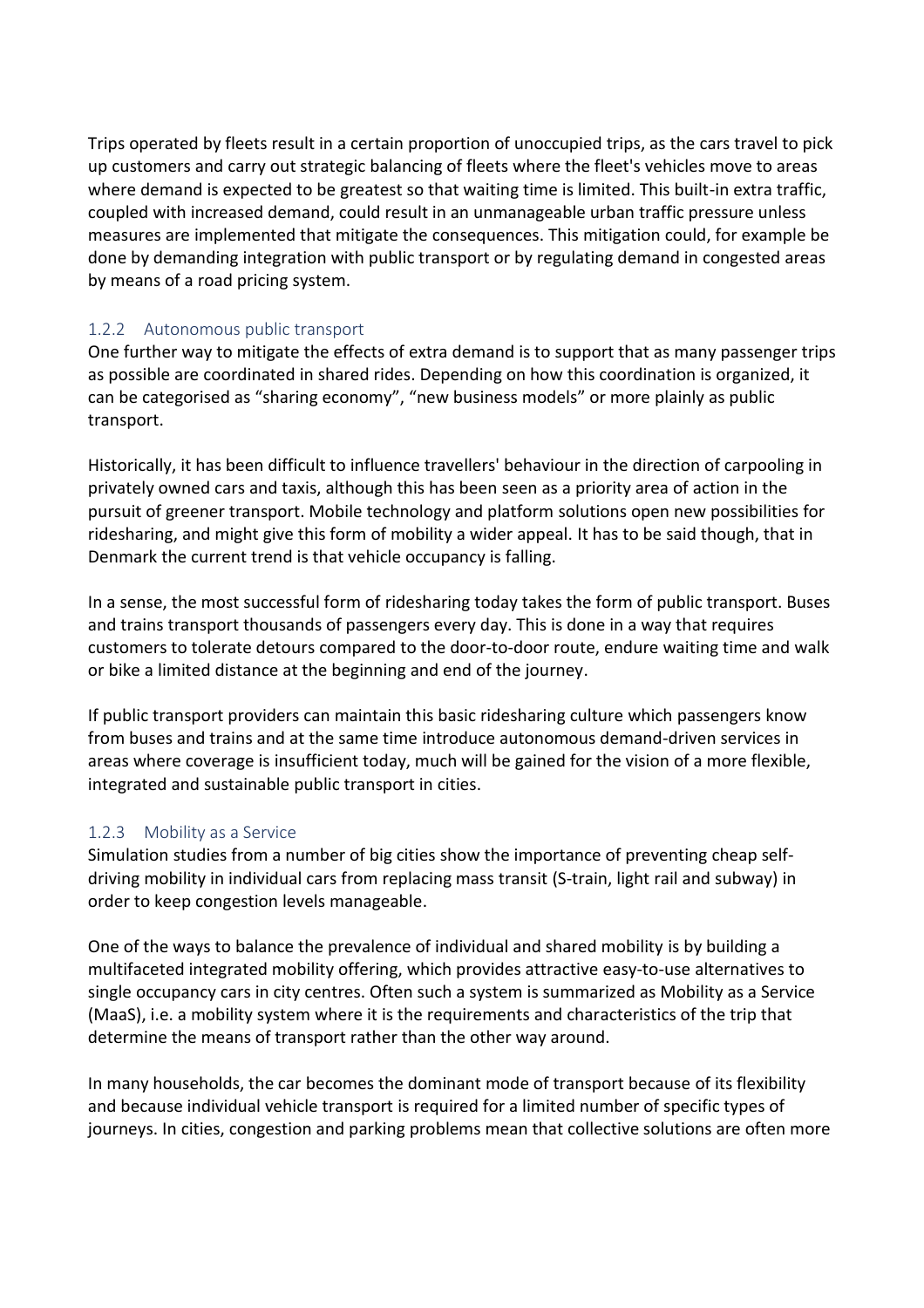appealing either for the entire journey or for some legs of it, provided there are good clear and cheap ways to combine the different mobility options.

In order to constitute a real alternative for the traveller, MaaS requires easy and transparent access to information about the means of transport available for a given journey, as well as clear offers on how these can be combined and at what price. This requires a high degree of integration and coordination of different types of services.

Autonomous mobility on-demand could play a crucial role in tying a passenger transport system based on MaaS together at the edges and reassure users that they will have access to individual vehicle transport when this is their preference. However, implementation of AMoD in a way that contributes to the realization of the green potential, requires – based on the knowledge we have at this time - that incentives are put in place that promote ridesharing and integration with mass transit and active modes. Otherwise, AMoD risks stimulating a rise in the operation of empty and almost empty vehicles in and out of cities even on stretches where there are good high-capacity alternatives.

#### <span id="page-5-0"></span>1.3 INITIAL FINDINGS: From fixed to flexible routing

The vision of AMoD draws on two trends that can in principle be viewed as separate: a) the transformation of public transport from timetable-based services to services that are demand responsive and ultimately on-demand, and b) the transformation from manned vehicle operation to automated operation. The two types of transformations bring distinct types of challenges to operation of the service and communication with users.

The two trends are linked to the extent that a reduced cost of operation will make the expansion of AMoD viable in more areas, but non-autonomous mobility on-demand is already an integral part of public transportation in rural Denmark in the form of Flextur. Flextur is a taxi-like service offered at a reduced price and with some restrictions. Trips have to be requested well in advance in order to allow the operator to optimize routing and vehicle dispatch. The service allows the operator to pool trips so that passengers share rides. Also, passengers have to accept some level of deviation from the direct route and some flexibility regarding either the preferred pick-up time or the expected arrival at destination.

Experiences with unmanned passenger road transport in Denmark is scares. The Copenhagen Metro is driverless, but service personnel are generally present in trains or on the platforms throughout operating hours to make passengers feel safe and to provide information.

In the following sections initial findings from interviews with developers of Flextrafik and Flextur, from visits to autonomous vehicle test sites and from a focus group interview with prospective passengers in the LINC testbeds will be presented. The findings will be presented with a specific focus on lessons learned regarding how to design a flexible, autonomous and demand-based public bus service. Such a service is inevitably more complex than a scheduled-based service and needs to be manageable for operators while at the same time easily accessible, safe and userfriendly from the viewpoint of passengers.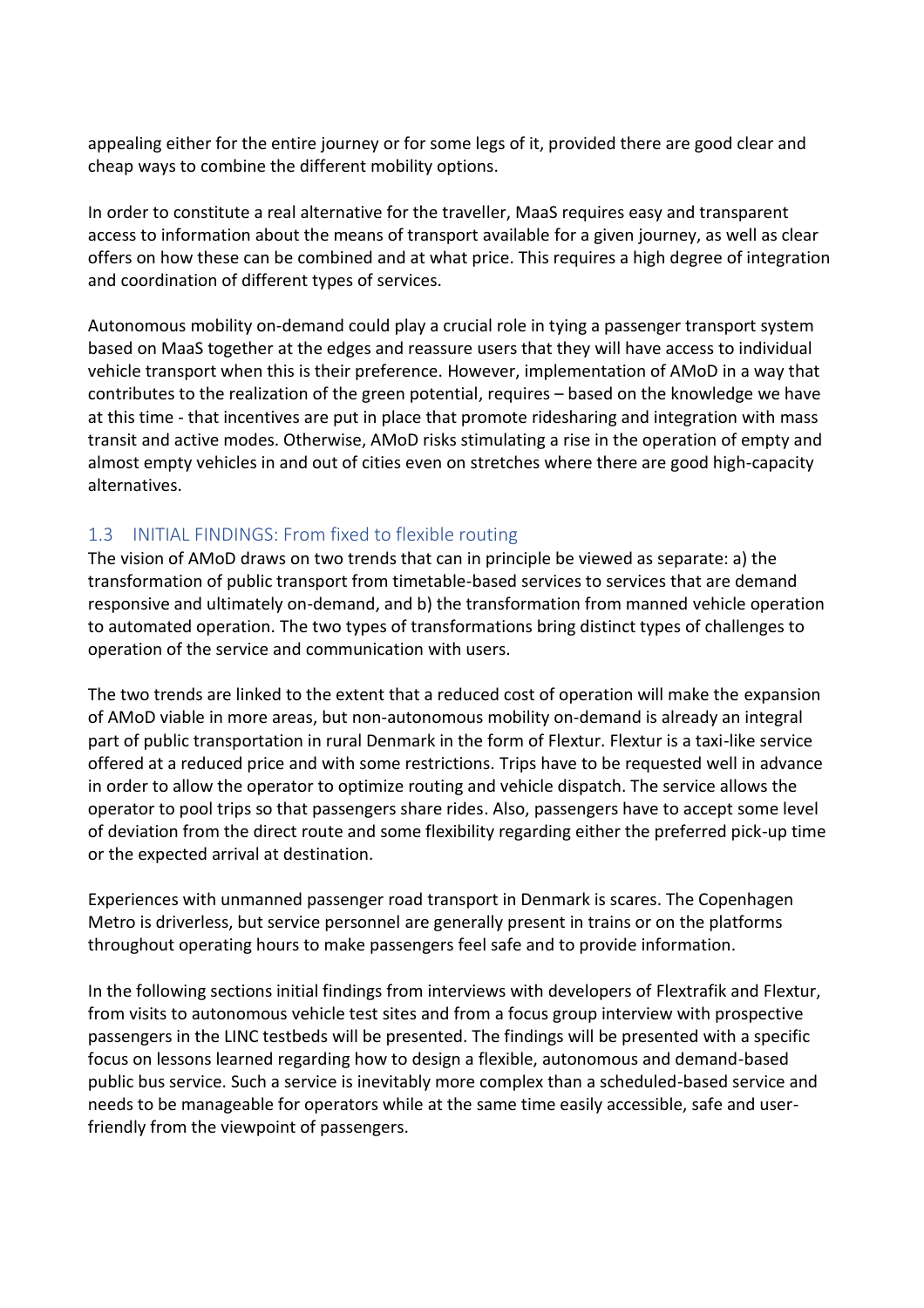#### <span id="page-6-0"></span>1.4 Public on-demand passenger transport – domestic experiences with implementation of FlexTrafik

Flextrafik is an organization that was initially formed to coordinate the different types of passenger transport that municipalities provide to citizens with special needs. At a later stage Flextrafik has developed an open public transport solution, Flextur, which is available in most rural municipalities. Flextrafik is based on ridesharing and on on-demand service. The organization has built up extensive experience with providing this form of mobility to a wide range of user groups. The findings presented in this section is based on formal (transcript in Danish) and informal dialogue with experts at Movia/Flextrafik. Movia is the public transport organization that oversees operators and tendering for Flextrafik.

There are basically two ways to plan on-demand mobility service. Either the trips can be planned based on the customer's desired pick up time or it can be planned based on the time the customer wants to be at his or her destination.

Contrary to regular scheduled bus services, it is problematic in a demand-driven ridesharing service to schedule trips at ridged way. In order to take into account uncertainties in the execution of previous trips and in order to be able to pool trips on an ongoing basis, planning is done within a number of time windows. The structure of the time windows set out the overall framework for how, as a provider, FlexTrafik meets the customers' desired travel times and - once at time window has been agreed - offer a specific departure time within that time window.

Trip coordination is at the heart of the on-demand scheduling system on which Flextrafiks's operation is built. From the operator's viewpoint trip coordination means that more customers can be served at the same time by the same vehicle and that trips are run with a lower total time consumption and a shorter overall distance, than would have been the case, if the trips were run separately.

When compiling the trips and calculating the routes, the system allows for a very long list of considerations. Because Flextrafik serves customers with special needs and with demands for different types of customized considerations, the system is designed so that it is possible to specify a wide range of parameters.

A number of general parameters are used in addition to the time windows and constitute central criteria for the individual services. One example is the amount of detour as a percentage of the direct distance, that a given customer must accept. The total maximum extra travel time allowed and the guidelines for combining different passenger groups are further such parameters.

The fewer the number of restrictions that are put into the system, the more optimal the planning result can be from the viewpoint of the operator in terms of distance, time consumption and fleet size. On the other hand, if the level of service is not taken into account a situation might arise where the service is not functional for the passenger to use. In order to weight the two considerations Flextrafik calculate a "load" on the passenger's trip, which weighs disadvantage and optimization against each other: "We say to the system: if you give 10 minutes detour, then you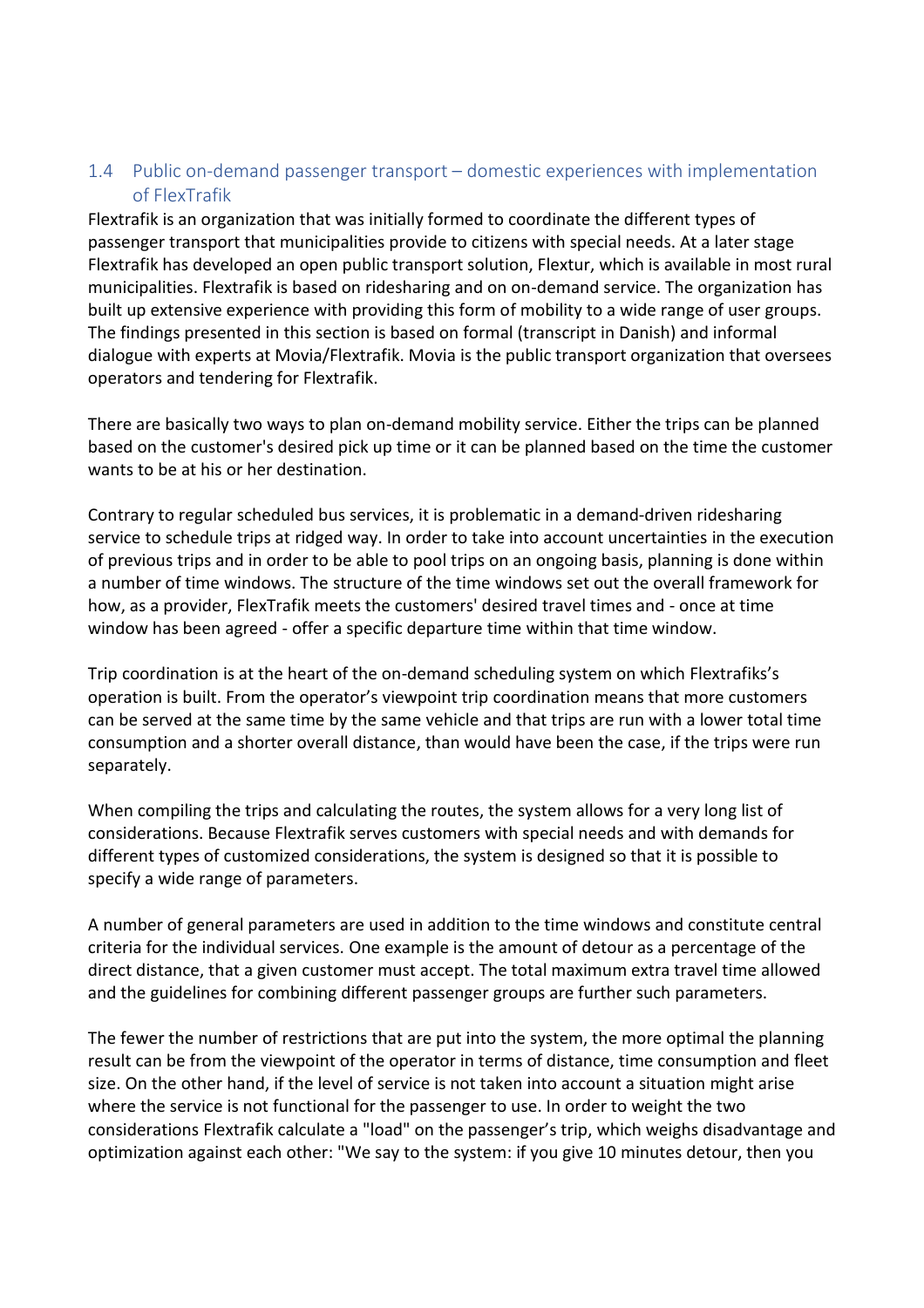must save x number of fictitious kroners". For some customer groups - typically hospital patients the disadvantage of detour travel is weighted very high, while the same detour is weighted much lower if the "passenger" is e.g. a medical paper record that has to reach a specific hospital before evening.

#### <span id="page-7-0"></span>1.4.1 Flexure - individual public transport

Flextur is a specific form of Flextrafik which form an alternative - or supplement - to other types of public transport. In contrast to most forms of Flextrafik it is open to the general public and all passengers are treated according to the same set of criteria. The fact that everybody is treated the same has implications for the complexity of the solutions that are required and basically makes it much easier to develop and operate. Nevertheless, developers' experience with implementing Flextur has shown that although the criteria are less complex than the criteria for special needs costumers, the capacity to adjust a large number of scheduling parameters means that the service can be adjusted to the desired level of service and that it can be limited geographically and temporally to avoid parallel operation with scheduled public transport when and where conventional public transport is sufficiently available.

Demand-driven public transport has the advantage that vehicles are only operated when there are passengers who need to join, but product developers have found that it puts new types of demands on customers: "You have to get into this mindset, that you have to make a booking. You have to call somebody or do something. You need to plan your trip. You can't just show up at a bus stop. If you just show up - nothing happens! Because there is no service unless a trip has been pre-booked".

#### <span id="page-7-1"></span>1.4.2 Cost structure and municipal incentives

On-demand public transport has a different cost structure than other public transport arrangements. This is a factor that has historically concerned municipalities as municipalities carry a part of the cost of operation. The cost of on-demand transport increase with the level of use, whereas the cost of a conventional bus route is stable. When a conventional bus route is introduced providers have an interest in having it communicated as much as possible, because the more it is filled up the more optimal it becomes. This budgeting issue might have made ondemand service less attractive to municipalities and less advertised to potential passengers than would otherwise have been the case.

Developers and operators feel that Flextur solves a crucial societal task and benefits a group of vulnerable citizens, who would otherwise have had a need for more costly assistance. For many, accessibility to public transport is the challenge: "You can have a stop 300 meters from you, but if you have a functional disability that means you can't walk the 300 meters ... flexur solves this [...] you can get close to the customer."

#### <span id="page-7-2"></span>1.4.3 User perspective and helicopter perspective

On-demand service requires a different way of communicating with customers than traditional public transport. In addition to the customer having to actively book his trip, the structure of how routes and ridesharing are planned is not immediately transparent to the customers.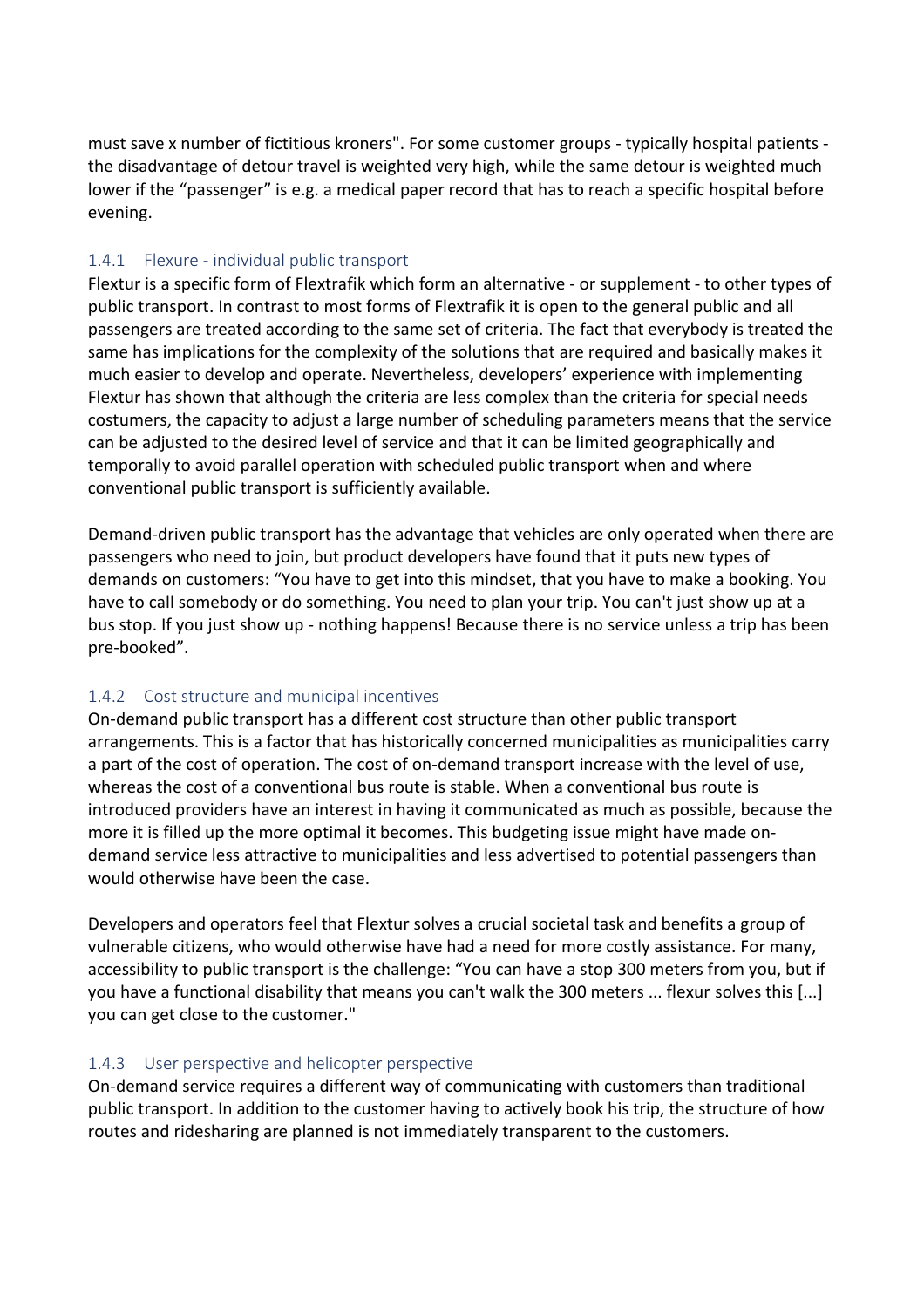At Flextrafik the communication task has been experienced as difficult. Once the same user has used the system several times, it becomes easier to communicate, but for first-time users the booking process and the detours can seem unintuitive.

Transportation information is generally of great importance to the user experience when traveling by public transport, but in an on-demand mobility solution, the ability to provide the customer with consistent and clear information along the way is complicated by the fact that the system's efficiency is based on the ability to coordinate in real time and redeploy when needed. The system is built to have the passenger at destination in time, but doesn't provide a full itinerary, because routes and occupancy is - due to the ongoing optimization - in a constant flux.

#### <span id="page-8-0"></span>1.5 Autonomous busses - Lessons from observations at two Scandinavian trials with autonomous busses

#### <span id="page-8-1"></span>1.5.1 The state of the autonomous shuttles' technology and the regulatory test regime

The busses that will be deployed in the LINC project are 11-persons shuttles manufactured by EasyMile. Testing will be in SAE automation level 3, meaning that an operator will be present in the vehicle during all trips, tasked with the supervision of all driving operations along the route. It is possible that during the testing phase, some trips can be authorized in a closed-off area at SAE automation level 4, which would allow us to monitor users' responses in conditions where no staff is in the shuttle during operation.

At present manufacturers as well as regulators are cautious not to take unnecessary risks and testing on public roads will only be performed in settings, that are quite unlike the conditions in which it is hoped to employ the shuttles at a later stage. The main restrictions concern maximum speed (approximately 15 km/h) and the requirement that a human operator is positioned in the bus with a clear view of traffic and ready to intervene at all times during operation.

As part of preparations for the LINC test two other test projects have been visited: The indoor test at Køge Sygehus in Denmark in 2018 and a pilot operation in Barkaby, Sweden, run by Nobina Technology. Both tests have a steward present. The test in Køge was performed in an indoor pedestrian area and didn't have to interact with fast going road users, whereas the test in Barkaby is performed in open traffic. First impressions and feedback in both settings was that the autonomous shuttle is an unfamiliar actor in traffic. Pedestrians as well as other types of road users had to pay extra attention and adjust their choices in traffic in order to interact with the shuttles in a safely and seamless way. Low speed ensured that these situations were entirely undramatic in nature, but the general unfamiliarity with the way the shuttles move in traffic led to some unanticipated stops and stand-offs.

In both test the steward onboard the shuttle was found to play a central role in making the operation work – both in terms of alleviating misunderstandings or hesitation in traffic and in helping users decode how to use the shuttle when they felt uncertain how to proceed in different types of situations.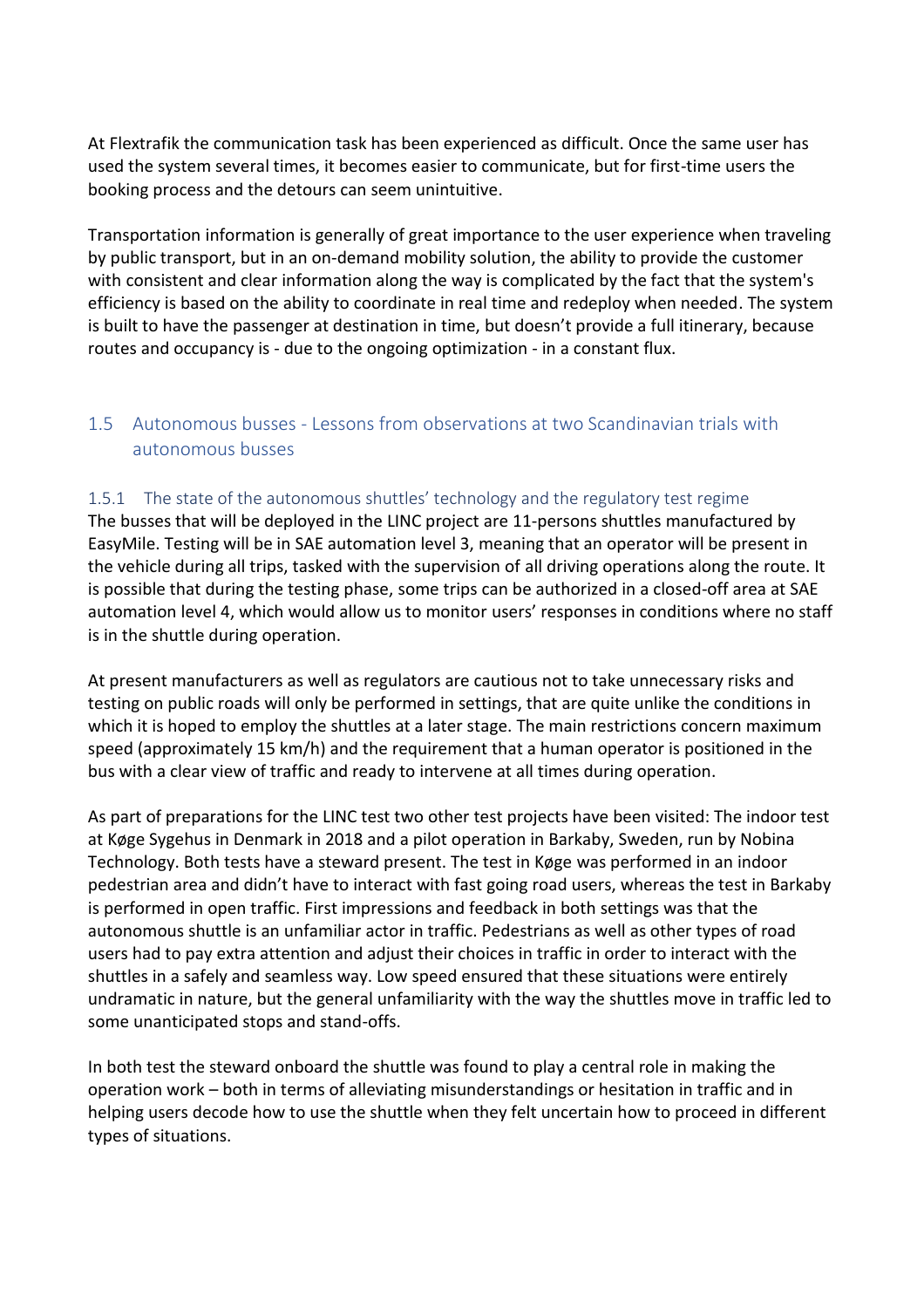Some types of unclarity can be expected to be solved by technological adjustments to the vehicles (such as timing of opening and closing of doors). Other types of unclarity could be more inherent to the autonomous service as an innovative new form for mobility. An example of this could be difficulties in signalling to the shuttle that a pedestrian wants to enter the bus and expect it to stop and let them in at the next stop.

#### <span id="page-9-0"></span>1.5.2 Autonomous? What happens when the advanced decisionmaker is pulled from the bus?

Upcoming tests would ideally lead to new knowledge about what is required of systems and users to make the interaction work in open taffic. At present drivers of on-demand service are able to recognize if a parked lorry or road work has forced a passenger to wait twenty meter away from the place where the shuttle is authorized to stop and the driver can then compensate in different ways. Flextrafik has worked with this type of challenges: "When we have a driver who can think for himself and say: "It may be that I'm booked for this, but the passenger is standing a little further ahead" then the driver can decide to pick her up over there…." As a part of the test at Køge sygehus these aspects of automated on-demand have come into focus for Movia and Flextrafik and other involved actors who hope to introduce AMoD. The autonomous vehicle cannot do advanced and socially informed scans of complex situations. In the given example a self-driving vehicle drives to the X, Y coordinates specified in the driving order. So, in the words of Movias head of Flextrafik product development: "What happens when you remove the human rational from the vehicle? Does the customer even enter when the doors open? There is no driver who says: "Jump in!". Are they going in? Do they remember getting off?"

Manned on-demand door-to-door mobility solutions have made public transport accessible to a group of citizens who need the service to have a certain inclusiveness that will potentially require special solutions: "Some vulnerable customers may need a hand to get into the car - so what is the availability of the vehicle itself? What will the boarding situation look like? […] Those are some of the things that will be challenging."

#### <span id="page-9-1"></span>1.5.3 Prospects for the application of self-driving technology in the short and medium term

Based on interviews with Movia and Nobina we found that the assessment by operators was that the self-driving shuttles which are currently available on the market have some potential as lastmile solutions, ie. as feeder transport to routed public transport. The buses will be able to run in areas where the traffic is not too complex and where the distances are not too great. Eg. in smaller cities where it is difficult to ensure profitable and adequate service with conventional buses.

The last-mile solutions will have the regular public transport user as their primary customer base. It is a customer group that is likely to be able to switch to self-driving solutions without too many complications, because most of the tasks involved in a conventional public transport journey are solved without assistance even today.

Conversely, it could be that not all types of passenger transport will be unmanned. I could be that different kinds of competences will be relevant in vehicles that transport special groups of citizens – e.g. healthcare professionals could be vital on some types of autonomous health care related journeys and pedagogical staff could add value on autonomous school busses.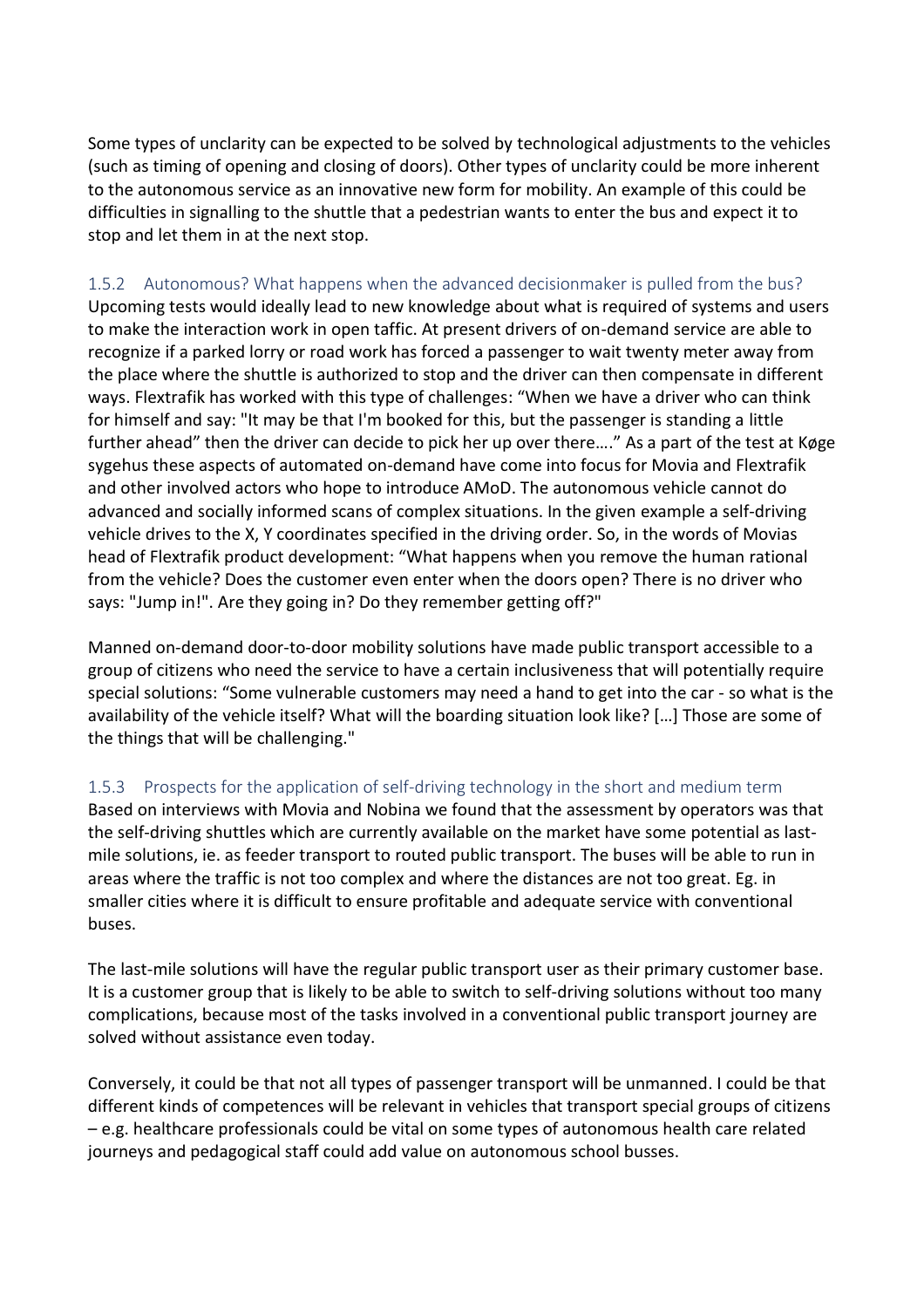#### <span id="page-10-0"></span>1.6 User attitudes and concerns – focus group interview with potential test users at DTUtestbed

Initially two focus group interviews were planned, one in each test bed, but the following depiction of user perspectives is based on input from an interview with students and staff at DTU.

Participants are asked to converse with each other on subjects introduced by the moderator. Pictures are used to instigate and focus the discussion.

#### <span id="page-10-1"></span>1.6.1 Flexible and smart mobility

Generally, the group's suggestions and observations regarding how known solutions like a conventional bus or taxi service could be improved are concise and hands-on, whereas suggestions regarding what would constitute an attractive self-driving service are understandably less specific and in part self-contradictory.

Automated mobility is viewed by the informants as a pathway to more effortless and comfortable personal mobility. But informants also see a number of potential tensions. Discussions form along four dimensions or inherent contradictions in the provision of shared MoD:

| Dimensions of discussion with potential inherent tensions |                                                |  |  |
|-----------------------------------------------------------|------------------------------------------------|--|--|
| Personalized and on-demand                                | Ride-sharing with other passengers will result |  |  |
|                                                           | in detours and extra waiting time              |  |  |
|                                                           |                                                |  |  |
| Flexible and available only where and when                | Less predictably available and difficult to    |  |  |
| needed                                                    | locate in the streets                          |  |  |
|                                                           |                                                |  |  |
| Convenient by way of being accessed via                   | Potentially not inclusive and accessible for   |  |  |
| smartphone                                                | group of citizens who might not own or be      |  |  |
|                                                           | able to use a mobile phone                     |  |  |
|                                                           |                                                |  |  |
| Economically efficient because unmanned                   | Absence of staff, unknown route and unknown    |  |  |
|                                                           | co-passengers may be perceived as unsafe       |  |  |
|                                                           |                                                |  |  |
|                                                           |                                                |  |  |

All four tensions represent aspects of AMoD where either a suitable trade-off has to be defined or a variety of supporting solutions might need to be developed and communicated.

#### <span id="page-10-2"></span>1.6.2 Waiting time and predictability

Informants preferred scenario is a situation where affordable selfdriving vehicles are readily available on streets, so that privately owned cares are not desirable and AMoD has substituted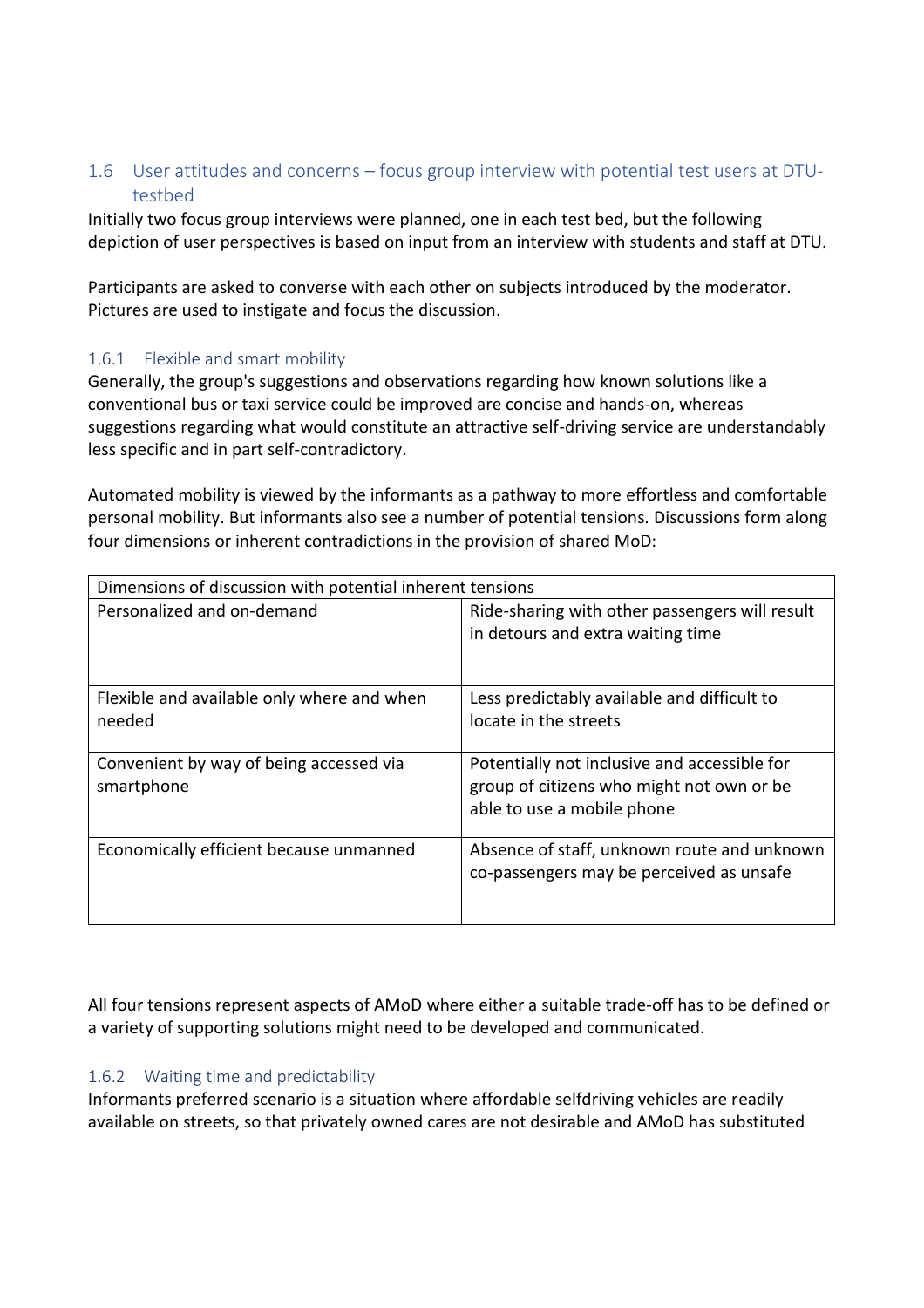conventional public transportation. In this vision the rides are not described as shared and the transactional costs of sharing are therefore not a consideration.

Imagining a less advanced scenario, which is more like the current situation, informants describe that their willingness to wait for the busses depend on the overall setup. If busses arrive at stops in the DTU test beds at an interval of less than ten minutes, the informants would prefer to just show up at stops to take the next bus. If intervals between departures exceed 10 minutes, they would check an app to see when the next departure is due. Whether or not they would be interested in requesting a bus to come and pick them up would depend on the expected waiting time as well, as most destinations in the test bed can be reached by foot in about 12 minutes. The weather was also mentioned as a factor.

Informants discussed how a requirement for both a set of intelligible routes, schedule flexibility and on-demand functionality might be reconciled in a single service. They found that it would be fine if the app returned a time interval for next departure rather than a fixed time, but they would not find it acceptable if a fixed time or interval was changed after it was given to them and the interval had to be less than approximately ten minutes for the service to be relevant, as more than a 10 minutes wait at stops would, informants felt, make the service obsolete as a form of transport at DTU-campus.

#### <span id="page-11-0"></span>1.6.3 Safety, liability, ethics and regulation

With regard to safety a number of contrasts were stated. On the one hand informants felt excited about autonomous vehicles and the prospects they bring, but on the other hand they raised a number of concerns. The three most articulated concerns were a) the risk of cybercrime, b) uneasiness about the ethical dilemmas involved in developing software that select between different potentially fatal vehicle trajectories in situations where an accident with casualties cannot be avoided, c) lack of clarity regarding liability when a vehicle is damaged or cause damage.

Informants expressed hope that regulators are dealing with these issues and that some form of reliable safety standards will be developed which all actors can be compelled to comply with. Two implicit dichotomies seemed to be subtly formed: one between smartness, connectivity and fluid service on one side and cybersecurity on the other; and one between accessibility and easiness of use on one side and perceived personal safety and data privacy on the other. The group didn't specify how such contradictions might be reconciled, but expressed interest and curiosity about how it would play out in the future transport system.

Informants positions on safety and regulation were not entirely fixed, but seem to be gradually forming as more information becomes available. They unanimously stated that autonomous vehicles have to be significantly more safe than human drivers for the technology to be acceptable to them. They based some optimism on the observation that inventors who risk accidents would be hurting their own interests.

With regard to the sense of personal security in a bus with no human driver the group was divided along gender lines. In this group men didn't find that the driver made them feel more secure,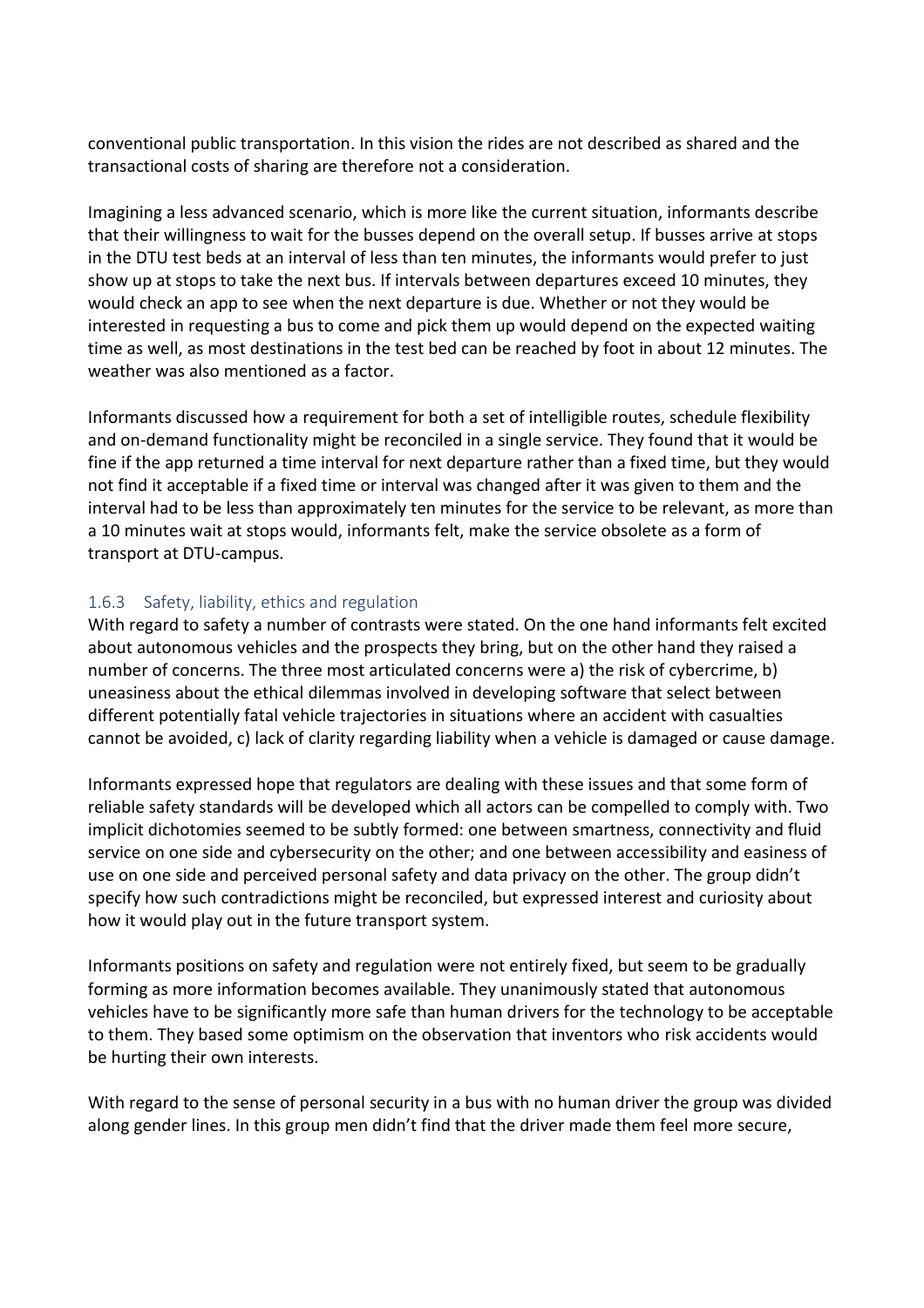whereas the women felt assured that the driver would intervene or call for help if co-passengers acted in an unpleasant or threatening way.

#### <span id="page-12-0"></span>1.6.4 Service accessibility, privacy and reliance on apps and smart phones

All participants in the interview use smartphones on a daily basis and would not find it personally problematic if public transportation had to be accessed via an app, but they found that this was unviable as the only method to access a public bus, since it could potentially cut-off the groups that would benefit the most from a door to door service, e.g. elderly people. They agreed that it would be a challenging balance to sustain social inclusiveness without sacrificing flexibility.

The group had divergent views with respect to data protection. Some members felt that they had already shared so much of their personal data that is was unnecessary for them to protect data regarding mobility while other members maintained that it should be possible to use public transportation without on obligation to share personal data and without the risk that data is shared with and potentially misused by third parties.

#### <span id="page-12-1"></span>1.7 TEST DESIGN AND RECOMENDATIONS

Based on the literature review and on input from Flextrafik and focus group interviews some recommended focus points for the LINC-project can be summarized:

- 1. It is essential to conceptualize the bus service as an integral part of the wider public transport system. As more experience is gained at the level of vehicle operation and user acceptance it is therefore relevant to concurrently consider how the developing vision of a future autonomous bus service can integrate as seamlessly as possible with mass public transit rather than exist as a stand-alone offering.
- 2. At a strategic level, choices have to be made regarding which segments to reach and how. Can it be presumed that all users hold a smartphone and are able to download the relevant software? or will this approach be too one-sided and potentially exclude individuals and segments of the population that have few other mobility options beside public transport. If a more varied approach is sought it will have implications for the service as a hole.
- 3. Different urban geographies will benefit from automated public transportation in different ways. In some areas the risk of outcompeting active modes of mobility and add extra congestion might outweigh the benefits, whereas in other areas added automated bus services can bind together parts of public transportation that are today too scattered to form a functional alternative to individual car transport.
- 4. Passengers express trust that automated transportation will be well regulated in terms of safety and security. It is central to build capacity to deal with safety and security in ways that balance the requirement for public transport to be accessible, safe and orderly and at the same time harness the potential of automation and mobile technology.
- 5. Developing a functional system for ride-sharing mobility on demand is a complex endeavour with many competing constraints. It is a form of mobility that can be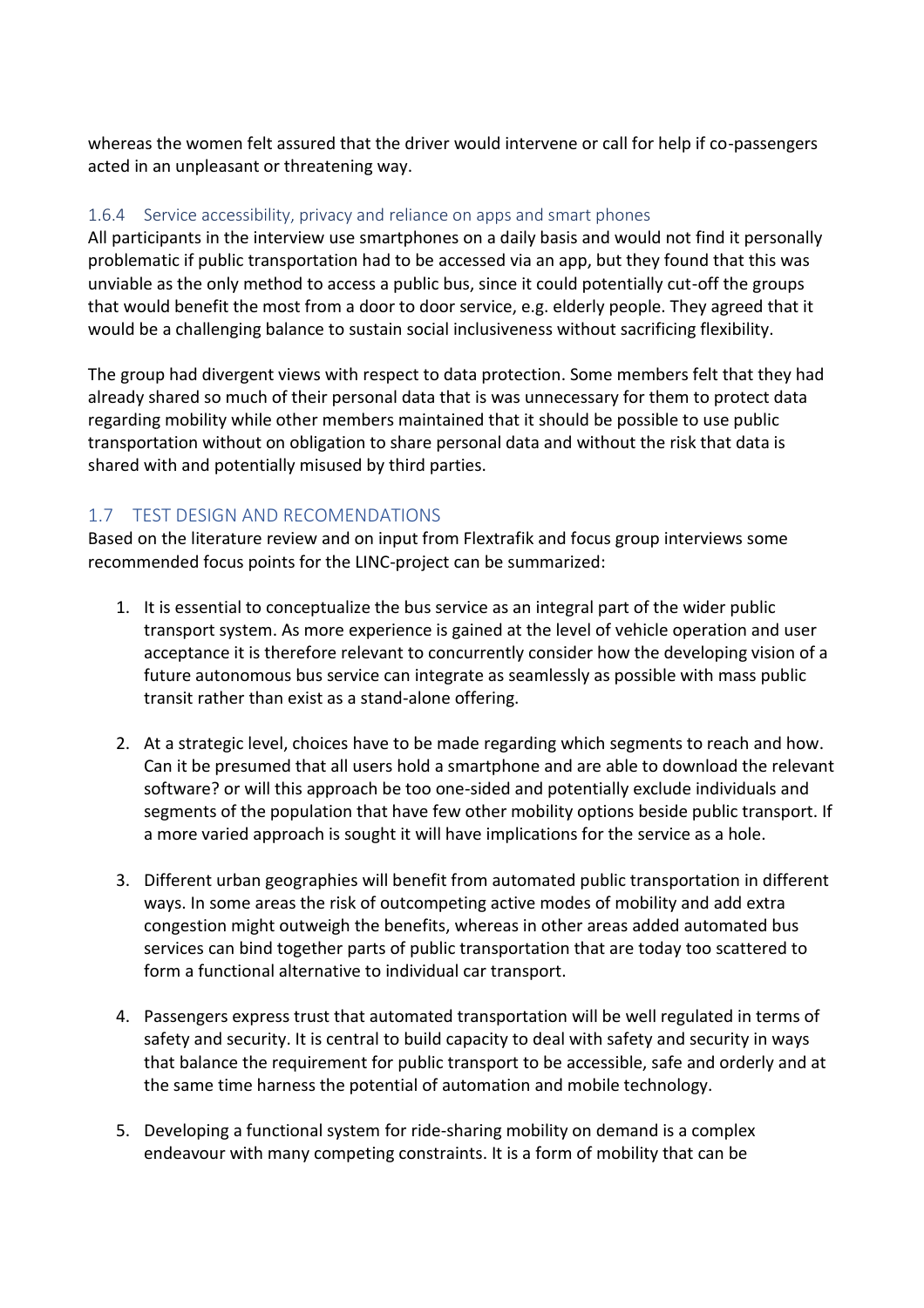complicated to communicate to passengers in a form that is transparent and consistent. Research and experiments that focus on the functionality as well as on the provision of information to passengers will be needed in order to formulate this new form of public transport.

6. A sense of personal security is crucial for people's choice of transportation mode. It seems important to devise relevant methods to research this aspect of automated public transportation. At the current state of technological development, we are not able to test the buses without staff or outside normal hours or in remote areas, so methodological innovativeness is needed in order to be able to shed some light on this aspect of future requirements and user preferences.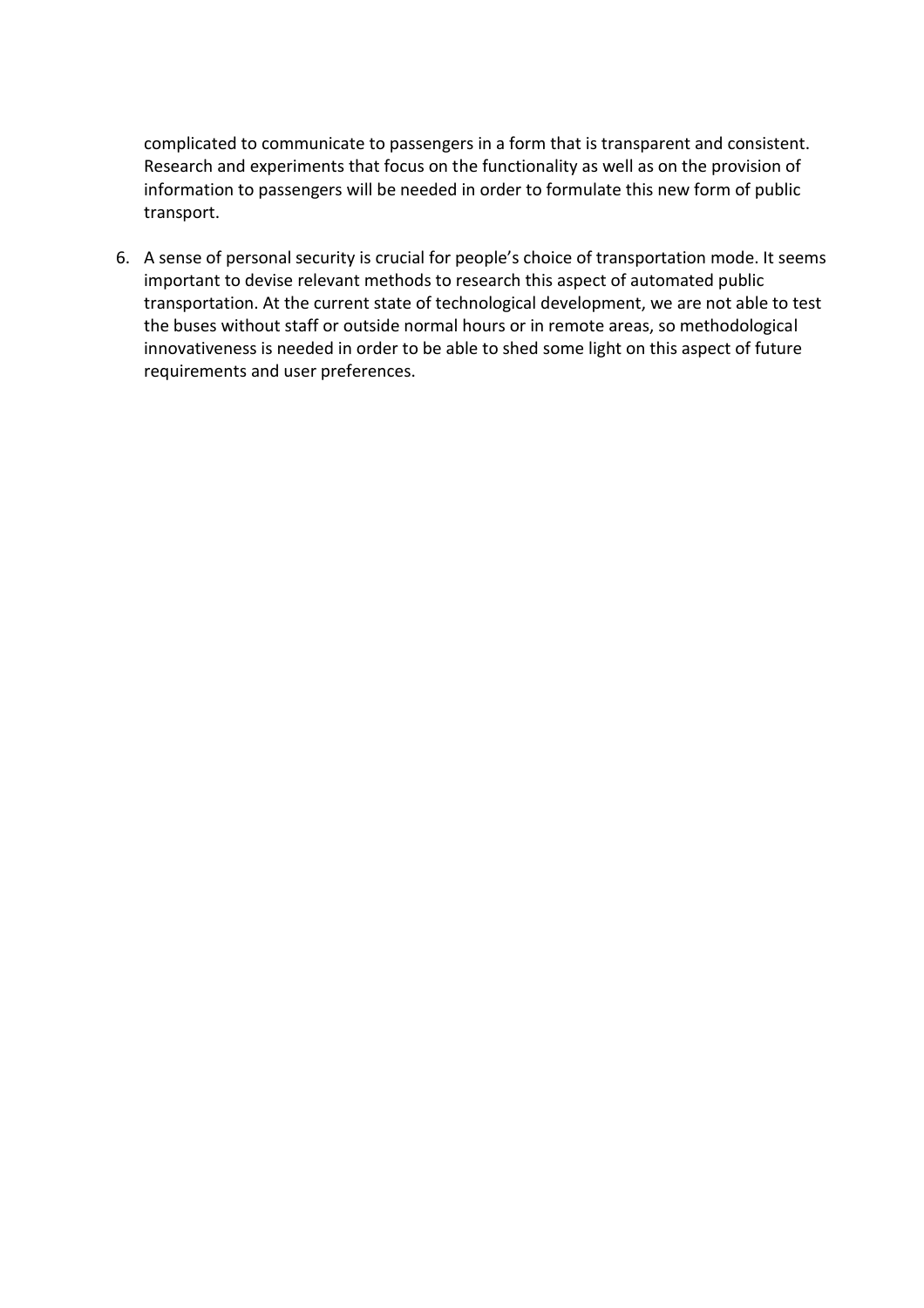#### <span id="page-14-0"></span>1.8 Appendix A – literature review

## Selvkørende køretøjer Potentialer og risici - implikationer for regulering, planlægning og forskning

#### Litteraturstudie

*Hannah Villadsen Postdoc – Institut for Mennesker og Teknologi Email: haviel@ruc.dk*

Den selvkørende teknologi får megen opmærksomhed i disse år. Introduktionen af køretøjer, som kan navigere rundt i trafikken uden en chauffør, udgør et fundamentalt brud med den måde vejtransport historisk har fungeret. Den videnskabelige viden, som findes om hvad implementering af selvkørende transport reelt vil betyde for transportsystemet, for trafikanter og for passagerer, har det gennemgående kendetegn, at den bygger på estimater og kvalificerede gæt i en kontekst med mange usikkerheder.

I det følgende vil disse forskellige forskningsbaserede bud på potentialer og konsekvenser blive gennemgået. Det er hensigten at teksten skal være en tilgængelig indgang for alle, som arbejder med selvkørende køretøjer og ønsker et overblik over den eksisterende forskning og tænkning på området. Da teksten især er tænkt, som vidensgrundlag for LINC-projektet, som fokuserer på selvkørende busser og kollektiv transport, er effekter på forholdet mellem privatejet mobilitet og kollektiv transport givet særlig plads.

#### **Litteratursøgningsstrategi**

Ikke overraskende er der tale om et felt, som endnu ikke har etableret veldefinerede søgetermer, nøgleord og publiseringskanaler. Der anvendes mange forskellige parallelle begreber (Autonomous vehicle, Automated vehicle, AV, Selfdriving, Self-driving, driverless m.fl.) og forskningen tager udgangspunkt i meget forskellige videnskabelige discipliner, som Ingeniørvidenskab, byudvikling, miljøvidenskab, human-machine-interaction, transport sociologi, transport planlægning og design videnskab. Det er vidensfelter, som fra forskellige vinkler producerer viden om hvordan teknologien vil påvirke systemer og mennesker, men som samtidig trækker på meget forskellige metoder, vidensbegreber og terminologi.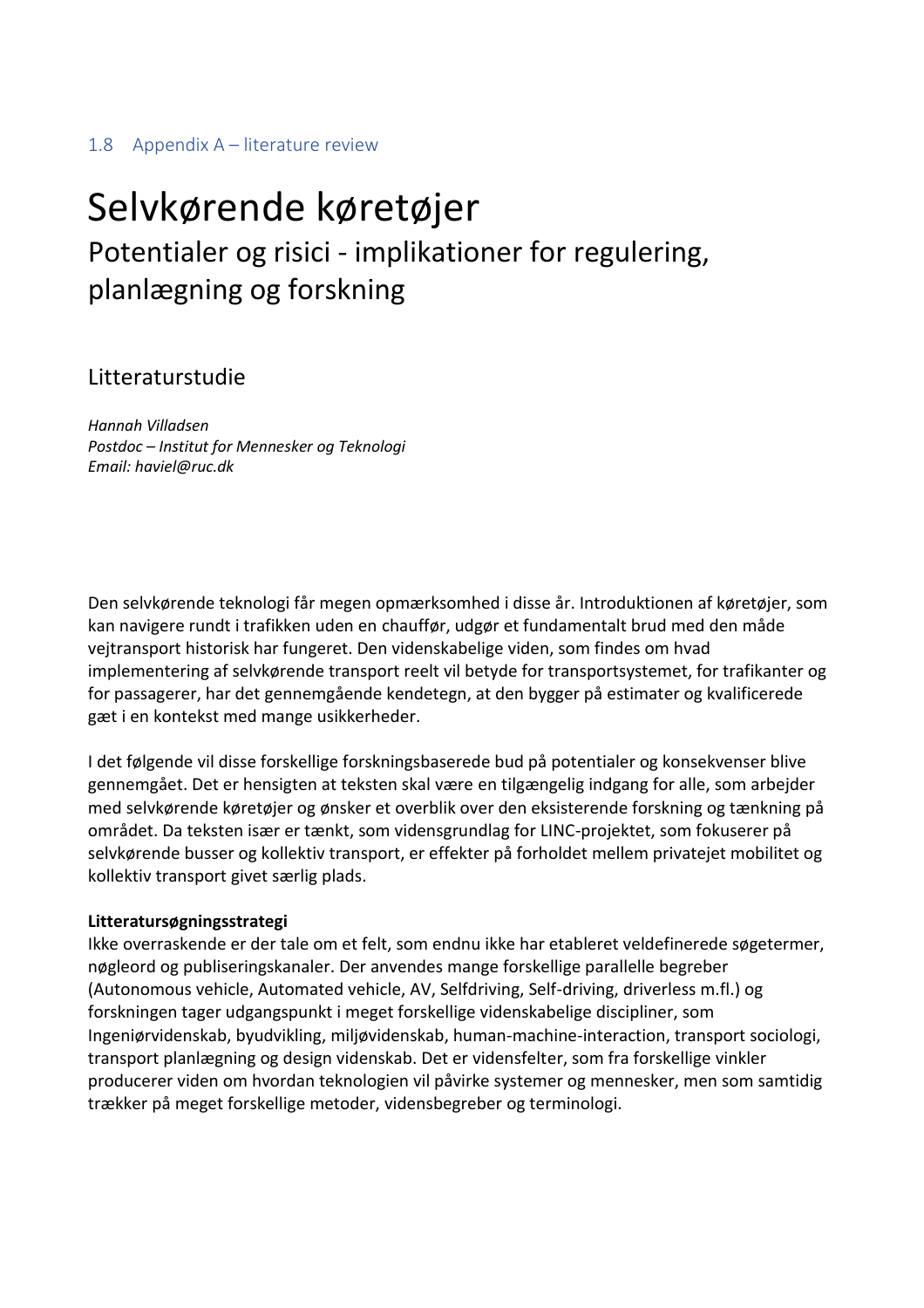Den præsenterede litteratur er udvalgt på baggrund af en søgning i Scopus (www.scopus.com) og Google Scholar med brug af de nævnte søgeord for automatiseret transport. Dette returnerede omkring 1500 hits i begge de to primært anvendte databaser. Efter en grundig filtrering baseret på publiceringskanal og gennemlæsning af artikelresumeer identificeredes 16 publikationer som vurderedes som de mest centrale i forhold til implementering af selvkørende køretøjer i transportsystemet. På baggrund af disse gennemførtes yderligere søgninger: Først med udgangspunkt i artiklernes referencer, derefter med udgangspunkt i forfatternes øvrige publikationer og forskningsnetværk. Herefter blev senere publikationer, som citerer de identificerede centrale publikationer søgt frem. Desuden foreslog databaseprogrammerne relevante relaterede artikler, som blev inddraget efter samme strategi, som de oprindelige 16 publikationer fra den indledende søgning og filtrering.

På baggrund af denne strategi blev 45 artikler identificeret og udvalgt som særligt centrale og repræsentative i forhold til at vidensunderstøtte LINC-projektet.

#### **Tekstens opbygning**

Den beskrevne søgestrategi udkrystalliserede tre klynger af publikationer: 1) Undersøgelser som søger at kvantificere potentialer og effekter ved introduktion af selvkørende køretøjer og selvkørende vognflåder baseret på computer simulering af forskellige scenarier primært i urbane områder, 2) undersøgelser, som opsamler erfaringer og brugerreaktioner fra tests og demonstrationsforsøg primært med minibusser i Europæiske byer, 3) opsummerende artikler og rapporter, som forsøger at indkredse og beskrive implikationer for regulering af transport og transportsystemer på baggrund af de undersøgelser og forudsigelser, som eksisterer indtil videre. Artiklerne i gruppe 3 trækker i stort omfang på 1 og 2, men suppleres af at forfatterne typisk har et bredere fokus på det samlede transportsystem, end de mere teknologispecifikke diskussioner, som kendetegner 1 og 2.

Gennemgangen er organiseret under følgende ti overskrifter, som tilsammen syntes at dække hovedparten af de mange forskellige perspektiver og overvejelser, som fremdrages i litteraturen:

- Færre ulykker
- Mere optimal udnyttelse af vejnettet og mindre trængsel
- Ændringer i mobilitet og antal kørte kilometer
- Bedre mobilitet for brugergrupper, som ikke i dag kan føre bil
- Samkørsel
- Effekter på energiforbruget
- Implikationer for planlæggere
- Forretningsmodeller: delt eller individuel offentlig eller privat
- Brugeraccept og brugertillid
- Sameksistens på vejene selvkørende, selvkørt og bløde trafikanter

#### **Færre ulykker**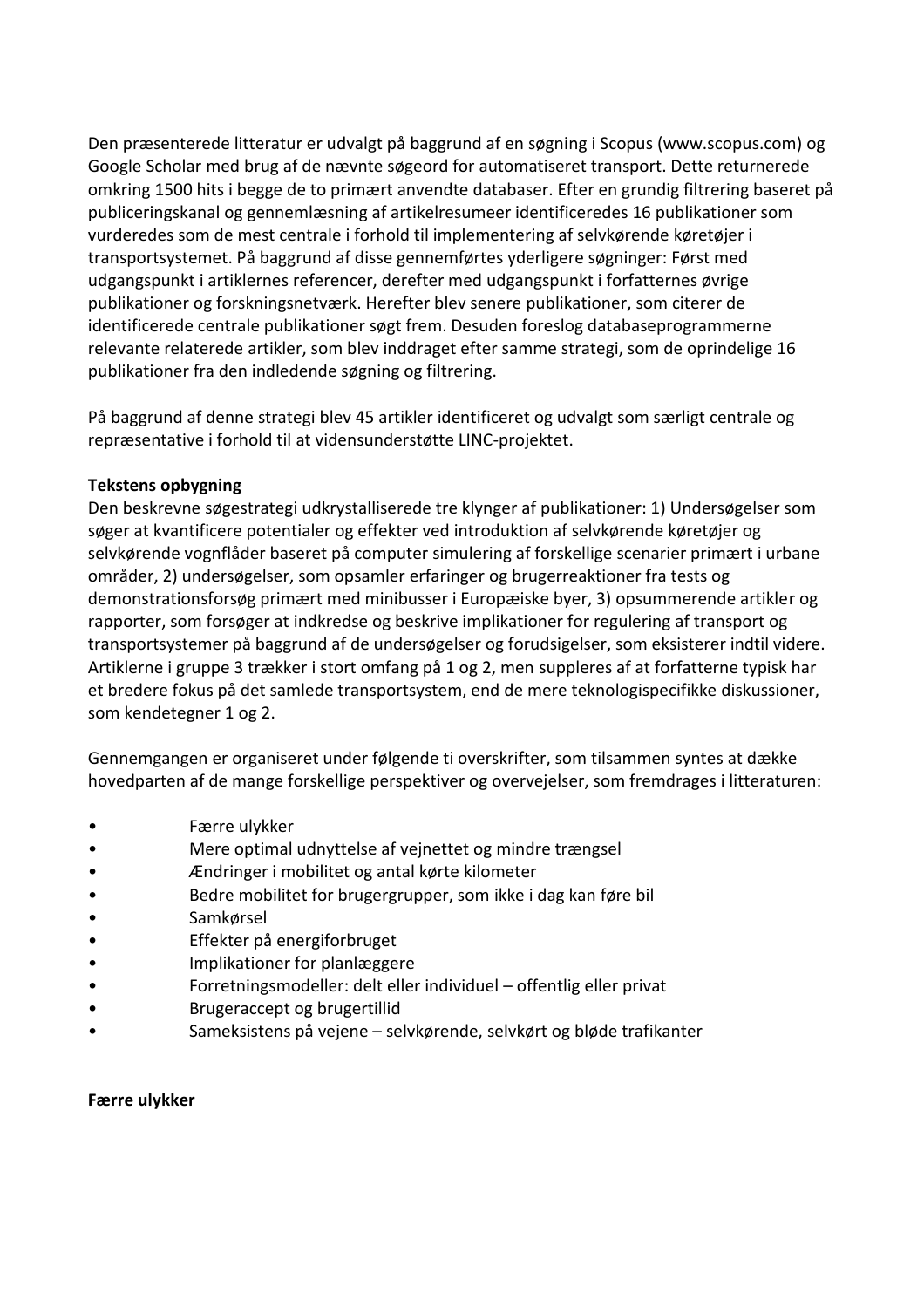Hovedparten af alle trafikulykker skyldes menneskelige fejl og sker ofte i kombination med overtrædelse af færdselsregler (Fagnant & Kockelmann, 2015; Havarikommissionen for vejtrafikulykker, 2014).

Automatiserede systemer bliver i modsætning til menneskelige chauffører ikke distraherede, de kører ikke i påvirket tilstand, deres reaktionstid er så kort at den er uden betydning og endelig kan de programmeres til at respektere hastighedsbegrænsninger (ITF, 2018). Det antages på denne baggrund i store dele af litteraturen at den selvkørende befordring vil ende med at være mere sikker end den vejtransport vi har i dag (Sparrow & Howard, 2017).

En forudsætning for at den selvkørende teknologi kommer til at spille en definerede rolle i fremtidens transport er at det lykkes at udvikle systemer, som sikkert kan afkode det omgivende miljø, således at fordelene ved den automatiserede kørsel kan omsættes til færre trafikulykker (Sessa et al., 2016). De fleste af de publikationer, som beskæftiger sig med implementering af selvkørende køretøjer, antager at teknologierne vil opnå en tilstrækkelig evne til at navigere i komplekse trafiksituationer og at potentialet for ulykkesreduktion ved fuld automatisering er stort (Merat et al. 2018; Fagnant & Kockelman, 2015; Spieser et al.,2014).

Myndigheders villighed til at dedikere vejplads og opstille særlig infrastruktur, som forsimpler det miljø, som de selvkørende biler skal kunne navigere i, tilskrives af nogen forskere stor betydning for hvor hurtigt selvkørende køretøjer vil kunne operere sikkert og effektivt (Allesandrini et al., 2014; Litman, 2018).

I takt med at selvkørende køretøjer bliver introduceret på vejene er der sket ulykker hvor selvkørende køretøjer har forårsaget eller været involveret i alvorlige ulykker (NYT, 19.03.2018). Sikkerhedsimplikationerne af en dødsulykke i marts 2018, som ifølge den efterfølgende mediedækning var forårsaget af en software-fejl (The Information, 07.05.2018) ses endnu ikke reflekteret i litteraturen.

Der er enkelte forfattere, som peger på, at antagelser om, at færre humane risikofaktorer automatisk vil nedsætte antallet af ulykker, risikerer at undervurdere omfanget af nye risici, som følger af teknologiens sociotekniske umodenhed (Hsu 2017, Noy et a. 2018, Merat et al. 2018), øget risiko for hardware- og softwarefejl (Litman 2018); herunder nedbrud i sensor-integration og signaler (ITF, 2018), risiko for cyber-kriminalitet (Noy, 2018; ITF, 2018; Litman 2018) og som følge af øget risikoadfærd som følge af tillid til teknologien (Millard-Ball, 2016).

Det vil i praksis være urealistisk at udføre tilstrækkelig mange kilometers testkørsel med selvkørende køretøjer til signifikant at kunne konkludere at deres sikkerhed er traditionelle køretøjer overlegen (Kalra&Paddock, 2016), da ulykker statistisk set er en sjælden hændelse relativt til antallet af kørte kilometer.

#### **Mere optimal udnyttelse af vejnettet og mindre trængsel**

En af de fordele, som ligger i kortene for den selvkørende teknologi, er muligheden for at udnytte pladsen på vejene bedre, således at den samme mængde asfalt får en større kapacitet i forhold til at bringe køretøjer frem uden trængsel.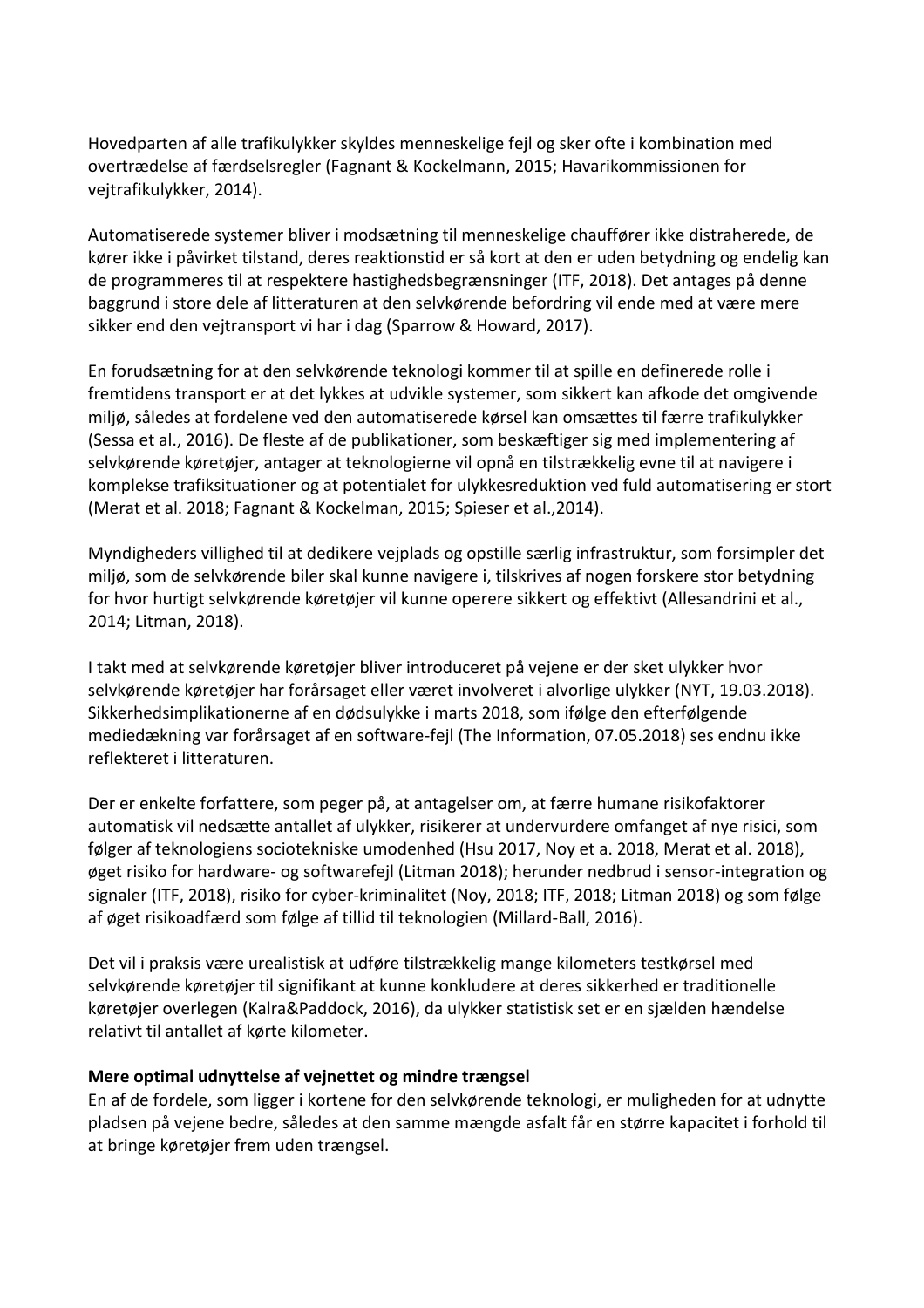Den bedre udnyttelse forudsætter at bilerne kører tættere sammen. Dette muliggøres ved at førerens reaktionstid kan tages ud af ligningen samtidig med at kommunikation køretøjerne imellem (Vehicle-to-vehicle) og mellem vogne og infrastruktur (Vehicle-to-infrastructure) understøtter systemer, som fasciliterer en optimeret afvikling af trafikken og dermed et bedre trafikflow (Lee et al., 2016; European Commission, 2014).

En hurtig beregning af scenarier, hvor kæder af digitalt forbundne vogne kører tæt sammen (platooning) over korte strækninger, viser umiddelbart potentiale for at øge kapaciteten med op imod 300% (van Arem, 2016). Beregninger, som benytter mere realistiske modeller for koordineret cruisecontrol (Cooperative adaptive cruise cointrol), lander på knapt en fordobling af vejkapaciteten (Shladover et al., 2012).

I praksis opstår trængsel ofte omkring flaskehalse i netværket, når f.eks. antallet af vejbaner reduceres, ved vigepligt og lignende afvigelser i den almindelige kørsel (van Arem, 2016). For at udnytte potentialet ved automatisering er det derfor nødvendigt at forstå betydningen af automatisering i og omkring flaskehalse. Van Driel og van Arem (2010) studerede muligheden for at introducere en trængselsassistent-funktion, som understøttede mere forudseende kørsel i trængselssituationer. Deres arbejde peger på at selv ved en ret lille markedspenetration (10%) vil sådanne forudseende vogne kunne reducere trængsel, som opstår i forbindelse med reduktion i antallet af vejbaner, med ca. 30%.

Hoogendroorn et al. (2014) peger omvendt på at situationer hvor automatiske digitalt forbundne vogne skal skilles fra manuelt førte vogne, f.eks. således at platooning gøres muligt på egnede strækninger, har hæmmende virkninger på det samlede trafikflow.

Gennemgående konkluderes det at udnyttelsen af potentialet ved automatisering, afhænger af implementering af koordineringsstrategier for selvkørende køretøjer i flaskehalssituationer og i situationer med krydsende trafik (Hoogendroorn et al., 2014).

Effekten på vejkapacitet og flow af at selvkørende køretøjer introduceres påvirkes desuden af hvor stor en andel af trafikken, der på et givent tidspunkt er selvkørende og digitalt forbundne samt af i hvilket omfang tilknyttede systemer, ikke mindst trafiklys og ruteplanlægningsværktøjer, bliver integreret i et samlet system af systemer (van Arem et al., 2016; European Commission, 2014; Lee et al., 2016).

Van Arem et al. (2016) peger på at der forventeligt vil opstå modsætninger mellem hvad der er optimalt for den enkelte vogn og hvad der er optimalt for det samlede system. Da bilproducenterne forventes at lægge størst vægt på udvikling af funktioner, som deres kunder oplever som individuelt attraktive, efterspørges strategier for afstemning af interesser på tværs af interessenter. Tilsvarende overvejelser kan genfindes i tværeuropæiske initiativer og handlingsplaner (European Commission, 2014)

#### **Forbedret mobilitet**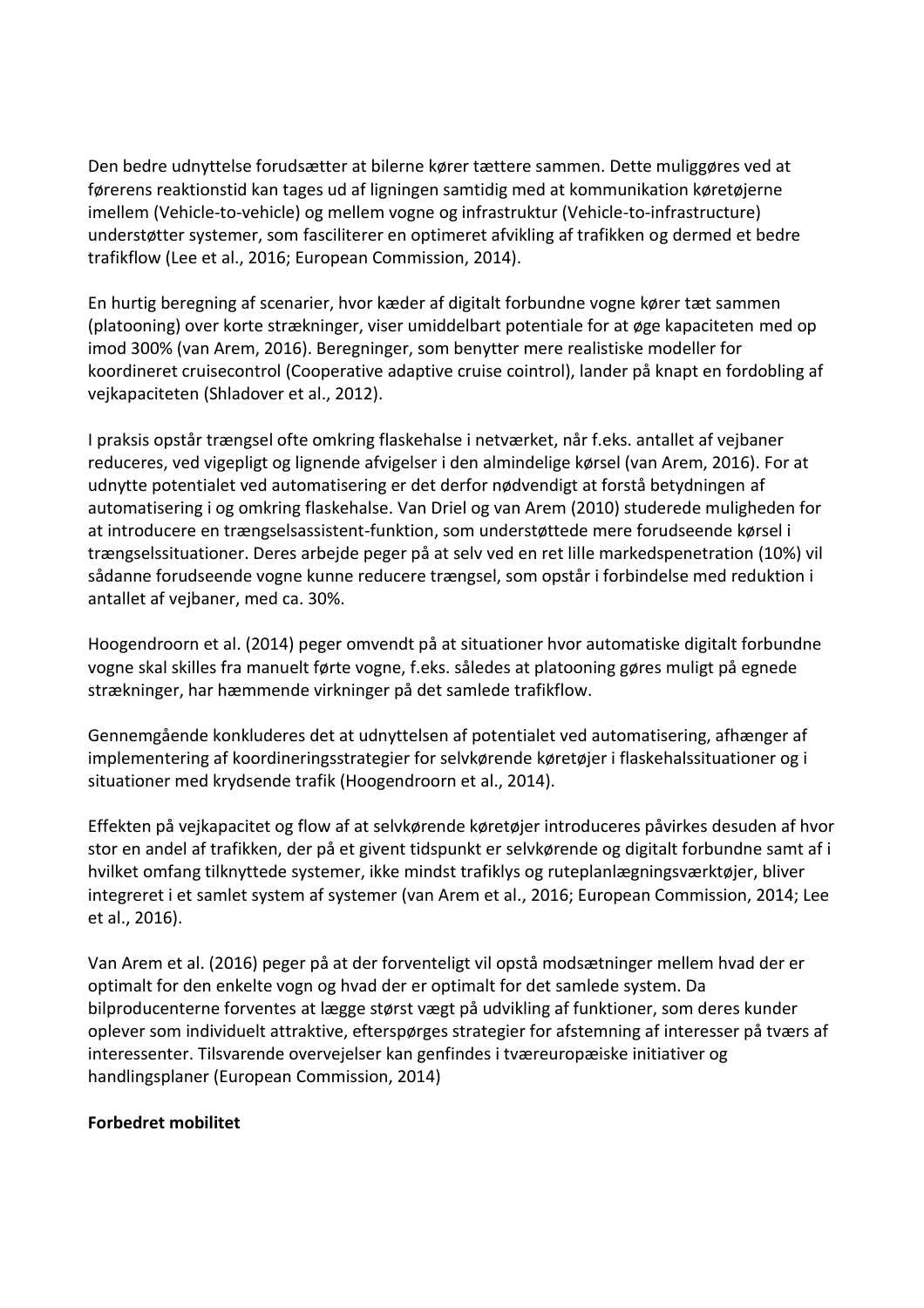Velfungerede transport er en nødvendig forudsætning for et dynamisk samfund og samtidig en ressourcekrævende funktion, som påvirker miljøet negativt og lægger beslag på en stor del af den sparsomme plads i byerne. Selvkørende transport tilskrives i dele af litteraturen en afgørende rolle i forhold til at skabe et mere integreret, tilgængeligt og miljøvenligt persontransportsystem, som udnytter fordelene og minimerer ulemperne for borgere, virksomheder og institutioner.

Den selvkørende teknologi forventes at gøre omkostningerne ved taxilignende forretningsmodeller betragteligt lavere, da der ikke skal betales løn til en chauffør (Fagnant&Kockelman, 2018). Hvis mobilitet ved brug af flåder bliver billigere – enten i form af delbilsordninger, eller som taxilignende korttidsleje – er det sandsynligt at færre vil vælge at eje deres egen bil (Grush et al., 2016), hvilket kan bevirke at der er mindre behov for at bruge den sparsomme plads i byerne på parkering og at der opbygges en større parathed til at kombinere forskellige transportformer, således at den mest hensigtsmæssige transportform eller kombination af rejseformer anvendes til en given rejse (Alessandrini et al., 2014)).

I de mest optimistiske scenarier kombineres elementer fra deleøkonomi, smart cities og Mobility as a Service i et system, som udbyder ubegrænset, gnidningsløs, billig og fleksibel grøn mobilitet (Lee et al.,2016; Alonso-Mora et al, 2017).

En del forsøg er gjort på at modellere effekterne på transportsystemet ved forskellige scenarier især i storbyer. Et 2014 studie (Spieser et al.) vagte opsigt ved at vise at en selvkørende delebilordning ville kunne betjene hele Singapores populationen med en flåde på blot en tredjedel af den mængde biler, som i forvejen opererede i det samme område. Studiet var baseret på data om faktiske rejser og transporttider i Singapore. Præmissen for studiet er at delbilsordningers anvendelsesmuligheder vil blive langt større når de delte biler autonomt kan bevæge sig rundt i trafikken. Den selvkørende delebil skal ikke afleveres af brugeren på bestemte knudepunkter efter endt tur, eftersom bilerne selv kan repositionere sig forhold til den estimerede efterspørgsel i et givent område og autonomt kan afhente næste bruger på dennes position. Denne mobilitetsform beskrives som Autonomous Mobility on Demand (AMoD)).

Spieser et al. (2014) peger på at systemet genererer ekstra kørte kilometer både når bilerne kører med henblik på at balancerer flådens geografiske fordeling i forhold til den forventede efterspørgsel og når vogne kører frem til næste bruger. Der peges ligeledes på at der ikke i studiet tages højde for induceret kørsel som følge af større efterspørgsel.

En række efterfølgende studier bekræfter at selvkørende delte flåder fører til flere kørte kilometer end når samme ture gennemføres med privatejede biler, som parkeres når de ikke er i brug (Fagnant & Kockelman 2018; Meyer et al., 2017). Det estimerede omfang af den ekstra kørsel varierer meget i den gennemgåede litteratur afhængigt af scenarie. Fagnant & Kockelman (2018) finder en forøgelse på 8 % som følge af fremkørsel og balancering.

Den største forøgelse i kørte kilometer ses i scenarier hvor forventelige ændringer i transportadfærd som følge af adgangen til den nye mobilitetsform tages i betragtning. Afhængigt af scenarie og urbanitetsgrad ses i nogle studier en meget stor øgning i antallet af kørte kilometer.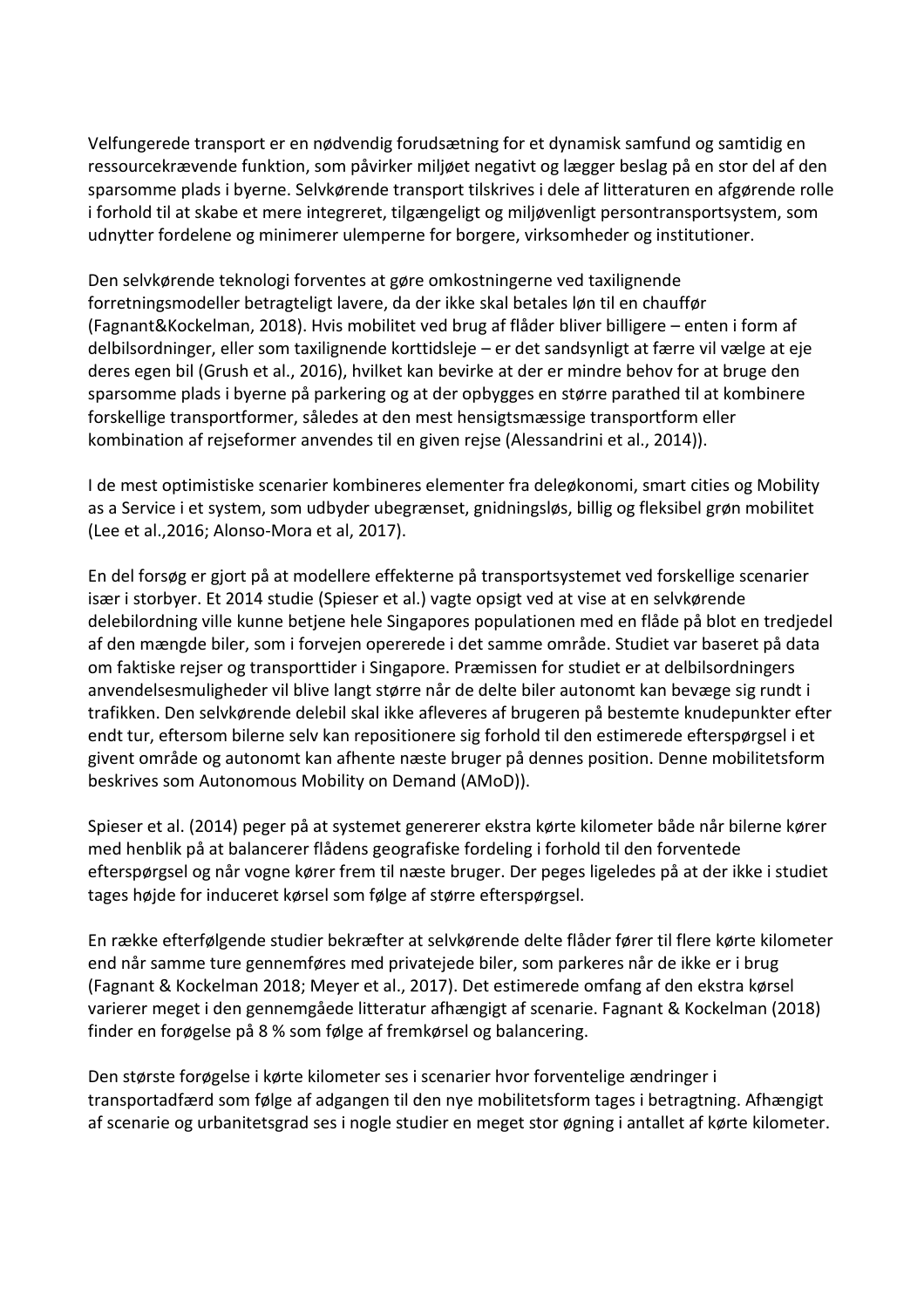Mayer et al. (2017) estimerer en øget efterspørgsel på 16% fra nye brugergrupper og 53% som følge af tomkørsel hvor køretøjer sendes mellem medlemmer af samme husholdning, bruges til at fragte genstande og køres tom til områder med gratis parkering.

Andre studier viser øget pres på vejene på op mod 100% i scenarier hvor selvkørende deleordinger tænkes at udkonkurrere højkapacitets kollektiv transport i større byer (Basu et al., 2018; Martinez & Viegas, 2017; ITF 2015). Man finder i disse studier at mulighederne for at betjener en befolkning med selvkørende vogne uden brug af højkapacitets kollektiv transport, som f.eks. metro, vil fører til et uholdbart øget pres på vejinfrastruktur og bymiljø.

Omfanget og sammensætningen af den øgede kørsel afhænger af transportmønsteret i det område, som undersøges. Generelt genereres mere tomkørsel i områder med få rejser og lav densitet (Burns et al., 2013; Meyer et al., 2017)). Omvendt vil områder med høj densitet og mange rejser typisk have sværere ved at rumme den ekstra trafik. I områder med lav adgang til mobilitet vil den selvkørende teknologi potentielt kunne øge mobiliteten for store dele af befolkningen uden at kræve mere asfalt (Mayer et al. 2017).

#### **Bedre mobilitet for brugergrupper, som ikke i dag kan føre bil**

Den selvkørende teknologi kan potentielt give brugergrupper med fysiske eller kognitive begrænsninger adgang til øget mobilitet forudsat at de services, som introduceres, er designet på en sådan måde at de er tilgængelige og sikre at bruge for disse brugergrupper. Siulagi et al. (2016) peger på at der mangler forskning på området.

Rayle et al. (2016) fandt i et studie af smartphone-baserede taxi-lignende ordninger som f.eks. Uber at velhavende, yngre, veluddannede passagerer var overrepræsenterede blandt brugere af denne form for mobilitet.

Yosuf et al. (2016) skitserer et forskningsprogram, som med udgangspunkt i viden om handicap, mobilitetsbehov og hjælpemidler, skal tydeliggøre mulighederne for at danne broer mellem udvikling af digitale hjælpemidler til øget personlig autonomi og selvkørende transport. Involvering af brugergrupper med særlige behov pegede på, at der foruden krav til integration med eksisterende hjælpemidler og anvendelse af principper for handicapvenligt design er typer af information, som er særligt afgørende for disse brugergrupper f.eks. information om adgang til bænke, toiletter og overdækning.

#### **Samkørsel**

En måde potentielt at kompensere for de flere kørte kilometer er at benytte de koordinerende egenskaber, som de automatiske delebilssystemer forudsætter, til at udvikle systemer, som understøtter samkørsel; d.v.s. kørsel hvor rejsende, som ikke kender hinanden og som ikke nødvendigvis har fuldstændig overlappende rejser, matches så de køres sammen på hele eller dele af rejsen.

Effekten og gennemførligheden af samkørsel varierer i de undersøgte studier. Fagnant og Kockelman (2018) fandt at ved en markedspenetration på 10% i et område som Austin, Texas, ville mulighed for samkørsel, når der var matchende rejser, ikke udligne den ekstra kørsel, som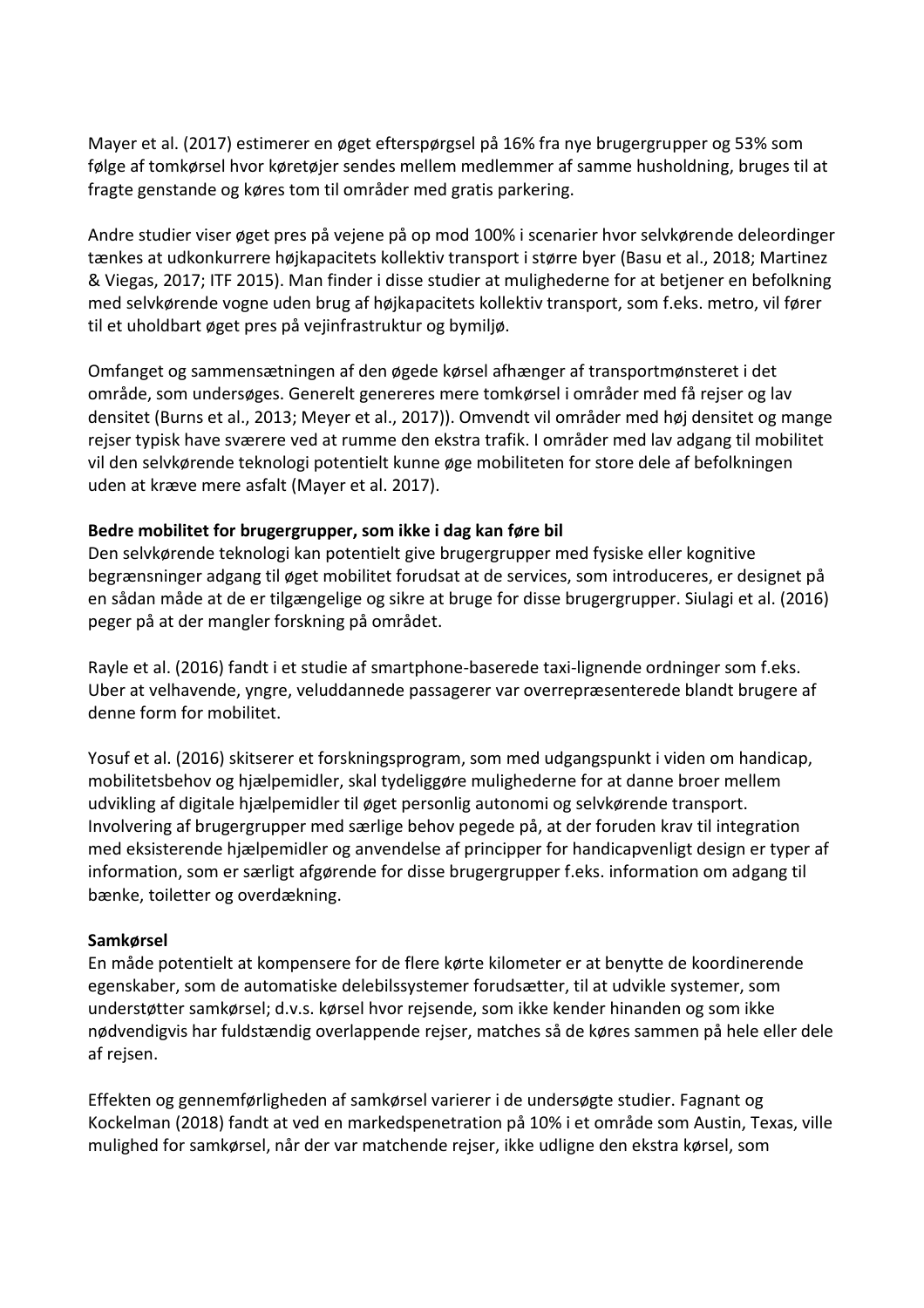delebilsoperationen samlet set medførte. Dog så man muligheder for at dette ville ændre sig hvis brugere blev mere fleksible i deres planlægning og hvis delebilsordingen opnåede en højere andel af alle ture, således at mulighederne for at identificere ture, som matcher i tid og geografi blev bedre.

Alonso-Mora et al. (2017) peger på baggrund af en matematisk algoritme, udviklet specifikt til at vurderer potentialet ved samkørsel i stor skala, at en langt mindre flåde af vogne (ca 25 %) potentielt kan betjene det samme antal rejser på Manhatten, New York, som den eksisterende taxiflåde gør i dag, hvis samkørsel, minibusser og busser accepteres af taxibrugerne. Det fremgår ikke entydigt af de præsenterede data hvorledes det samlede antal kørte kilometer påvirkes.

I et casestudie baseret på Lisabon, udført af Martinez & Viegas for International Transport Forum (IFT 2015) findes det tilsvarende at selvkørende delebilsordninger har bedst mulighed for at bidrage positivt til det samlede transportsystem i scenarier hvor der samkøres og hvor den selvkørende service er integreret med højkapacitets kollektiv transport.

#### **Effekter på energiforbruget fra vejtransport**

Selvkørende køretøjer har potentiale for enten at øge eller at reducere behovet for energi afhængigt af hvordan køretøjer, transportsystem og anvendelse udvikler sig (Morrow et al. 2014, Fagnant & Kockelman, 2014).

Morrow et al. (2014) peger på at effekterne fra tre forskellige implementeringsniveauer – køretøjer, transportsystem og anvendelse - har forskellig profil i forhold til kompleksitet, usikkerhed og betydning. Forhold, som vedrører bilernes tekniske funktionsmåde, er forholdsvist nemmere at beregne effekten af end forhold, som vedrører transportsystemets indretning. Mest usikkert er effekten på energiforbruget af den måde hvorpå teknologierne bringes i anvendelse qua de valg, som træffes af forbrugere, virksomheder og lovgivere.

Morrow et al. peger på at meget lavere eller ingen risiko for trafikuheld, kan føre til lettere køretøjer, som kræver mindre energi per kørt kilometer. Da motoren samtidig reguleres automatisk, vil det spild af energi, som forekommer ved at menneskelige chauffører bruger gear, speeder og bremse suboptimalt kunne elimineres. Endelig vil deleordninger kunne fascilitere at en flåde bestående af forskellige typer af biler disponeres hensigtsmæssigt, således at små vogne bruges til at fragte enkeltpersoner, mens større biler stilles til rådighed for rejser hvor dette bedst modsvarer behovet.

I forhold til trafiksystemet så peger Morrow et al. på at det automatiske køretøj ikke har de samme begrænsninger i forhold til at håndtere kompleks information, hvorfor viden om kødannelse, optimal ruteplanlægning og hastighed vil kunne udnyttes fuldtud til at begrænse energiforbruget. Tilsvarende foreslås det at vejbaner ville kunne skifte retning afhængt af efterspørgsel, da behovet for hårde opdelinger og synlig og entydig skiltning ikke nødvendigvis vil spille samme rolle for en flåde af fuldt automatiserede køretøjer.

Det sidste niveau, anvendelsen, er den mest usikre og potentielt også den mest afgørende faktor (Morrow et al.,2014; Brown et at., 2014). Ændrede transport- og bosætningsmønstre kan fører til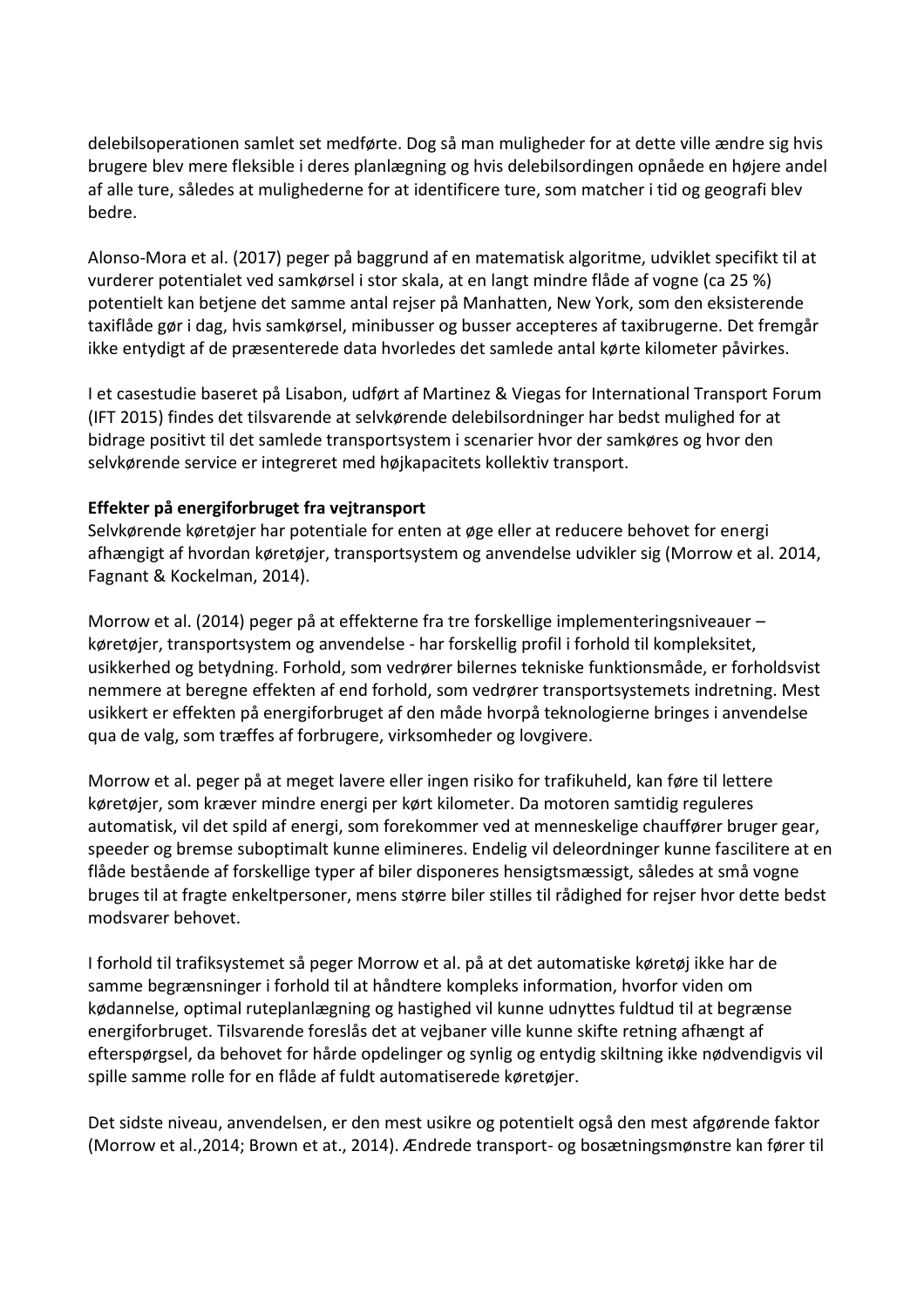at der rejses færre kilometer, men omvendt kan den selvkørende mulighed føre til at transporttid værdisættes lavere og derfor føre til mere spredt arealanvendelse (urban sprawl) og flere kørte kilometer (Rubin 2016; Mayer et al. 2017).

Som nævnt tidligere vil sammensætningen af de mobilitetstjenester som udbydes, graden af samkørsel og anvendelsen af kollektiv transport have afgørende betydning for antallet af kørte kilometer.

Meyer (2016) argumenterer for at der er adskillige potentielle synergieffekter når elektrificering, automatisering og kommunikativ forbinding gennemføres i koordination. Hvis automatisering og elektrificering kommer til gensidigt at understøtte hinanden vil det potentielt fremme omstilling af transporten fra fossile brændstoffer til andre energikilder (Meyer, 2016; Brown et al.,2014). Generelt forudsættes det ikke i litteraturen at automatisering automatisk vil føre til en større andel af elektriske køretøjer.

Afhængigt af hvor mange af de faktorer, som begrænser energiforbruget, der realiseres, vil betydningen af ekstra kilometer have en større eller mindre direkte effekt på det samlede energiforbrug.

Brown et al. (2014) har estimeret de maksimale effekter på energiforbruget af automatiseret vejtransport baseret på eksisterende viden om energieffekten af de forskellige mulige kilder til henholdsvis energibesparelser og øget efterspørgsel. I det bedste scenarie, hvor alle besparende initiativer udnyttes fuldt ud, opnås en energibesparelse på omkring 90%. I det værste scenarie hvor kun den øgede kørsel aktualiseres øges energiforbruget med 150%. Hvis begge typer af effekter ses aktualiseret ses en markant reduktion i energiforbruget, da reduktionen i energibehovet per kørt kilometer mere end kompenserer for de ekstra kilometer. Det forudsættes i beregningen at trængsel helt kan elimineres pga. bedre koordination af køretøjer, hvilket, som beskrevet i et tidligere afsnit ikke nødvendigvis er realistisk ved markant øget trafik i områder med høj densitet.

#### **Implikationer for planlægning**

I de senere år er der udkommet en række artikler, som retter opmærksomheden mod myndighedernes rolle i forhold til at regulere og/eller understøtte udviklingen af selvkørende transport. Gennemgående peges der på, at effekten af selvkørende transport afhænger af hvordan den bliver implementeret og af hvordan de disruptive effekter, som man forventer, bliver håndteret af politikere og embedsfolk (Fagnant & Kockelman, 2015; Litman, 2018; Srinivasan et al. 2016; Isac, 2016; Grush et al., 2016).

Der efterspørges i denne litteratur mere overordnede og strategiske tilgange, som kan etablere et sammenhængende om end foreløbigt vidensgrundlag, som kan understøtte gennemtænkte og rettidige politiske og administrative beslutninger i et felt, som er både komplekst og behæftet med høj usikkerhed.

Fagnant & Kockelman (2015) gør et sådant forsøg på at formidle et samlet overblik over den eksisterende viden i en ofte citeret artikel: *Preparing af nation for autonomous vehicles*. Artiklen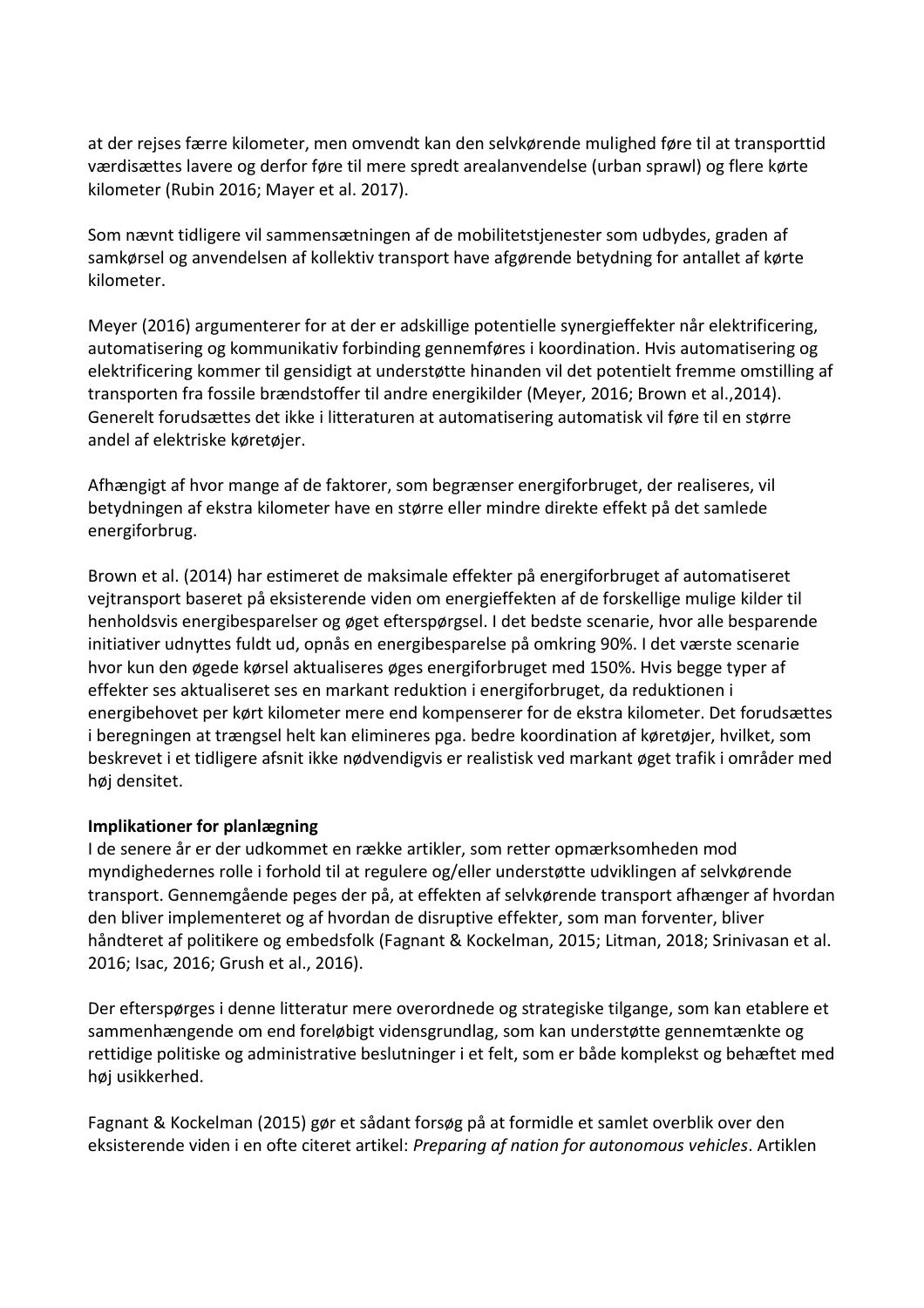opsummerer de forventede socio-økonomiske konsekvenser ved indførelse af selvkørende transport i en amerikansk kontekst. De peger på et stort økonomisk potentiale for både myndigheder og borgere, til trods for at de forventer flere kørte kilometer og potentielt øgede udledninger af CO2. De peger samtidig på en række barrierer, ikke mindst de initiale omkostninger og risici omkring persondatasikkerhed.

Andre forfattere anlægger en mere stringent planlægningsfaglig vinkel i forhold til at tydeliggøre myndighedernes centrale rolle i forhold til at afværge utilsigtede skadesvirkninger. Isaac (2016) redegør i den sammenhæng for behovet for regulering på forskellige forvaltningsniveauer. Hendes reference er det amerikanske samfund, men hendes overvejelser synes generelt relevante. Hun peger især på behovet for overordnede regler omkring standarder og åbne data, således at markederne holdes åbne og således at politikere og befolkninger har adgang til at forstå hvordan transportsystemet er indrettet og hvordan det udvikler sig. Isaac peger yderligere på nødvendigheden af tidligt at overveje hvordan forskellige scenarier for implementering vil påvirke offentlige indtægter både nationalt og regionalt, således at der tidligt kan etableres relevante måder at kompensere for tabte indtægter og svækkede reguleringsmekanismer (færdselsbøder, parkeringsafgifter mm.), som kan forventes at indtræde samtidig med at presset på vejinfrastrukturen kan forventes at stige.

Srinivasan et al. (2016) argumenterer for at opstilling af scenarier er en særligt egnet metode til at håndtere den usikkerhed, som opstår når krav til infrastrukturen potentielt vil ændre sig disruptivt og udfordre den tidsmæssige og konceptuelle planlægningshorisont, som transportplanlægning og infrastrukturinvesteringer traditionelt opererer i. Med udgangspunkt i scenarier kan forskellig typer af forudsætninger og interaktioner undersøges på en måde, som adresserer kompleksiteten og gør det muligt at identificere centrale indikatorer og fastlægge operationaliserbare kriterier for planlægning og regulering.

Sessa et al. (2016) rapporterer fra et stort europæisk projekt hvor et stort antal internationale eksperter fra industri, forskning og offentlig administration bidrog til en undersøgelse af deres syn på hvordan selvkørende køretøjer vil påvirke transport og samfund. Artiklen anskueliggører hvordan forskellige typer af geografi påvirker potentialet for den selvkørende befordring og rummer grafiske visualiseringer af bindinger mellem geografi, byudvikling og forretningsmodeller i implementeringen af selvkørende køretøjer i specifikke urbane og non-urbane kontekster. Artiklen søger ikke at opstille generaliserbare regler for disse sammenhænge, dog synes der at være generel konsensus omkring af geografi og densitet har afgørende betydning for hvordan selvkørende teknologier forventes at påvirke transportsystemet.

I en omfattende rapport målrettet beslutningstagere i Ontario, Canada, opererer Grush et al. med begrebet transit leap, som bruges til at beskrive en situation hvor et offentligt tilgængeligt, automatiseret og samkørende mobilitetssystem udvikler sig i takt med stigende efterspørgsel og etablerer sig som en bæredygtig arvtager efter det eksisterende mobilitetssystem. Forfatternes pointe er at et sådant koordineret system ikke vil kunne etablere sig uden strategiske politiske beslutninger vedrørende regulering, ejerskabsmodeller og offentlig-private samarbejdsmodeller. Det er beslutninger, som samtidig har betydning for hvordan eksisterende kollektiv transport kan udvikles og hvordan offentlige investeringer skal prioriteres.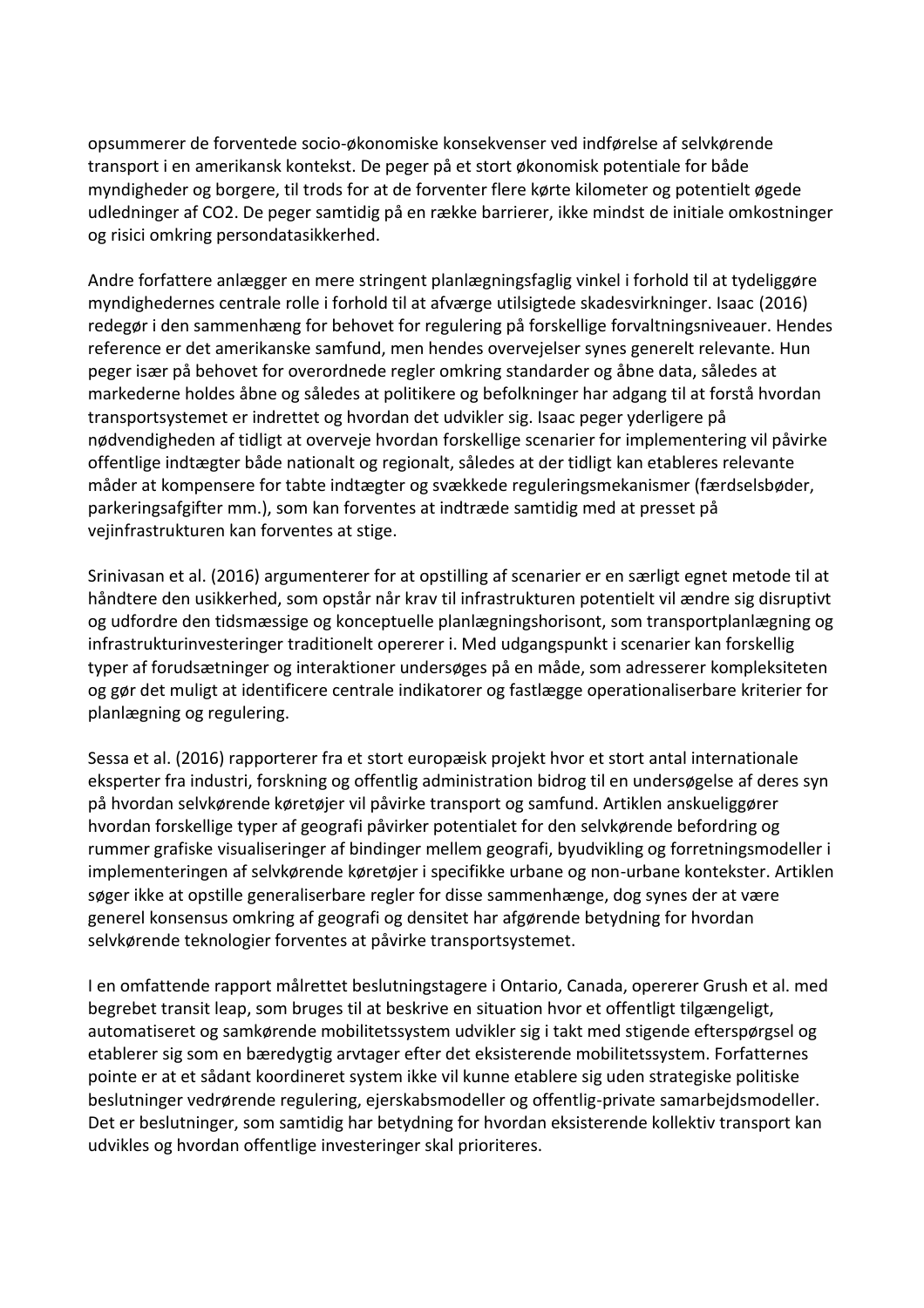Grush et al. specificerer tre veje for politikere at gå: 1) Man kan afvente og lade det private initiativ råde, med risiko for etablering af forretningsmodeller og services, som er uholdbare for det samlede transportsystem og som underminerer den kollektiv transport. 2) Man kan gå i gang med en omfattende omkalfatring af den kollektive transport ud fra digitalisering og automatisering, med risiko for fejlinvesteringer, forvirring og endeløs debat. 3) Man kan begynde at arbejde langsigtet på at involvere og regulere private investeringer, teknologier og driftsselskaber for transport af mennesker og gods i 2020-2050. Forfatterne ser en risiko for at polarisering mellem grupper som favoriserer henholdsvis 2) og 3) vil føre til at man ender med mulighed 1) som utilsigtet konsekvens. Rapporten trækker på erfaringer fra store dele af verden og de resulterende overordnede overvejelser forekommer at have en relevans, som overskrider den canadiske kontekst.

#### **Delt eller individuel – offentlig eller privat**

Udsigten til at en større del af den personlige mobilitet vil kunne løftes af delebilsordninger eller taxi-lignende services gør at traditionelle skel mellem offentlig og privat transport udviskes. Liu et al. (2016) gennemgår egenskaberne ved forskellige typer af eksisterende automatiseret og semiautomatiseret kollektiv transport med henblik på at etablere begreber, som er anvendelige i forhold til at analysere markeder og potentialer for automatiseret kollektiv mobilitet.

Diskussioner omkring arbejdsdelingen mellem private virksomheder og offentlige myndigheder har betydning for hvordan mobilitetssystemet kan financieres og reguleres samt for hvilke krav der kan stilles vedrørende offentlig adgang, social inklusion og geografisk udbredelse (Grush et al. 2016). Liu et al. (2016) peger på at den kollektive transport historisk har været førende inden for automatisering af transport, men at det ikke i øjeblikket er tilfældet med selvkørende køretøjer, som i højere grad drives frem af private virksomheder og forretningsmodeller, som ikke i udgangspunktet har de samme incitamenter for at etablerer et åbent multimodalt system med generel offentlig adgang.

Et multimodalt kollektivt mobilitetssystem baseret på softwareplatforme, mobilteknologi, automatisering og tværgående integration forudsætter, ligesom det er tilfældet for den kollektive transport i dag, at de services som udbydes er acceptable og anvendelige for tilstrækkeligt mange til en pris, som er tilstrækkeligt konkurrencedygtig. Den traditionelle kollektive transport er et område hvor forskellige former for ejerskab, offentlig-private kontrakter og udbud længe har udgjort en central del. Ubers forsøg på at gøre op med de lovgivninger, som regulerer adgang til at udbyde befordring i mange lande, og de evige kontroverser omkring taxilovgivning, som ligeledes kan genfindes på tværs af landegrænser, kan ses som illustrative eksempler på de kampe, som kan forventes at opstå i skæringsfladerne mellem forskellige forretningsmodeller og forhandlingskulturer og reguleringsregimer når selvkørende flåder skal integreres.

#### **Brugeraccept og brugertillid**

En række forfattere har undersøgt brugere og potentielle brugeres holdninger til hvilke typer af selvkørende mobilitetsteknogier og services de kunne tænke sig at købe eller købe sig adgang til (Zmud & Sener, 2017; Bansal et al., 2016; Piao et al., 2016). Merat et al. (2017) har en gennemgang af denne litteratur, men peger samtidig på at det er tvivlsomt hvor meget man bør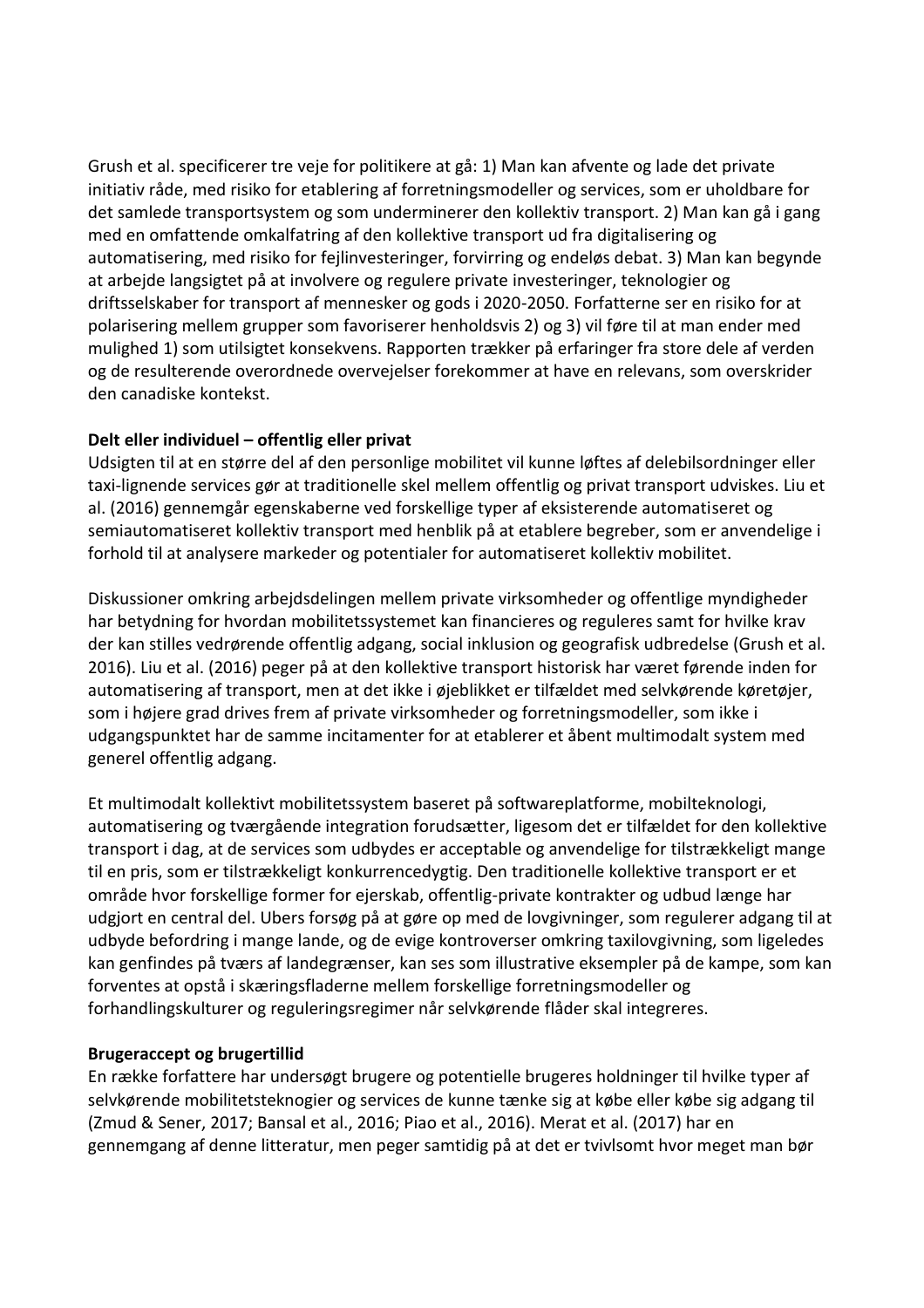lægge i de konkrete resultater, da svarene i sagens natur er baseret på hypotetiske spørgsmål til respondenter, som har ingen eller begrænset erfaring med disse teknologier. Svar på hypotetiske spørgsmål er erfaringsmæssigt usikre kilder til at forudsige fremtidig adfærd (Kraus, 1995).

Generelt viser undersøgelserne blandede holdninger til hvilken grad af automatisering brugere ønsker og generelt falder svarene forskelligt afhængigt af hvor megen praktisk erfaring respondenterne har med selvkørende transport (Merat et al., 2017). Demografiske parametre som alder og køn synes at have mindre indvirkning i studier hvor respondenterne har brugt/afprøvet selvkørende køretøjer (Madigan et al., 2017). Gennemgående er der flere, som ønsker at eje en selvkørende bil fremfor at dele (Zmud & Sener, 2017; Bansal et al., 2016); Zmud et al. (2016) finder at individers tidligere valg omkring mobilitet, brug af kollektiv transport og privatbilisme gentager sig i deres holdninger til henholdsvis kollektiv og privatejet automatiseret befordring.

Merat et al. (2017) peger på relevansen af at orientere sig imod eksisterende viden om hvad der former tillid til automatiserede systemer herunder selvkørende køretøjer. Denne forskning peger på, at brud mellem hvad brugere forventer at systemet vil gøre i en given situation og systemets faktiske funktion fører til fald i tillid til systemet, som igen kan føre til at brugere undgår at bruge systemet (Schaefer et al., 2014). Et relateret forhold, som har betydning for tillid og accept, er graden af overensstemmelse mellem det som stilles i udsigt og det som systemet kan levere (Merat et al., 2017). Generelt betones det at accept og tillid til mobilitetsteknologier forudsætter omhyggelig tilpasning til kontekstuelle og kulturelle forhold (Grush et al., 2016; Hoff & Bashir, 2015).

Flere studier baseret på praktiske forsøg med selvkørende minibusser peger på at det er vigtigt at være opmærksom på at oplevelsen af sikkerhed (Madigan et al. 2017) herunder oplevelsen af personlig sikkerhed inde i bussen (Salonen, 2018; Piao et al. 2016) som har betydning for om brugerne indikerer at ville anvende selvkørende kollektiv transport i fremtiden.

Salonen (2018) fandt at 60 % af brugerne ved en test af en automatisk minibus i Finland, oplevede deres personlige sikkerhed inde i busserne som værre eller meget værre end i en konventionel bus. Også risiko for f.eks. brand og defekter blev oplevet som problematisk. Generelt oplevede brugerne trafiksikkerheden som et mindre problem idet ca. 25% oplevede den som værre eller meget værre, mens 75% oplevede den som tilsvarende eller bedre end i en konventionel bus under samme betingelser. Salonen peger derfor på betydningen af at skelne mellem oplevelsen af personlig sikkerhed inde i bussen og trafiksikkerhed. Oplevelsen af personlige sikkerhed er en kendt parameter for villighed til at anvende kollektiv transport (Transport for London, 2011). Oplevelsen af ringere personlig sikkerhed var mere udtalt blandt kvinder end blandt mænd.

I en spørgeskemaundersøgelse baseret på 315 respondenter, som havde benyttet en selvkørende minibus med en operatør ombord, fandt Madigan et al. (2017) at underholdningsværdien spiller en stor rolle for brugerne i de første forsøg med selvkørende køretøjer, men at de øvrige svar i undersøgelsen tyder på at automatiseret offentlig transport i senere faser vil blive vurderet og valgt ud fra kriterier, som også former valget af den konventionelle kollektive transport: effektivitet, påregnelighed, anvendelighed og pris. Man fandt i denne undersøgelse ikke at demografiske variable som alder og køn havde en selvstændig betydning for intensionen om at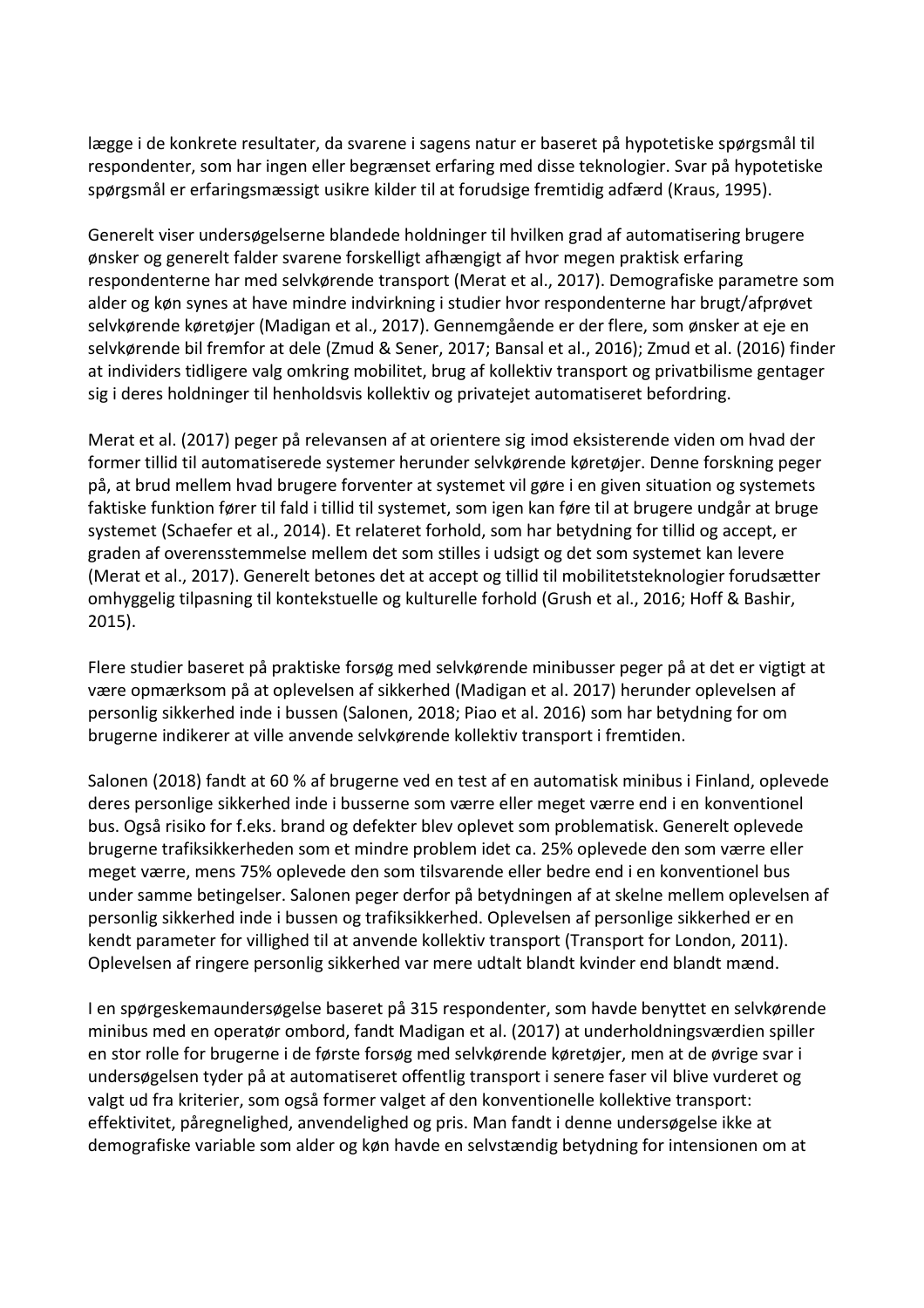benytte selvkørende offentlig transport. Forskelle i intension syntes at udspringe af den oplevede grad af underholdningsværdi, brugervenlighed, anvendelighed og social accept.

#### **Sameksistens på vejene – selvkørende, selvkørt og bløde trafikanter**

Når selvkørende biler introduceres i trafikken, vil de ikke bare skulle interagere med andre motorkøretøjer, men også med andre brugere af veje, stier og pladser. Trafiksystemet bliver aldrig fuldt automatiseret, da fodgængere, barnevogne, cyklister, hunde og andre stadig vil befolke gaderne, selv hvis alle motoriserede køretøjer er automatiske. Hvis selvkørende køretøjer skal kunne anvendes sikkert og effektivt i åben trafik, er det er således nødvendigt at de kan indgå i det mix af formelle og uformelle regler, som eksisterer mellem forskellige vejbrugere (Millard-Ball, 2018).

Merat et al. (2018) gennemførte en undersøgelse af bløde trafikanters oplevelse af at interagere med selvkørende busser i en række europæiske byer. Busserne kørte langsomt (op til 25 km/t) og stoppede konsekvent når deres bane blev blokkeret af genstande eller vejbrugere. De bløde trafikanter udtrykte trods dette vanskeligheder med at afkode bussernes intentioner, da de typer af signaler, som normalt ville regulere samspillet, var fraværende eller ikke opførte sig som ventet. I tvivlssituationer var der ikke mulighed for at anvende øjenkontakt, hånd- eller hovedsignaler til at afklare vigepligt og bekræfte at den bløde trafikant var detekteret af køretøjet. Studiet viste at brugerne efterspurgte nye former for tegngivning specifikt udviklet til selvkørende køretøjer og at de fortrak visuelle og auditive signaler frem for tekst og tale. Det fremgår samtidig at entydige løsninger ikke synes færdigudviklede på dette stade.

En dansksproget rapport udarbejdet for Vejdirektoratet (Buch, 2018) opsummerer erfaringerne fra disse og andre europæiske demonstrationsforsøg og kommer frem til tilsvarende konklusioner vedrørende interaktionen og den aktuelle umodenhed af de tekniske og adfærdsmæssige systemer, som skal understøtte den.

Millard-Ball (2018) viser ved hjælp af en spilteoretisk metodologi hvordan den konservative sikkerhedsadfærd, som busserne er programmeret til at opererer efter, ændrer grundlæggende ved den måde bløde og hårde trafikanter forhandler retten til rummet f.eks. når fodgængere krydser en vej. Han foreslår at bløde trafikkanter i stigende grad vil indtage trafikrummene efterhånden som de oplever at køretøjerne konsekvent holder tilbage i tvivlsituationer.

#### **Sammenfatning**

Litteraturen omkring selvkørende køretøjer vokser i disse år og mærkbart fra måned til måned. Vi får et stadig bedre grundlag for at forstå de mange uvisheder, muligheder og konflikter, som vil opstå omkring implementeringen af selvkørende teknologier afhængigt af hvordan myndigheder rundt omkring i verden vælger at forvalte mulighederne og af hvilke strategier investorer, industri og mobilitetsudbydere anlægger i de kommende år.

Der er meget få faste holdepunkter i litteraturen i forhold til at angive hvordan trafiksystemet specifikt forventes at udvikle sig i lyset af selvkørende køretøjer. På alle de centrale parametre – vejkapacitet, energiforbrug, bedre mobilitet og større trafiksikkerhed – lægger litteraturen op til at der både er betydelige potentialer og betydelige risici.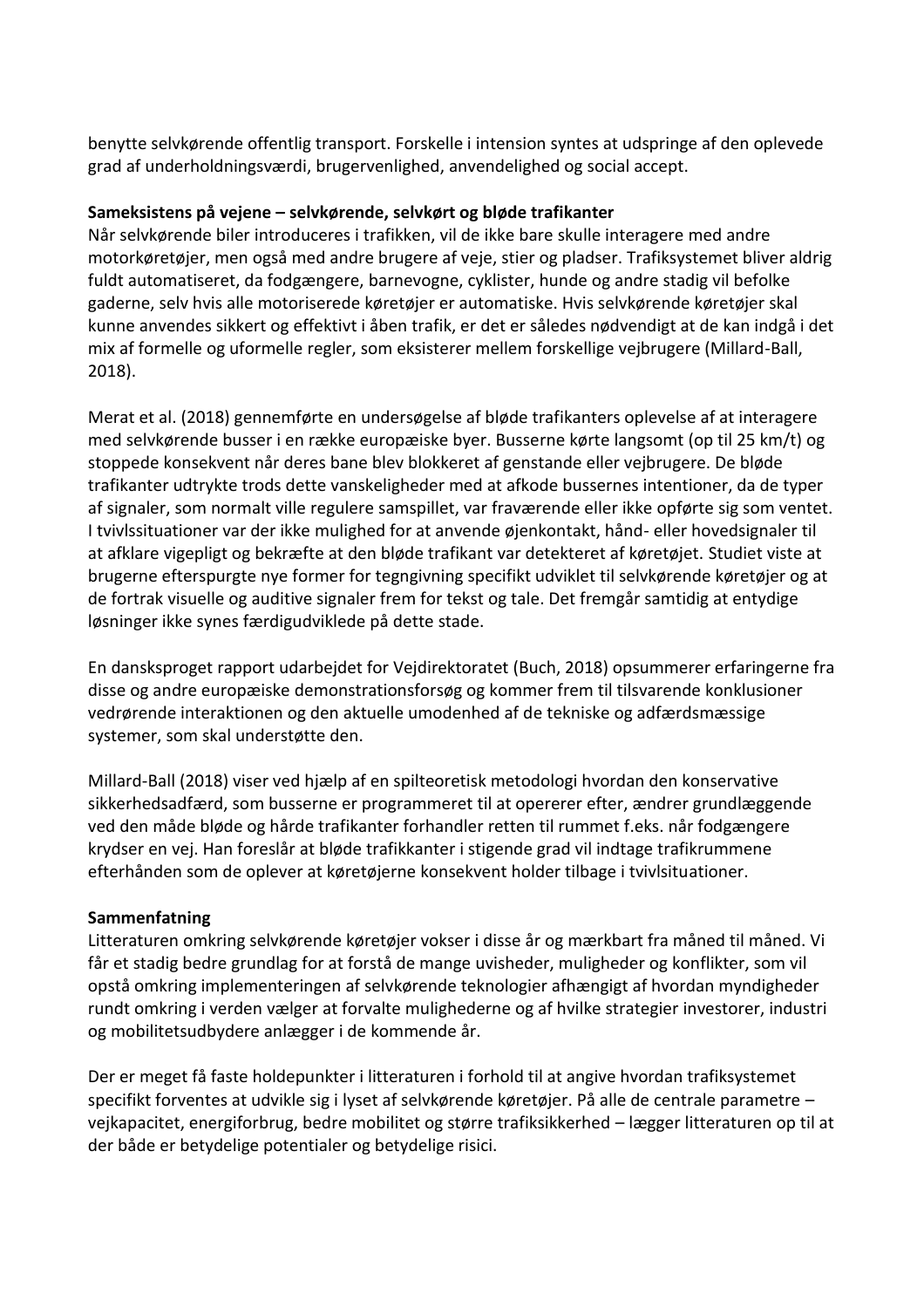I en dansk sammenhæng vil det i de kommende år forventeligt især være i forhold til anvendelsesmuligheder i den kollektive transportsektor og i samspillet med andre vejbrugere at erfaringer kan høstes. Samtidig vil aktiviteterne i LINC-projektet og i andre forsøgsprojekter rundt omkring i landet kunne bidrage til, at overvejelser omkring udnyttelsen af denne nye transportform forbliver på dagsordenen og understøttes af ekspertise og konkrete erfaringer fra en dansk kontekst.

#### Litteratur

- Alessandrini, A., Holguín, C. & Stam, D., 2015. *Automated Road Transport Systems (ARTS) – The Safe Way to Integrate Automated Road Transport in Urban Areas*. I G. Mayer og S. Baker (Red.), *Road Vehicle Automation 2*. Lecture Notes in Mobility, Springer International Publishing Switzerland.
- Alessandrini, A., Cattivera, A., Holguín, C. & Stam, D., 2014. *CityMobil2: Challenges and Opportunities of Fully Automated Mobility*. I G. Mayer og S. Baker (Red.), *Road Vehicle Automation*. Lecture Notes in Mobility, Springer International Publishing Switzerland.
- Alonso-Mora, J., Samaranayake, S., Wallar, A., Frazzoli, E. & Rus, D., 2017. *On-demand highcapacituy ride-sharing via dynamic trip-vehicle assignment*. PNAS, vol. 114, no.3.
- Bansal, P., Kockelman, K. M. & Singh, A., 2016. *Assessing public opinions and interest in new vehicle technologies: An Austin Perspective*. Transportation Research Part C, Vol 67.
- Basu, R., Araldo, A., Akkinepally, A. P., Biran, B. H. N., Basak, K., Seshadri, R., Deshmukh, N., Kumar, N., Azevedo & Ben-Akiva, M., 2018. *Automated Mobility-on-Demand vs. Mass Transit: A Multi-Modal Activity-Driven Agent-Based Simulation Approach*. Transportation Research Record.
- Brown, A., Gonder, J. & Repac, B., 2014. *An Analysis of Possible Energy Impacts of Automated Vehicles*. I G. Mayer og S. Baker (Red.), *Road Vehicle Automation*. Lecture Notes in Mobility, Springer International Publishing Switzerland.
- Buch, T. S., 2017. *Samspil mellem automatiske køretøjer, cyklister og fodgængere – erfaringer fra europæiske forsøg*. Trafitec – rapport udarbejdet for vejdirektoratet.
- Christie, D., Koymans, A., Chanard, T., Lasgouttes, J. & Kaufmann, V., 2016. *Pioneering driverless electric vehicles in Europe: The City Automated Transport System (CATS)*. Transportation Research Procedia. Vol 16.
- European Commission, 2014. Progress Report and review of the ITS action plan. Commission staff working document.
- The Information, 2018. The Information, Amir Efrati, May 07, 2018: *Uber Finds Deadly Accident Likely Caused By Software Set to Ignore Objects On Road.* Avisartikel.
- Fagnant, D. J. & Kockelman, K. M., 2018. *Dynamic ride-sharing and fleet sizing for a system of shared autonomous vehicles in Austin, Texas*. Transportation. Vol. 45.
- Fagnant, D. J. & Kockelman, K. M., 2015. *Preparing a nation for autonomous vehicles: opportunities, barriers and policy recommendations*. Transportation Research Part A. Vol 77.
- Fagnant, D. J. & Kockelman, K. M., 2014. *The travel and environmental implications of shared autonomous vehicles, using agent-based model scenarios*. Transportation Research Part C. Vol. 40.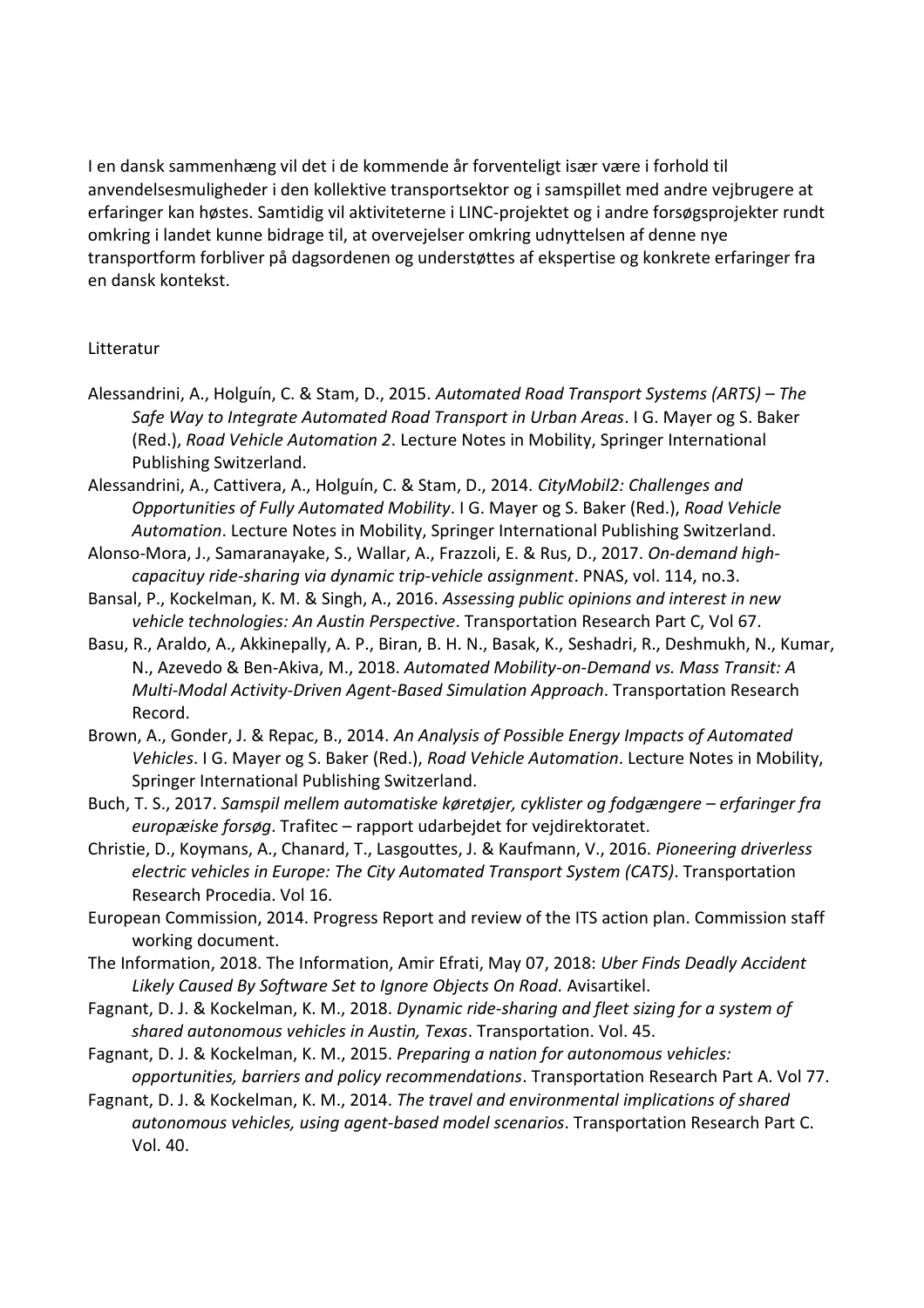Grush, B., Niles, J., Baum, E., 2016. *Ontario Must Prepare for Vehicle Automation*. Independent research study prepared for the Residential and Civil Construction Alliance of Ontario (RCCAO).

Havarikommissionen for vejtrafikulykker, 2014. *Hvorfor sker trafikulykkerne?* Tværanalyse.

- Hoff, K. A. & Bashir, M., 2015. *Trust in automation: Integrating empirical evidence on factors that influence trust*. Human Factors. Vol 27.
- Hoogedorn, R. G., van Arem, B. & Hoogedoorn S. P., 2014. *Automated driving, traffic flow efficiency and human factors: Litterature review.* Transportation Research Record: Journal of the Transportation Research Board.
- Isaac, L., 2016. *How Local Governments Can Plan for Autonomous Vehicles*. *Automated Road Transport Systems (ARTS) – The Safe Way to Integrate Automated Road Transport in Urban Areas*. I G. Mayer og S. Baker (Red.), *Road Vehicle Automation 3*. Lecture Notes in Mobility, Springer International Publishing Switzerland.
- International Transport Forum (ITF), 2018. *Safer roads with Automated Vehicles?* ITF-OECD report.
- International Transport Forum (ITF), 2015. *Urban Mobility System Upgrade – How shared selfdriving cars could change city traffic.* ITF-OECD report.
- Kalra, N., Paddock S. M., 2016. Driving to safety How Many Miles of Driving Would it take to Demonstrate Autonomous Vehicle Reliability? Report RAND Corporation.
- Lee, E., Gerla, M., Pau, G., Lee, U. & Lim, J., 2016. Internet of Vehicles: From intelligent grid to autonomous cars and vehicular fogs. Distributed Sensor Networks. Vol. 12.
- Litman, T., 2018. Autonomous Vehicles Implementation Predictions Implications for Transport Planning. Victoria Transport Policy Institute.
- Liu, R., Fagnant, D. J., Zhang, W., 2016. Beyond Single Occupancy Vehicles: Automated Transit and Shared Mobility. I G. Mayer og S. Baker (Red.), Road Vehicle Automation 3. Lecture Notes in Mobility, Springer International Publishing Switzerland.
- NYT, 2018. The New York Times, Wakabayashi, March 19, 2018: *Self-Driving Uber Car Kills Pedestrian in Arizona, Where Robots Roam*. Avisartikel.
- Madigan, R., Louw, T., Wilbring, M., Schieben, A. & Merat, N., 2017. What influences the decision to use automated public transport? Using UTAUT to understand public acceptance of automated road transport systems. Transportation Research Part F. Vol. 50.
- Martinez, L. M. & Viegas, J. M., 2017. *Assessing the impacts of deploying a shared self-driving urban mobility system: An agent-based model applied to the city of Lisbon, Portugal.*  International Journal of Transportation Science and Technology. Vol 6.
- Merat, N., Louw, T., Madigan, R., Wilbrink, M. & Schieben, A., 2018. *What externally presented information do VRUs require when interacting with fully Automated Road Transport Systems in shared space?* Accident Analysis and Prevention. Article in Press.
- Merat, N., Madigan, R. & Nordhodd, S., 2017. *Human Factors, User Requirements, and User Acceptance of Ride-Sharing in Automated Vehicles*. International Transport Forum (ITF) Discussion Paper. OECD.
- Meyer, G., 2016. *Synergies of Connectivity, Automation and Electrification af Road Vehicles*. I G. Mayer og S. Baker (Red.), *Road Vehicle Automation 3*. Lecture Notes in Mobility, Springer International Publishing Switzerland.
- Meyer, J., Becker, H., Bösch, P. M. & Axhausen, K. W., 2017. *Autonomous vehicles: The next jump in accessibilities?* Research in Transportation Economics. Vol 63.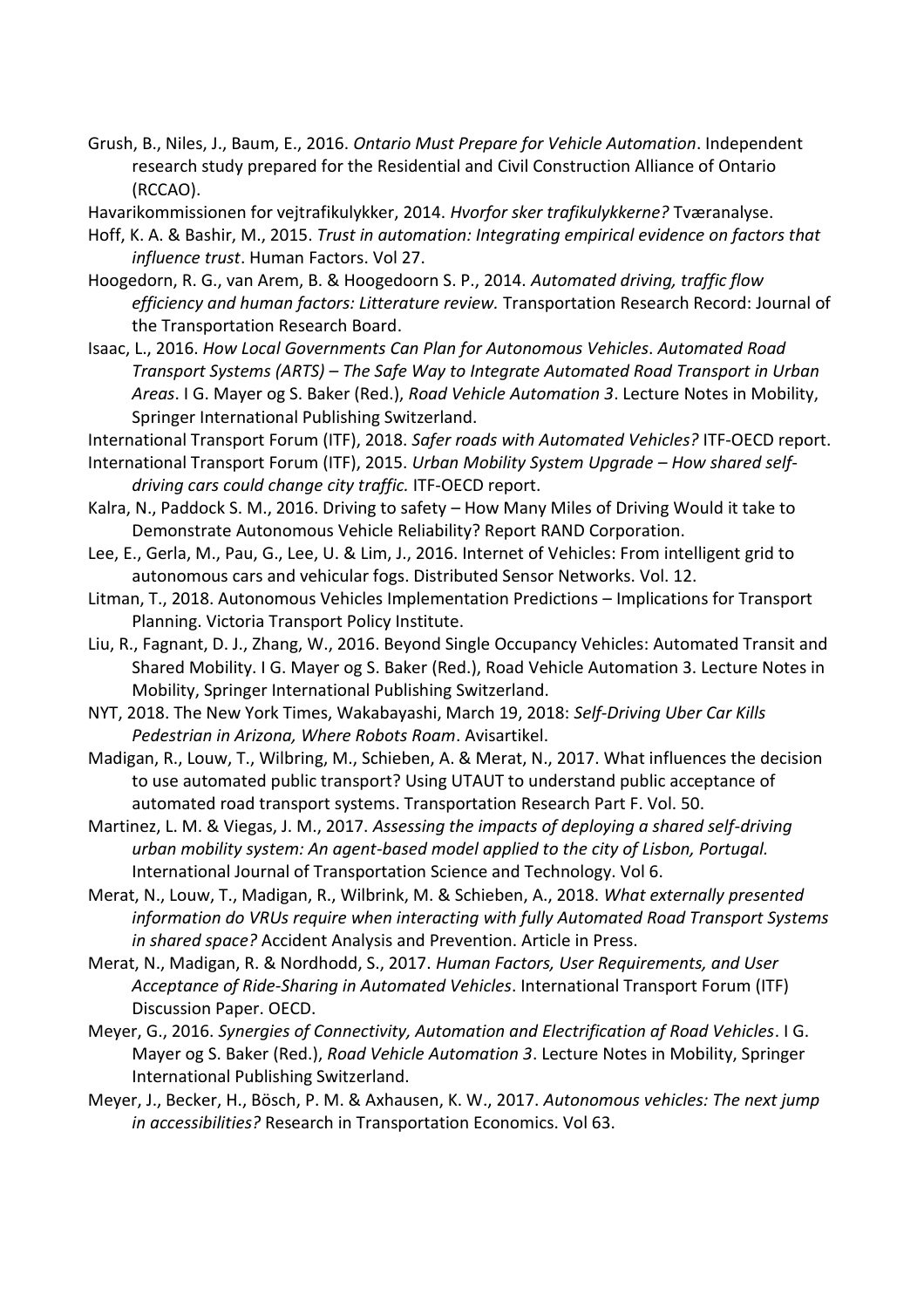- Millard-Ball, A., 2018. *Pedestrians, Autonomous Vehicles, and Cities*. Journal of Planning and Research. Vol. 38.
- Morrow III, W. R., Greenblatt, J. B., Strurges, A., Saxena, S., Gopal, A., Millstein, D. & Saha, N., 2014. *Key Factors Influencing Autonomous Vehicles' Energy and Environmental Outcome*. I G. Mayer og S. Baker (Red.), *Road Vehicle Automation*. Lecture Notes in Mobility, Springer International Publishing Switzerland.
- Noy, I. Y., Shinar, D., Horrey, W. J., 2018. *Automated driving: Safety blind spots*. Safety Science. Vol. 102.
- Piao, J., McDonald, M., Hounsell, N., Graindorge, M., Graindorge, T. & Malhene, N., 2016. *Public views towards implementation of automated vehicles in urban areas*. Transportation Research Procedia. Vol 14.
- Rayle, L., Dai, D., Chan, N. Cervero, R. Shaheen, S., 2016. *Just a better taxi? A survey-based comparson of taxies, transit, and ridesourcing services in San Franscisco*. Transport Policy. Vol 45.
- Rubin, J., 2016. Connected Autonomous Vehicles: *Travel Behavior and Energy Use*. I G. Mayer og S. Baker (Red.), *Road Vehicle Automation 3*. Lecture Notes in Mobility, Springer International Publishing Switzerland.
- Salonen, A. O., 2018. *Passenger's subjective traffic safety, in-vehicle security and emergency management in the driverless shuttle bus in Finland*. Transport Policy. Vol 61.
- Sessa, C., Alessandrini, A., Flament, M., Hoadley, S., Pietroni, F. & Stam, D., 2016. *The Socio-Economic Impact of Urban Road Automation Scenarios: CityMobil2 Participatory Appraisal Exercise*. I G. Mayer og S. Baker (Red.), *Road Vehicle Automation 3*. Lecture Notes in Mobility, Springer International Publishing Switzerland.
- Siulagi, A., Antin, J. F., Molnar, L. J., Bai, S., Reynolds, S., Carsten, O. & Greene-Roesel, R., 2016. *Vulnerable Road Users: How Can Automated Vehicle Systems Help to Keep Them Safe and Mobile?* I G. Mayer og S. Baker (Red.), *Road Vehicle Automation 3*. Lecture Notes in Mobility, Springer International Publishing Switzerland.
- Shladover, S. E., Su, D. & Lu, X., 2012. *Highway capacity increases from cooperative adaptive cruise control*. Proceedings of ITS World Congress 2012.
- Sparrow, R. & Howard, M., 2017. *When human beings are like drunk robots: Driverless vehicles, ethics, and the future of transport*. Transportation Research Part C. Vol 80.
- Spieser, K., Treleaven, K., Zhang, R., Frazzoli, E., Morton, D. & Pavone, M., 2014. *Toward a Systematic Approach to the Design and Evaluation af Automated Mobility-on-Demand Systems: A Case Study in Singapore*. I G. Mayer og S. Baker (Red.), *Road Vehicle Automation*. Lecture Notes in Mobility, Springer International Publishing Switzerland.
- Srinivasan, S., Smith, S. & Milakis, D., 2016. *Implications of Vehicle Automation for Planning*. I G. Mayer og S. Baker (Red.), *Road Vehicle Automation 3*. Lecture Notes in Mobility, Springer International Publishing Switzerland.
- van Arem, B., Abbas, M. M., Li, X., Head, H., Zhou, X., Chen, D., Bertini, R., Mattingly, S. P., Wang, H. & Orosz, G., 2016. *Integrated Traffic Flow Models and Analysis for Automated Vehicles*. I G. Mayer og S. Baker (Red.), *Road Vehicle Automation 3*. Lecture Notes in Mobility, Springer International Publishing Switzerland.
- Van Driel, C. J. G. & van Arem, B., 2010. *The impacts of a congestion assistant in traffic flow efficiency and safety in congested traffic caused by a lane drop*. Journal of Intelligent Transportation Systems. Vol 14.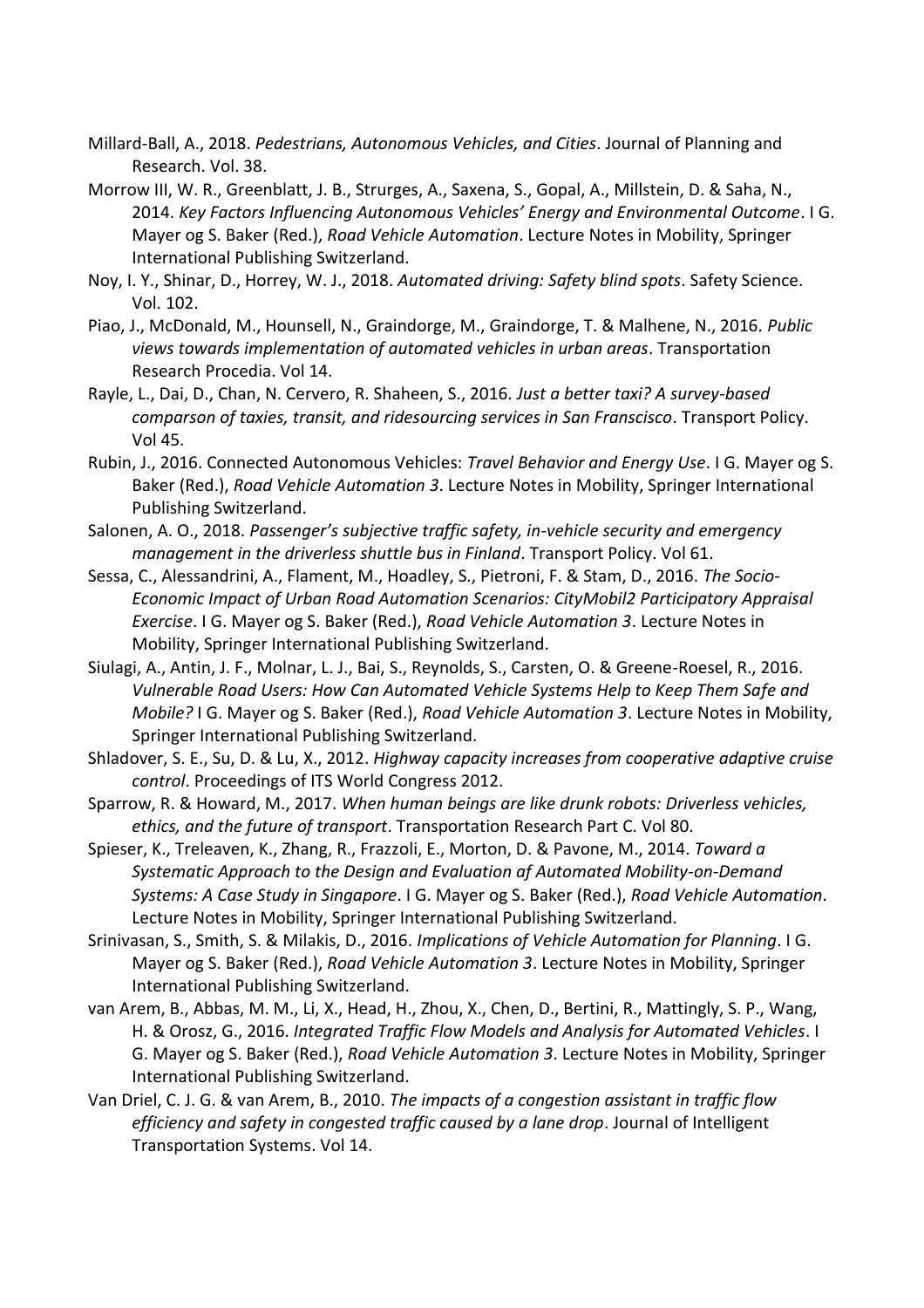- Yousuf, M., Spencer, J., Sheehan, R. & Armendariz, L., 2016. *Accessible Transportation Technologies Research Initiative (ATTRI) – Advancing Mobility Solutions for All*. I G. Mayer og S. Baker (Red.), *Road Vehicle Automation 3*. Lecture Notes in Mobility, Springer International Publishing Switzerland.
- Zmud, J. P. & Sener, I. N., 2017. *Towards an Understanding of the Travel Behavior Impact of Autonomous Vehicles*. Transportation Research Procedia. Vol. 25.
- Zmud, J., Sener, I. N. & Wagner, J., 2016. *Consumer acceptance and travel behaviour impacts of automated vehicles*. Texas A&M Transportation Institute.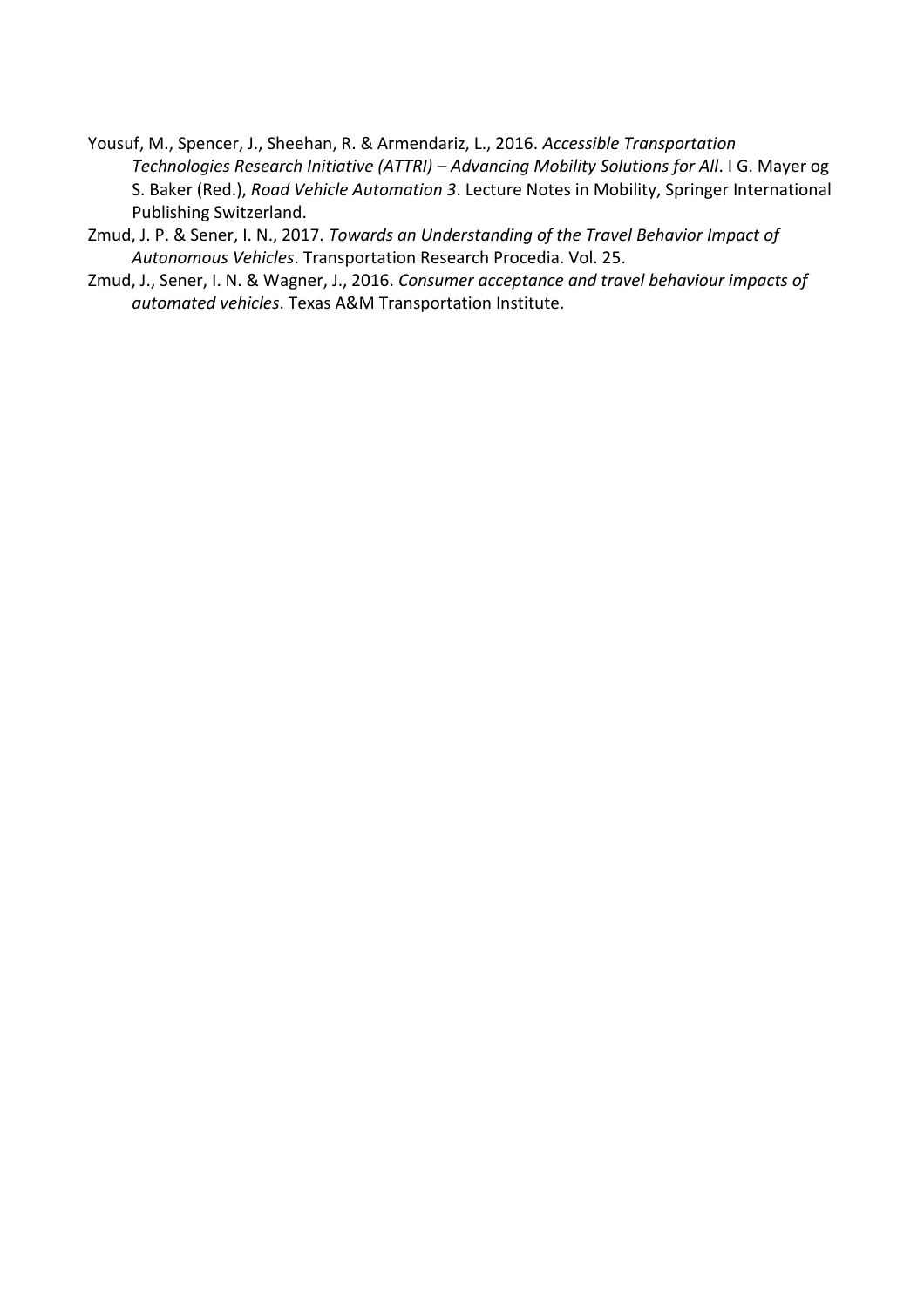#### <span id="page-30-0"></span>1.9 Appendix B: Expert interview Niels Agerbo, head of product development at Flextrafik/Movia

### Meningskondensat af interview med Niels Agerbo, produktchef i Movia

#### **Erfaringer med planlægning af on-demand service-ordninger fra den visiterede kørsel + flextur**

Niels Agerbo forklarer at der grundlæggende er to måder at planlægge on-demand kørsel. Enten kan turen planlægges ud fra kundens ønskede afhentningstidspunkt ellers kan den planlægges ud fra det tidspunkt hvor kunden ønsker at være fremme ved sin destination.

I modsætning til den faste rutekørsel, så er det i den behovsstyrede kørsel ikke hensigtsmæssigt at lægge turene fast på helt bestemte tidspunkter. For at tage højde for usikkerheder omkring afviklingen af den enkelte tur og af hensyn til at turene løbende skal kunne koordineres med andre bestilte ture, arbejdes der i planlægningen med en række tidsvinduer. Tidsvinduerne udstikker dels den overordnede ramme for hvor præcist, man som udbyder lover at imødekomme kundernes ønskede rejsetidspunkter og specificerer efterfølgende det tidsrum omkring det aftalte rejsetidspunkt inden for hvilket, vognen betragtes som rettidigt fremme ved kunden.

Koordineringen af kørslerne er kernen i det on-demand planlægningssystem, som flextrafikordningerne bygger på. Koordineringen betyder at flere kunder kan betjenes samtidig af den samme vogn og at turene afvikles med et lavere samlet tidsforbrug og en kortere samlet distance, end det ville have været tilfældet, hvis turene blev kørt hver for sig.

Når turene sammensættes og ruterne beregnes, er der i systemet mulighed for at tage højde for en meget lang liste af hensyn. Fordi flextrafik-ordningerne betjener kunder med særlige behov og med krav på forskellige former for tilpassede hensyn, så er systemet udviklet således at det er muligt at specificere en lang række parametre.

Niels Agerbo beskriver en række generelle parametre, som foruden de anvendte tidsvinduer udgør centrale kriterier for de enkelte services. Det drejer sig f.eks. om det omfang af omvejskørsel i procent af den direkte distance, som kunden må acceptere, den samlede maksimale ekstra rejsetid og rammer for samkørsel med andre passagerer.

Jo færre bindinger der lægges ind i systemet, jo mere optimal en planlægning kan systemet lave med hensyn til distance, tidsforbrug og behov for vogne, men hvis ikke der samtidig tages hensyn til serviceniveauet, så risikerer man en situation hvor ordningen ikke er attraktiv at bruge. Niels Agerbo beskriver at man for at vægte de to hensyn arbejder med en "belastning", som afvejer ulempe og optimering: "Vi siger til systemet: hvis du giver 10 minutters omvejskørsel, så skal du spare x antal fiktive kroner". For nogle kundegrupper – typisk sygehuspatienter - vægtes ulempen ved omvejskørsel meget højt, mens den f.eks. for en papirjournal, som skal transporteres til et givent sygehus inden aften, vægtes meget lavt.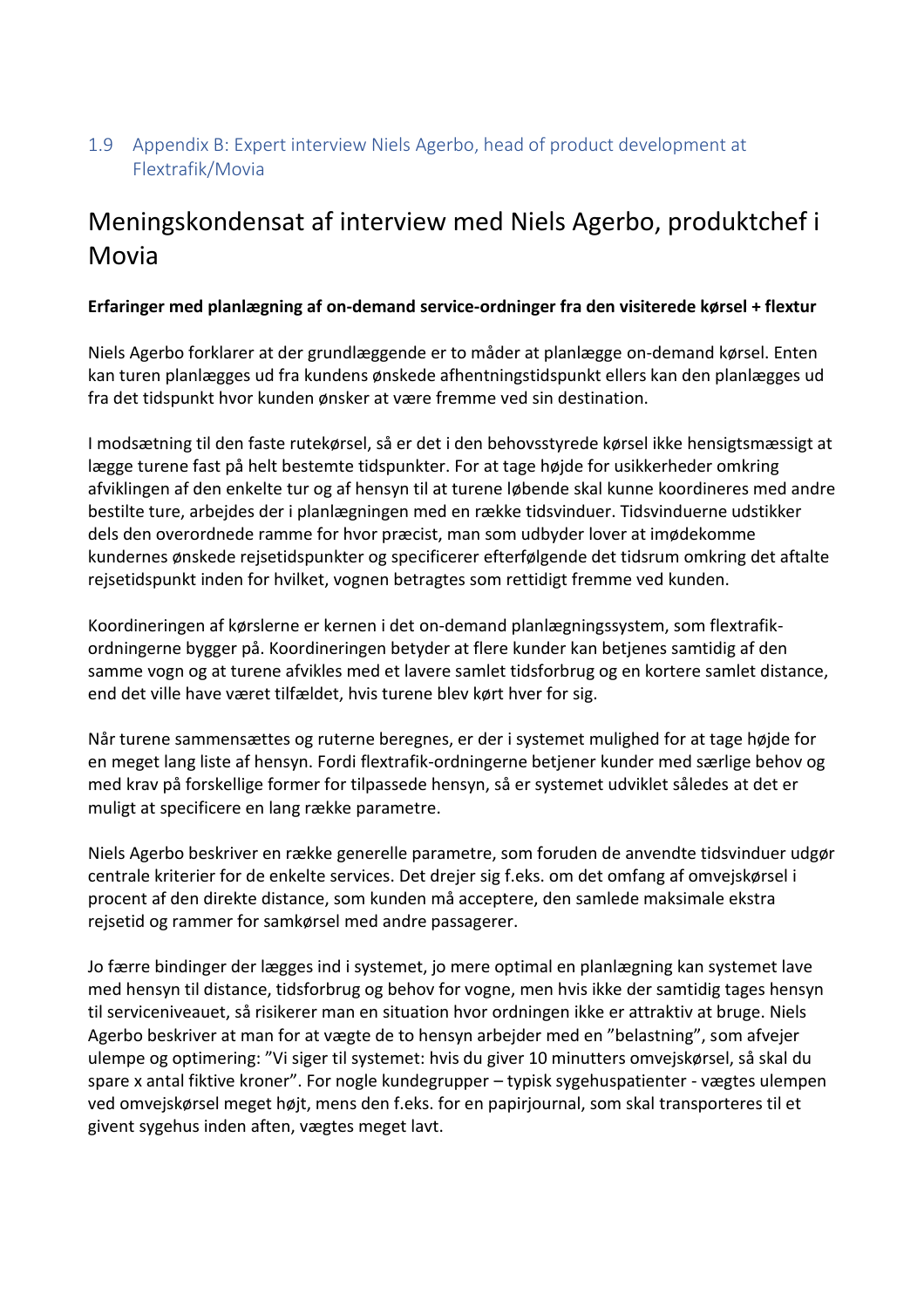#### **Flextur – individuel kollektiv transport**

Flextur er et alternativ – eller et supplement – til den øvrige kollektive trafik, som er åben for alle og hvor alle behandles efter de samme kriterier. Niels Agerbo beskriver hvordan dette har betydning for kompleksiteten af de løsninger der kræves: "Det er elementet i kollektiv trafik: Den er åben for alle på samme vilkår. Det er et rigtig fint princip og det gør det meget nemmere at strikke et system sammen". Trods det at flexturens kriterier er mindre komplekse, så betyder muligheden for at justere på planlægningsparametre, at servicen kan skæres til så man rammer det ønskede serviceniveau. Niels Agerbo fortæller yderligere at trafikselskaber i samarbejde med rejseplanen.dk har lavet et nyt produkt "Flextur i Rejseplanen", hvor det er muligt at undgå paralleldrift med den rutebundne kollektive transport i zoner hvor denne er tilstrækkeligt udbygget til at kunne imødekomme behovet.

Den behovsstyrede transport betyder at der ikke køres på tidspunkter og ruter hvor der ikke er efterspørgsel, men stiller samtidig andre krav til kunderne end den traditionelle kollektive transport: "Du skal ind i den her tankegang om at du skal bestille, du skal ringe til nogen eller gøre et eller andet. Du skal have planlagt din tur. Du kan ikke bare møde op. Hvis du bare møder op så sker der ingenting! For så er der ikke nogen tur".

#### **Økonomi og kommunernes incitament**

Samlet set har on-demand kørslen en anden omkostningsstruktur end den øvrige offentlige transport, hvilket har været en faktor som historisk har bekymret kommunerne: "Det er altid problemet med noget hvor økonomien stiger i takt med at folk bliver glade for det. Ved en busrute fungerer det lige omvendt: Du laver en busrute og så har du interesse i at få den kommunikeret så meget som muligt, for jo mere du får fyldt den op jo mere optimalt bliver det".

Niels Agerbo fortæller at han oplever at Flextur løser en stor social opgave for en gruppe af borgere med nedsat funktionsniveau, som ellers ville have haft behov for visiteret kørsel: "For mange er det tilgængeligheden til den offentlige trafik, som er udfordringen. Du kan have et stoppested 300 meter fra dig, men hvis du har en funktionsevne, som gør at du ikke kan gå de 300 meter… det løser flexturen […] du kan komme tæt på kunden."

#### **Brugerperspektiv og helikopterperspektiv**

On-demand service kræver en anden måde at kommunikere med kunderne end traditionel kollektiv transport. Foruden at kunden aktivt skal bestille sin tur, så er strukturen i hvordan ruter og samkørsel planlægges ikke umiddelbart gennemskuelig for kunderne.

Niels Agerbo beskriver kommunikationsopgaven som vanskelig. Når den samme bruger har brugt systemet flere gange og har vænnet sig til det, bliver det lettere at kommunikere, men for førstegangsbrugeren er det et komplekst system at komme ind i.

I visse tilfælde er det sådan at systemet tager hensyn, som objektivt set gør servicen bedre for kunden, men som samtidig gør at den bliver sværere at forklare: "Det er svært fordi du er udfordret af at kunderne har deres to øje og du har helikopterperspektivet. Der er nogle ting, som du simpelthen ikke kan forklare uden at blive enormt teknisk. Alternativet er at du siger: "jamen,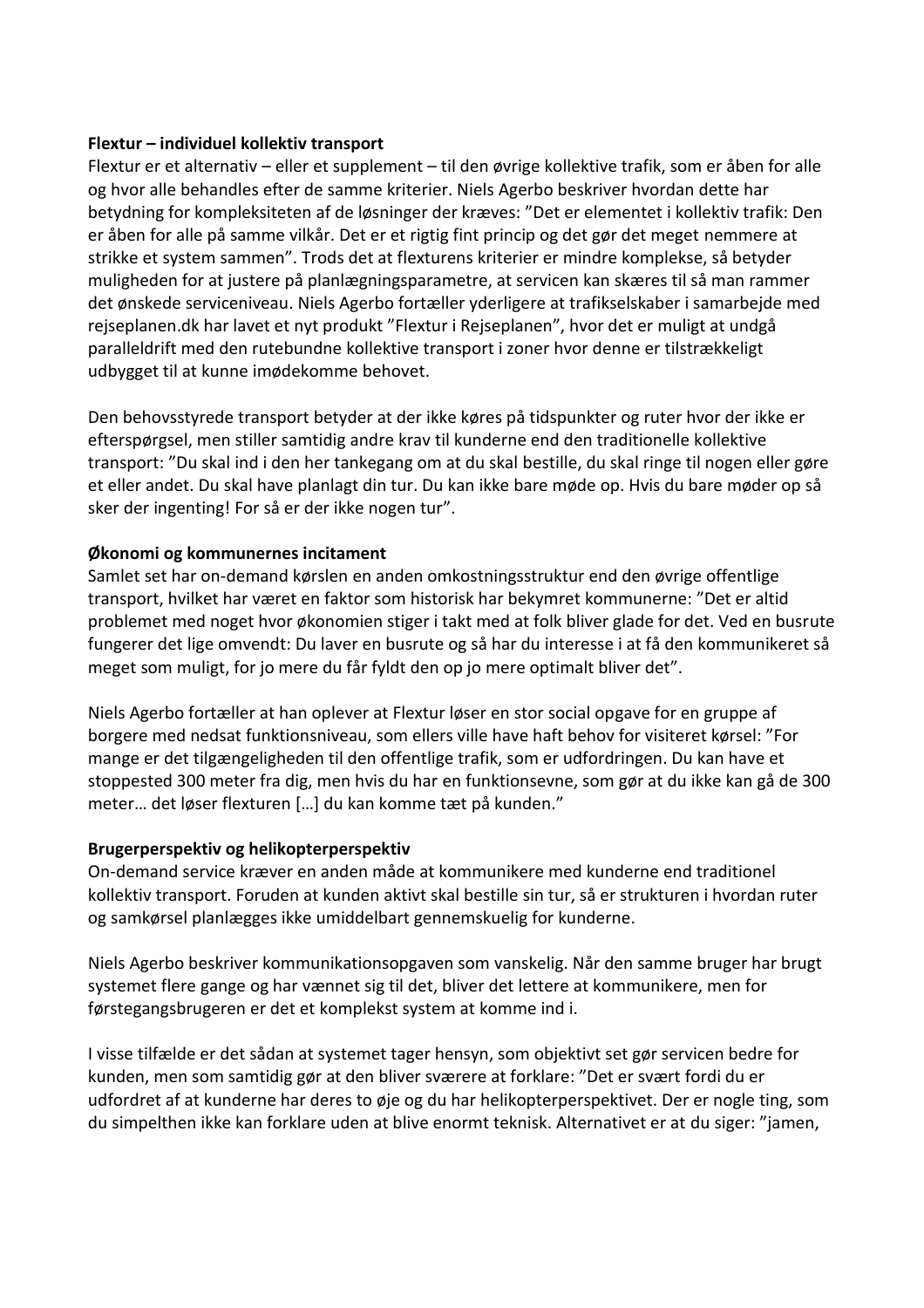du har ret – det er et dumt system", men det er det jo ikke! Det er et totalt logisk system. Fra helikopterperspektivet…"

Transportinformation har generelt stor betydning for brugeroplevelsen når der rejses med kollektiv transport, men ved on-demand kørsel er muligheden for at give kunden relevant information undervejs kompliceret af at systemets effektivitet bygger på muligheden for at koordinere i real time og omdisponere når det er påkrævet: "Det vi gør, det er, at vi indgår en aftale med dig om, at vi lover at have dig fremme til tiden. Vi fortæller dig også hvornår vi henter dig, men vi fortæller dig ikke hvad der skal ske undervejs - udover at du ikke kommer til at sidde i bilen i evigheder […] men den er ikke 100% transparent […] for så kunne vi ikke have et ondemand system".

#### **Forsøg med selvkørende busser**

Movia har sammen med en række partnere igangsat forsøg i tre faser med selvkørende busser. I første fase er der tale om en indendørs busrute i aulaen på Sjællands Universitetshospital i Køge. Forsøgene skal dels give erfaring med brugernes reaktioner og dels give input til on-demand teknologien, så den kan tilpasses til at kommunikere med busserne.

Et vigtigt aspekt i forhold til denne kommunikation vedrører brugen af fælles kendte standarder for dataformatet på kørerordrer. Niels Agerbo forklarer: "Vi bruger noget, som hedder SUTIstandarden, som er en Nordisk standard. Det er det vi vil teste op imod… og så håbe på, at det kan åbne sådan at man [fra producenternes side] forstår at det vil være klogt at vælge en kendt standard. "

#### **Selvkørende befordring: Hvad sker der når vi piller rationalet ud af bussen?**

På sigt skal de selvkørende busser ud at køre i mere åben trafik. Det vil give ny viden om hvad det kræver af systemer og brugere: "Når vi har en chauffør, som gøre frem til en mere global adresse – det kan f.eks. være en station – så har vi en chauffør, som kan tænke selv og sige: "Det kan godt være at jeg er bestilt hertil, men passageren står [lidt længere fremme], så jeg kører frem til det punkt". Det vil den selvkørende bil ikke gøre. En selvkørende bil kører til det X, Y koordinat, som du har angivet i køreordren. Så hvad sker der når du piller rationalet ud af vognen? Som er det chaufføren er."

Niel Agerbo fortsætter med at beskrive andre typer af situationer, hvor anvendelsen af den selvkørende teknologi vil ændre den kollektive transport: "Hvad sker der? Går kunden selv ind når dørene åbnes? Der er ikke nogen chauffør, som siger: "hop bare ind!" Går de ind? Husker de at stå af?"

Fleksturen har gjort den kollektive transport tilgængelig for borgergrupper, som har brug for at servicen har en vis rummelighed, som potentielt vil kræve særlige løsninger: "Vi kommer til at se på hvad det kræver. Mange af de svage kunder har måske brug for en hånd for at komme ind i bilen – så hvad er tilgængeligheden til selve køretøjet? Hvordan ser indstigningen ud? […] Det er nogle af de ting, som bliver udfordringen."

#### **Perspektiver for anvendelsen af den selvkørende teknologi på kort og mellemlang sigt**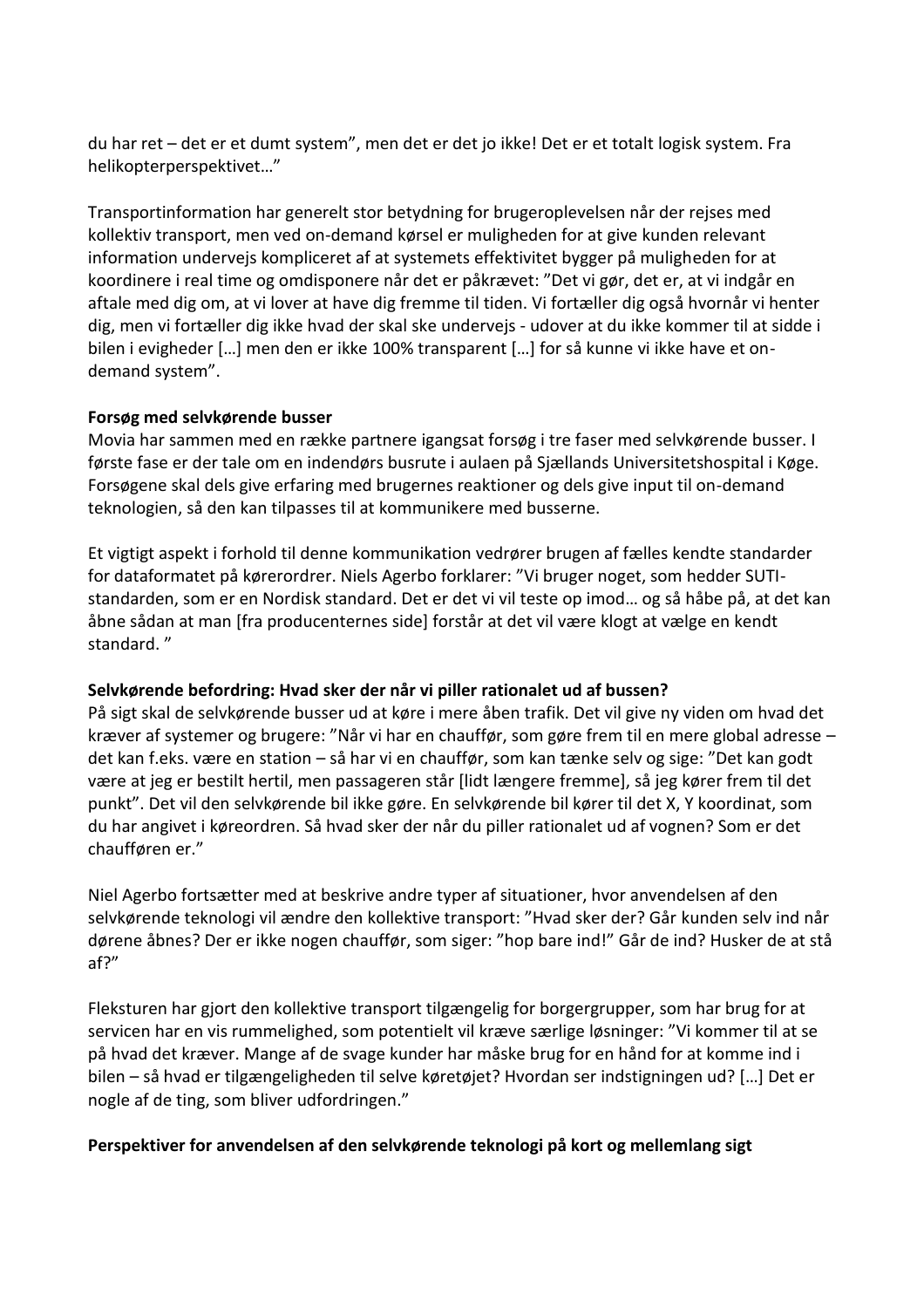I første omgang ser Niels Agerbo at de selvkørende minibusser, som er på markedet i dag, har størst potentiale som last-mile løsninger, dvs. som fødesystemer til den rutefæstede kollektive transport. Busserne vil kunne køre i områder hvor trafikken ikke har for stor kompleksitet og hvor afstandene samtidig ikke er for store. F.eks. i mindre byer, hvor det er svært at sikre en rentabel og tilstrækkelig betjening med konventionelle busser.

Last-mile løsningerne vil have den almindelige bruger af kollektiv transport, som sit primære kundegrundlag. Det er en kundegruppe, som forventeligt vil have lettere ved at overgå til selvkørende løsninger, fordi man allerede i dag selv løser de fleste af opgaverne på rejsen uden hjælp: "Du har selv kunnet stige på toget. Det er ikke engang sikkert at du har mødt togkonduktøren – så du kan selv klare din rejse. "

Omvendt ser Niels Agerbo ikke at det er alle typer af befordring, som vil blive ubemandet: "Selvom den selvkørende teknologi er kommet, så vil vi have mange kørsler hvor der er brug for en serviceguide eller noget […] vi kommer til at snakke om hvad der er kompetencekravene til dem, som bemander kørslerne – det vil være noget helt andet end det er i dag.". Niels Agerbo nævner f.eks. sundhedsfagligt personale til nogle typer af kørsler i sundhedsvæsnet.

#### **Brug af persondata i forbindelse med on-demand kørsel og er et kæmpe issue – ikke mindst i lyset af EU persondataforordningen (GDPR 2018)**

Sidst i interviewet berørt vi kort brugen af data. Niels Agerbo beskriver tydeligt nødvendigheden af at have styr på hvordan data behandles i systemerne. On-demand kørsel forudsætter et minimum af data omkring adresser og tidspunkter. Samtidig er det en service, som kan gøres nemmere at anvende hvis man har adgang til data om brugerne: "Busserne vil blive bygget med mere og mere teknologi – talegenkendelse og forskellige andre ting, som du kan bygge ind og som vil gøre kundeoplevelsen bedre". Samtidig er det teknologier, som berøres af kravene til opbevaring af persondata: "Hvis du skal lave talegenkendelse f.eks., så vil du skulle viden noget om den som taler… det er utrolig svært at lave individuelt tilpasset teknologi uden at du har nogle individuelle data gemt. Hvilket kommer i strid med [GDPR]."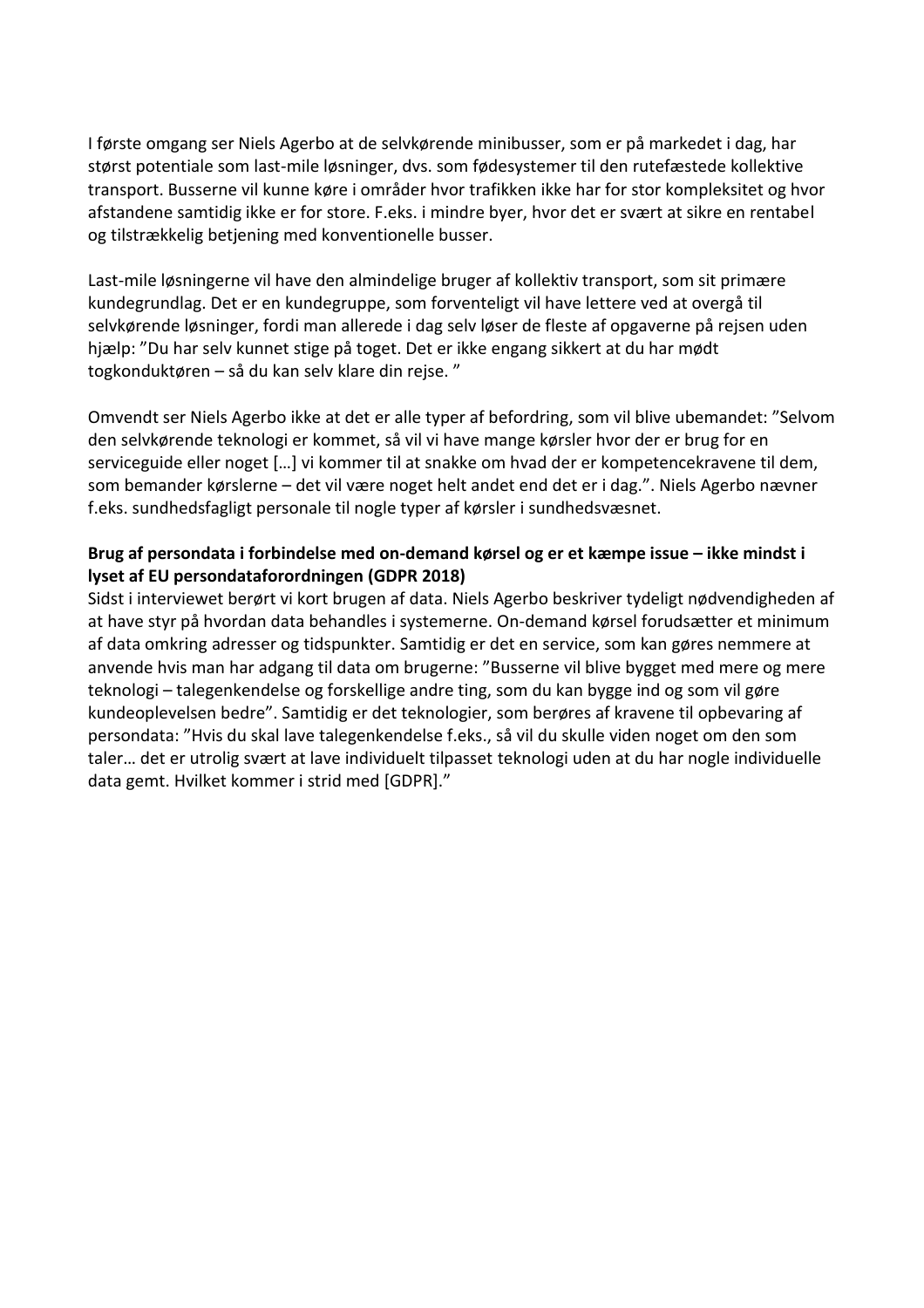#### <span id="page-34-0"></span>1.10 Appendix C: Focus group interview, transcript

#### **Fokusgruppeinterview DTU Tirsdag d. 6. November 2018 kl. 14-15.30**

Til stede var: Post doc Hannah Villadsen Assistent Sheila Skov Deltagerene D, M, A, Lo og La

Optagelsen varer i alt 1.14.57

#### **Printede slides brugt til at illustrere spørgsmål og prompte diskussionen:**







#### **Transskribering:**

H: Alt hvad I siger fra nu af må ikke være hemmeligt

(latter rundt om bordet)

S: og vi er voldsomt paranoide, så derfor har vi to telefoner fordi hvis den ene lige pludselig stopper, så har vi optagelsen på den anden.

H: Siger den lille smule erfarne. Det er ud over det almindelige ærgerligt at komme hjem og konstatere at … der var en fejl

A: Ja det er måske også meget smart, i og med at vi sidder alligevel forskellige steder, ikke? H: jo, så kan der være noget man ikke lige får på den ene, så kan man lige lytte efter det på den anden. Og vi har jo selvfølgelig uendelig meget tid til at sidde og lytte til optagelser. (der grines)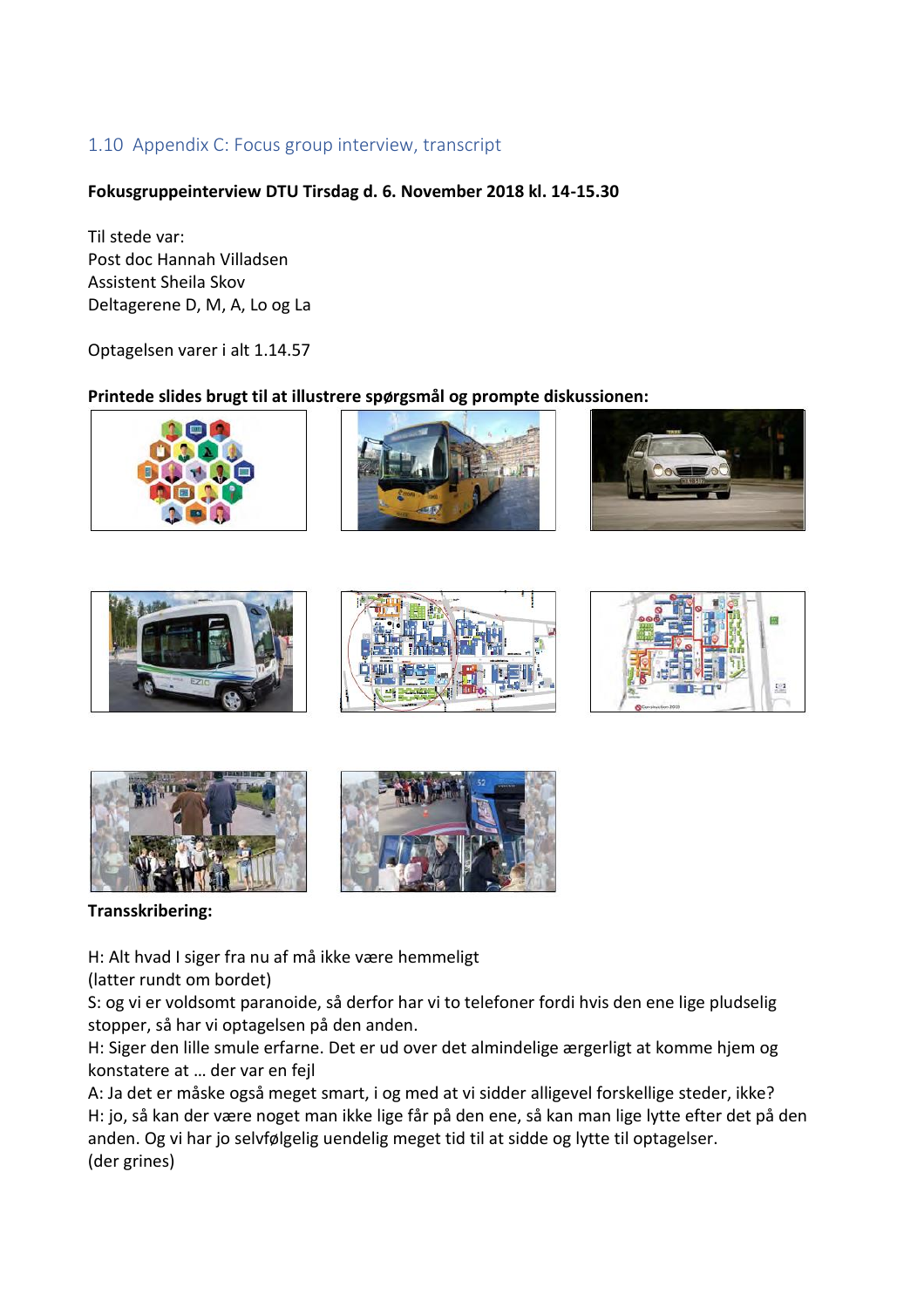H: Jeg har tænkt mig, nu har vi jo lige sådan småsnakket lidt, så jeg ved en lille bitte smule om at I ved en lille bitte smule mere end hvis vi havde lavet det samme interview med folk vi havde stoppet i Netto. Og det er som sådan overhovedet ikke noget problem. Men jeg har egentlig tænkt mig ikke at fortælle en hel masse omkring vores projekt og hvad vores intention er fordi det er ret, meget mere interessant for os, at få jeres feedback rå, og så fortæller jeg gerne bagefter. Og der er ingen mulighed for at I kan sige noget forkert, kan man sige, fordi at den viden skal I overhovedet ikke bruge til den slags spørgsmål som jeg har tænkt at stille jer. Jeg har lavet nogle udprint. Og det er simpelthen fordi nogle gange så sparer jeg en masse ord og tid ved og have noget at lægge foran jer.

Den her (lægger billede op - griner) jeg vender dem lige om ikke. Den her det er i virkeligheden bare en illustration af hvad jeg håber der kommer ud af og lave det her fælles interview. Og det som den skal illustrere det er at målet er ikke at vi kommer sammen frem til én enighed om noget som helst og målet er ikke at vi kommer frem til det fulde billede af noget som helst. Men at I hver især har nogle meninger som I har med jer som individ, og så har I nogle erfaringer, noget familie, nogle I har mødt, noget I har set, sådan så vi prøver at tage hele den erfaringspakke med ind, og så bede jer om bare at spille den ind i en samtale her i mellem. Så det er det.

H: Det første billede I får at kigge på (lægger billede op) det er den her. Og det som jeg vil bede jer om, med den, det er om I vil… prøve at komme med et bud på hvad det er for en slags transportmiddel det her er. Hvad den kan, hvordan man bruger den, hvordan man får adgang til den.

(tavshed afløst af småfnis og grin)

M: Det ligner bare en normal bus

Lo: Ja (griner)

M: Sådan en man tager fra et busstoppested tænker jeg

Lo: Ja det er vel bare for at komme fra a til b uden selv at have en bil. Et transportmiddel A: Ja og umiddelbart så får man jo adgang til den ved at købe en billet

(der smågrines)

D: Ja og bruge rejsekortet

A: Ja det er jo en meget nymoderne form for billet ikke, men… det er jo bare en bus som vi er vant til at se den ikke, især i Danmark der kender vi de gule busser. Den farve har de jo ikke nødvendigvis i udlandet. Ja.

D: og så er der en, der er jo altid en chauffør i de her busser her, som, hvor man tænker at… at det også giver en vis form for tryghed at køre i et transportmiddel hvor der også er andre mennesker med, ikke. Måske. Chaufføren eller andre passagerer. Måske trygt

Lo: ja. Jeg tror ikke jeg tænker så meget over det når jeg går ind i en bus, at der, at han er der eller ikke. Nogle gange tænker jeg han er lidt sur (der grines) men jeg tror ikke jeg tænker så meget over det.

La: altså det er så også svagheden ved det transportmiddel, det er at der er en chauffør. D: ja

La: nu så vi jo, var det ikke i går eller i foregås, at de nedlagde arbejdet på s-togene

D: Ja det er rigtigt

Lo: århhhh

La: Dér kan jeg godt tænke en gang imellem "ej hvor ville det være rart…"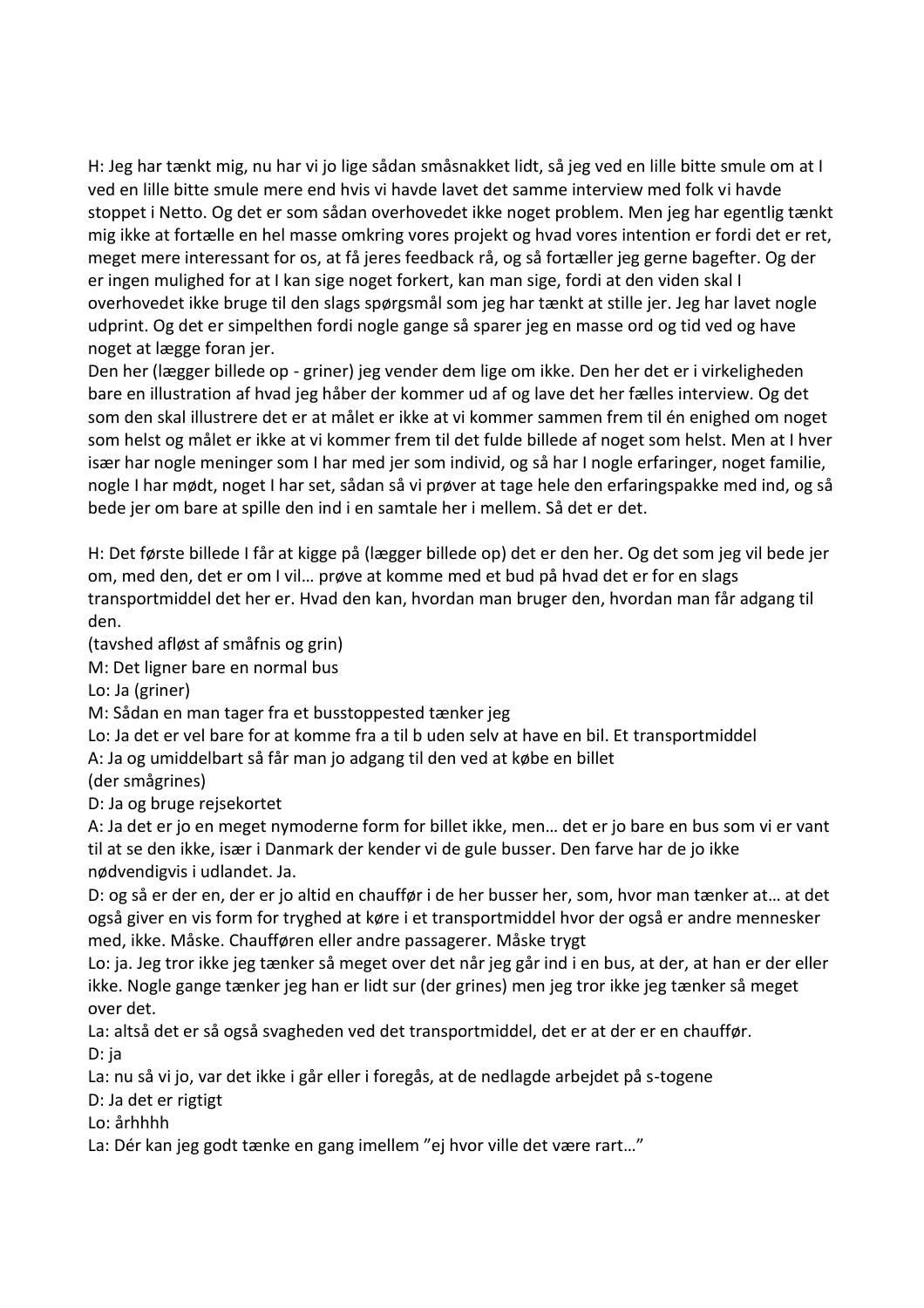D: at have en førerløs

La: …hvis det bare var robotter" ikke. Så man skulle slippe for den slags, at de tager andre mennesker som gidsler, ikke

D: jo

La: så man bliver tvunget til at cykle

(alle griner)

La: så ja nu fandt jeg da ud af i går hvor dejligt det er at cykle herud, så det kan da godt være jeg slet ikke skal bruge DSB mere når de ikke kan finde ud af tingene ikke. Så det er en kæmpe fordel med sådan noget transport når det ikke er mennesker der står for det på den måde ikke. Der er ikke nogen overenskomst med robotter

Lo: men jeg synes også der er lidt en forskel på en bus og et tog. Jeg ved ikke. Det er lige som om tog har ligesom skinnerne eller hvad man. Altså den. Der er ikke andre, altså der er ikke så mange andre faktorer den skal tage hensyn til i forhold til hvis, når du kører rundt med en bus

D: Det er rigtigt ja

H: Tænker du i forhold til om der sidder et menneske i den

Lo: Altså om der sidder en foran, ja. Så, det er måske nemmere at implementere på toge. Vi har jo allerede metroen

H: Det virker måske som et lidt mærkeligt spørgsmål, men jeg har alligevel lyst til at høre hvad for nogle ord I sætter på når jeg spørger, fordi, hvordan finder man, hvordan finder man rundt, hvordan bru… hvordan finder man den

Lo og D: rejseplanen

M: google maps

Lo: stationer

A: ja og så kender man jo de klassiske busstoppesteder, hvordan de ser ud…

Lo: og hvordan man bruger

A: altså man kender helt klart dem som man typisk skal bruge i sin hverdag, ikke

D: Der er også de der e-skilte, altså hvis man går over, hvis man er et eller andet sted henne og man ikke rigtigt ved hvor man er og hvilke busser der går hvorhen, så er der jo også nogle steder de der e-skilte, altså elektroniske skilte som siger hvor bussen går hen

Lo: ja eller de der planer

La: ja de der gamle planer

D: ja både i papirform men også de elektroniske planer har de også nogle steder ikke

La: I gamle dage var der de der man kunne gå over og hente for hver bus, ikke, og stå og, "nå, hvor går den her hen og sådan noget…

M: ja sådan ligesom nogle flyers

D: Ja

La: …jeg sad faktisk og tænkte på den anden dag hvordan gjorde man egentlig inden rejseplanen, ikke. Jeg havde helt fuldstændig glemt det. Nå ja, der var da de her. Så tænkte jeg på hvor svært det var at planlægge det, ting der blev lavet om, hvad gjorde man så. Og du var jo på herrens mark Lo: ja og hvis noget var forsinket. Det tager rejseplanen jo faktisk også hensyn til. D: ja, ja

La: lige præcis ikke, så får du et alternativ. Det gjorde du jo ikke for 15 år siden

D: Næ, man slog jo op i den der busplan, og så skrev man ned: "så skal jeg der fra og der til, og så skal jeg der fra og der til" ikke

La: jo, og hvor lang tid tager det jo så, ikke. Så skal du også sidde og regne ud…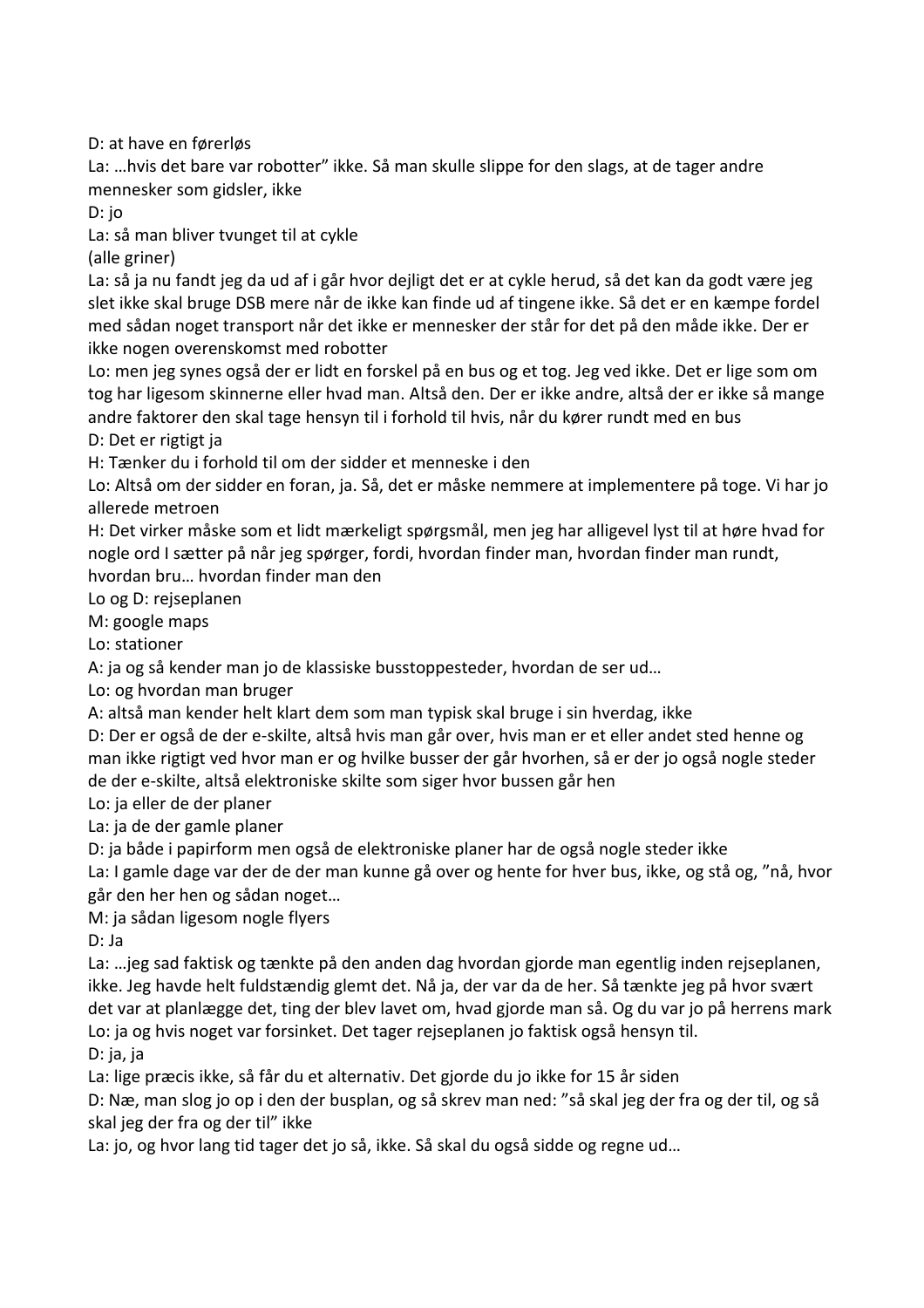(der grines)

A: ja og så skal du (?) så har man jo også altid de der planer der står på selve busstoppestedet, ikke, at den bus går der og der hen, den kommer på det og det tidspunkt og den stopper… Lo: ja det tager så og så langt tid

A: … de og de steder ikke. Ja præcis. Så man kan da godt huske dem, men det er der nok ikke. Man skal nok ikke være meget yngre for ikke at kunne på den måde i alt fald.

D: Altså da jeg var barn, der… det er jo ikke så mange år siden, vel (der grines let), der var det jo sådan, jeg er opvokset på Bornholm og dengang kørte der røde busser og hvis den kom kørende, og man stod ude ved landevejen og gjorde sådan her (viser med sin arm hvordan man gjorde), så stoppede bussen selvom det ikke var et formelt busstoppested. Det ved jeg så ikke om sådan nogle busser gør på landet mere, men det gjorde man

Lo: jeg synes jeg har hørt om det i hvert fald, at stadig hvis man kommer sådan ud på landet, landet, hvor der kun kører en enkelt bus og det er et lille område, så synes jeg at jeg har hørt om at du godt kan stoppe den

D: ja

Lo: men så skal du altså også være i en lille by!

(der gines)

D: ja ude på landet

A: dét har jeg aldrig prøvet

D: ja, nej, men det kunne man dengang i hvert fald

H: det kan man stadigvæk. Min søn gør det jævnligt. Han går i skole udenfor Næstved, men det er så også fordi han er kendt som ham der, og nås bussen så kommer forbi, selvom den må faktisk ikke stoppe har jeg ladet mig fortælle, så stopper den alligevel

D: ja det er jo faktisk også det jeg mener med det lidt menneskelige. Der sidder en buschauffør bag rattet som ja, som måske også kan se hvis du kommer løbende i bakspejlet, så kører han, nogle gange gør de selvfølgelig (latter), men de flinke af dem de holder måske også lige og venter til at du lige, sådan så den ikke bare køre når du er lige ved at nå døren…

A: har han lige en god dag, eller har han en dårlig (der grines)

9.16.

H: okay vi tager den lige videre (finder næste billede frem), I får lige en anden en. Og så vil jeg bare bede jer om at gøre det samme... Hvad er det for et transportmiddel, hvordan får man adgang til det, hvordan bruger man det, hvordan finder man det

Lo: taxa, den ringer man efter

M: bestiller

A: eller stopper på vejen

Lo: finder på stationer, nogle gange ude foran DTU (?)

A: ja

D: nogle gange ude foran hvad?

La: ude foran her

D: Ja foran bygningen her, ja det er rigtigt

A: det er jo meget sådan (?) man betaler for det igen, ikke. Her er prisen typisk sådan lidt… Lo: krydret

A: …dyrere i det ikke (griner) der kan ikke være lige så mange med, så det er jo en anden forretningsmodel om man vil, måske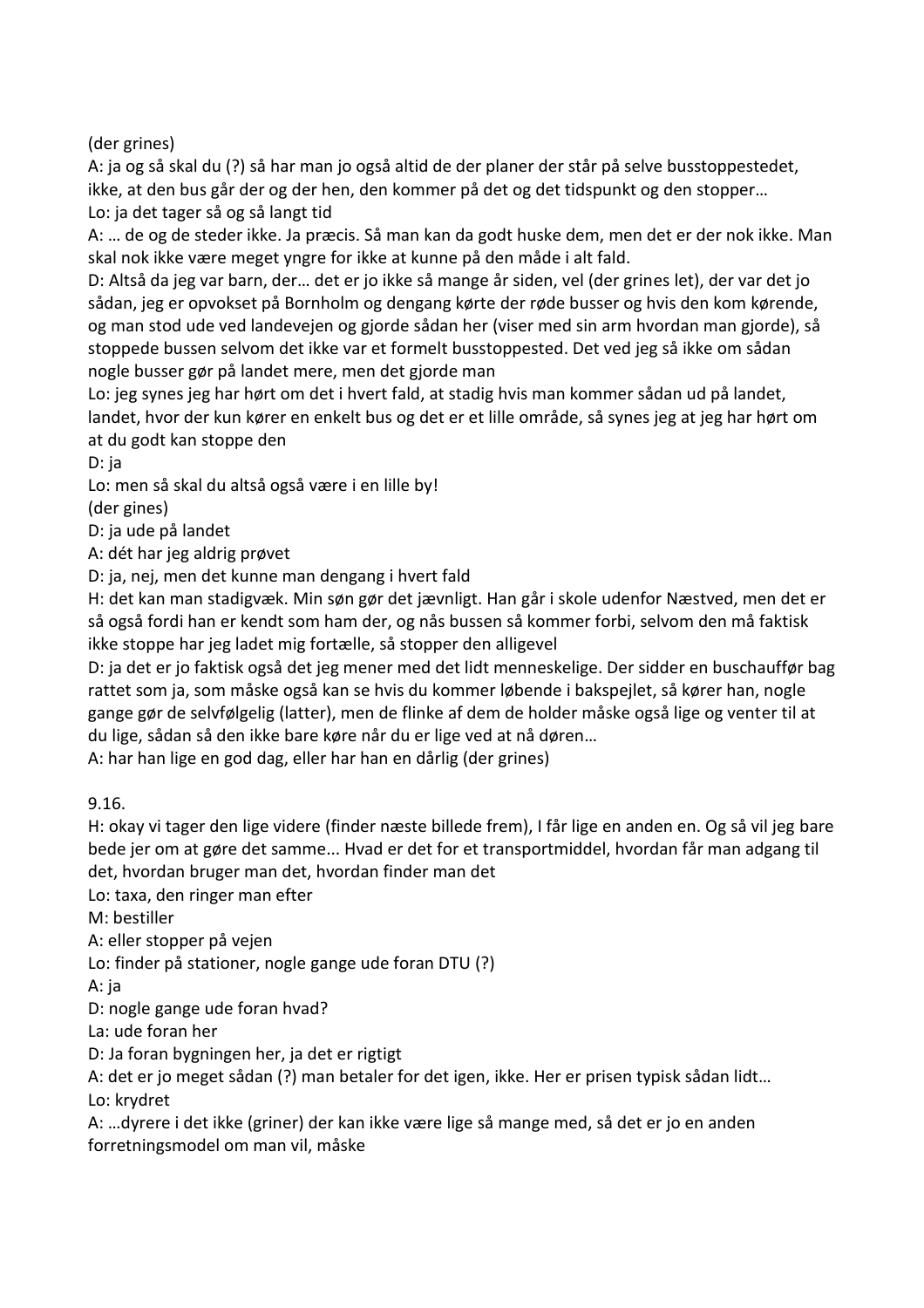Lo: den bringer dig også direkte fra a til b ikke, fordi skal du med en bus så skal du måske planlægge der er måske et stop imellem ikke

A: den tager ikke altid den mest direkte vej måske, men mere, en bus skal ligesom tage en vej der gør at der er mennesker nok med til at det kan betale sig at køre den rute. Det skal en taxa jo ikke D: nej, den er komfortabel, altså den er jo også mere komfortabel…

M: privat… man sidder ikke op af 20 børnehavebørn helt proppet (der grines) der råber og skriger La: jeg har faktisk også prøvet at tage, bruge en app til taxa, så det er ikke kun på gader og stræder. Så der er nogle af dem efter at Uber har været der, så er de faktisk begyndt at bruge den der smarte teknologi som man kan i 2018…

M: og der kan man også, kan man betale rejsen på forhånd, er der er ikke noget med det? La: det har jeg i hvert fald gjort, jo. Eller nej jeg skulle stadig betale, men prisen var fast…

M: aftalt, ikke. Så skal man heller ikke, man har sagt hvor man tager fra og hvor man skal… La: ja lige præcis, og det fungerede faktisk overraskende godt. Jeg tror, det er stadig meget blandet hvad folk oplever… Jeg stod og skulle ud til lufthavnen og der var ikke nogen taxaer lige i nærheden, det var lige ved Nørreport station, og jeg var sådan helt målløs "hvorfor er der ikke det?". Men så installerede jeg den der app og så kom der en pris og der kom en taxa indenfor 2 minutter eller sådan noget. Og det vare bare aftalt. Det var virkelig virkelig godt. D: ja

Lo: det er også smart med en fast pris, for jeg ved da, de gange jeg har taget en taxa, man sidder bare og kigger på det der taxameter og tænker "nå tiden går" (der grines)

La: lige præcis men altså det var faktisk. Og det var netop sådan en hvor der var sporarbejde eller sådan noget, planlagt sporarbejde, hvor man ikke kunne bruge et andet offentligt transportmiddel, sådan, tog og metro ikke

D: det der med den faste pris, det er jo også godt fordi du kan jo ikke altid være sikker på at chaufføren tager den korteste vej, eller bedste vej

A: nej, og der er app'en jo igen ligesom med til, det kan jeg huske med Uber i hvert fald, at det ligesom, den gjorde jo også at du fik tilsendt en mail bagefter, og du havde den præcise rute der blev kørt, så du kunne gøre indsigelser, hvis du havde noget af det. Men jeg synes helt klart også som du siger, at det der med app'en det var det der var så smart fordi så har du gps koordinaterne på præcis hvor du befinder dig henne, og det var bare så nemt lige at gå hen og trykke ikke. Så jeg synes. Altså der var meget snak om at Uber var billigere og alt sådan noget, dengang det var populært. Men jeg synes ligeså meget det var fordi det var så nemt…

Lo: smart

D: Ja

La: virkelig, virkelig nemt. Der var noget service der, som de gamle selskaber jo ikke rigtigt havde interesse i. Det tror jeg også at de har fået lidt blik for siden at de nok…

A: Tydeligvis i hvert fald (?) at det kunne komme fra taxaselskaber

M: og man kan få sin cykel med

D: det kan man ja

M det er altså også en fordel

Lo: kan man det? Med en taxa?

M: ja. Ofte skal du ringe, og så har de sådan nogle man lige kan putte bagpå…

Lo: Dét er smart

D: Man skal bare sige det på forhånd ikke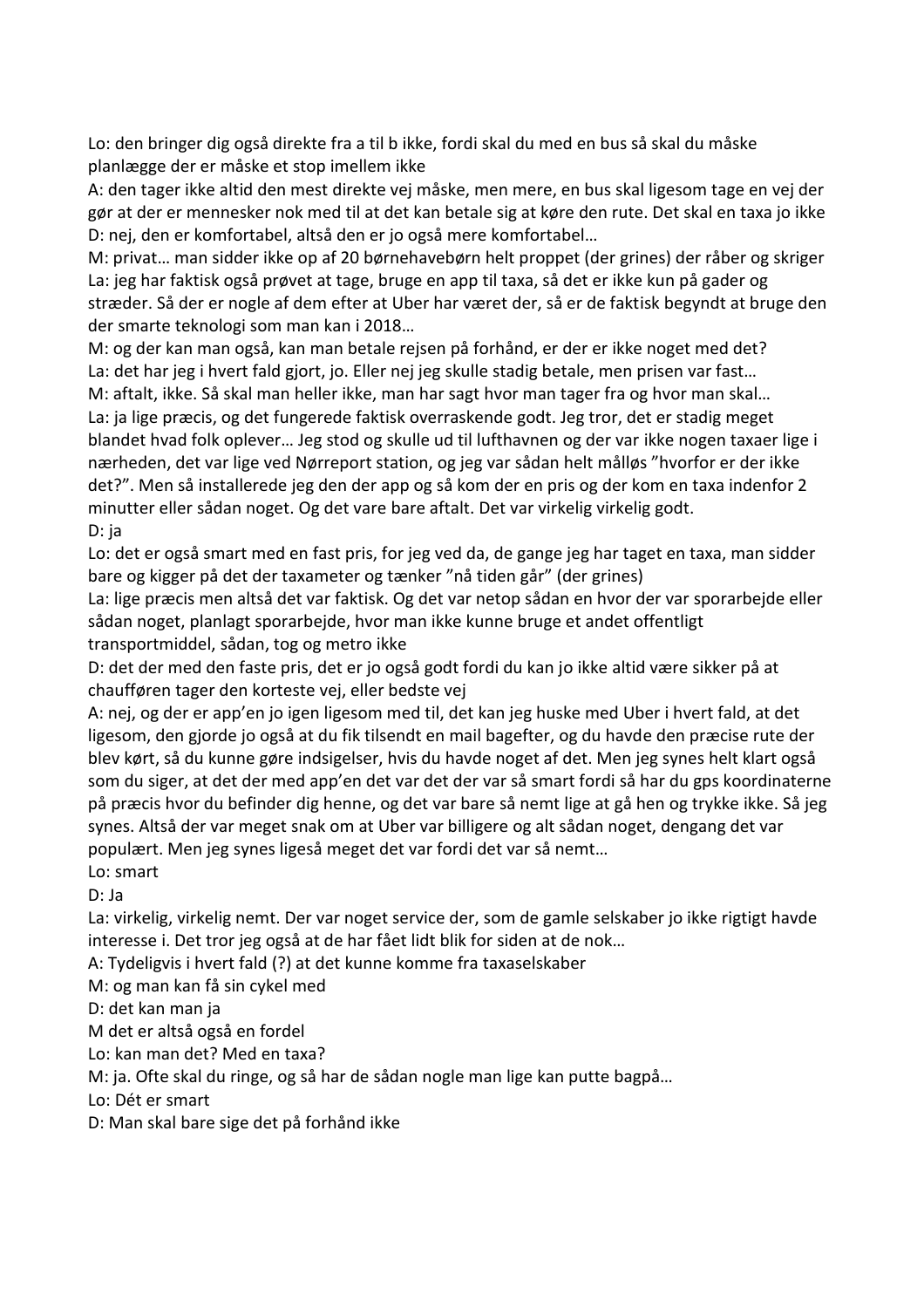M: Jo, de har, som oftest har de en liggende. Det der lille stativ, men jeg har oplevet at det var en god ide at nævne at man har cykel med

La: jeg tog en på Hellerup station for, hvad 14 dage siden, da min cykel var punkteret på anden gang på min, det var sådan en…

D: og det var den dag busserne strejkede (griner)

La: nej (griner) jeg kører sådan noget motionscykel, var i nærheden af Vedbæk station, og så punkterede jeg så for anden gang, og gad ikke mere. Det var to grader udenfor og det sneede og sådan noget. Ja der var så sporarbejde, så jeg kunne ikke komme længere end til Hellerup og så gik jeg op. Så var der så en af de der taxaer, og "ja ja du kan bare", og så kunne jeg få den med på den måde, ikke. Og det er også lidt bedre end i busserne

A: ja for der må du jo heller ikke altid. Nogle gange hvis bussen er tom nok, så…

Lo: må du godt

A:… ja så må du godt ikke

La: nå okay, ja det har jeg aldrig prøvet

A: men andre gange så siger de bare "nej" og så skal du enten købe en cykelbillet, eller et eller andet ikke, og ja…

La: men jeg gad ikke. Jeg gad ikke engang prøve noget, jeg skulle bare hjem. Det var game over (Der grines)

D: uanset hvad det kostede

La: ja ja uanset…

Lo: der er sådan, der er noget hyggeligt over taxa, nu ved jeg ikke, men der er ikke sådan noget hyggeligt over det i Danmark, men at der er en taxachauffør. Altså når jeg har været i udlandet og man tager en taxa, så er der et eller andet ved at der er en taxachauffør, fordi at mange af de her taxachauffører har også noget at fortælle, altså om det sted man er…

D: Ja! Det er nemlig rigtigt

La: …og så kan man få at vide nogle gode råd fordi de er jo ligesom derfra. Så er det ligesom om så får man faktisk meget af sin, den viden man skal bruge, eller hvis der er noget man skal se, sådan. Så kan man få det at vide af sin taxachauffør. Det er egentligt smart

D: jeg synes også at man kan, og jeg synes at man kan have forskellige oplevelser med taxachauffører fordi, jeg giver dig nemlig fuldstændig ret, at de kan have nogle gode historier at fortælle, og egentlig så kan man blive forbavset over nogle gange hvad de laver. Altså de er jo ikke bare altid taxachauffører, vel. Så ved de måske noget. Jeg kørte med en engang, han vidste rigtigt meget om Københavns historie for eksempel. Det var en utroligt interessant tur, så… men jeg har også prøvet engang at være ved at springe ud, fordi chaufføren han var, hvad skal jeg sige, altså sådan. Jeg var i tvivl om han var ved sine fulde fem, ikke. Så det er der både fordele og ulemper ved (spredt tilkendegivelse)

#### 15.28

H: (lægger et billede op) I får lige et til. Det er jo så… også et transportmiddel. Hvad tænker I om den? Hvad for en slags transportmiddel er det? Og hvordan får man adgang til det, og hvordan finder man det og hvad kan det bruges til?

D: Det er en førerløs bus

A: Det ligner det

La: det står også på siden af den

(der grines)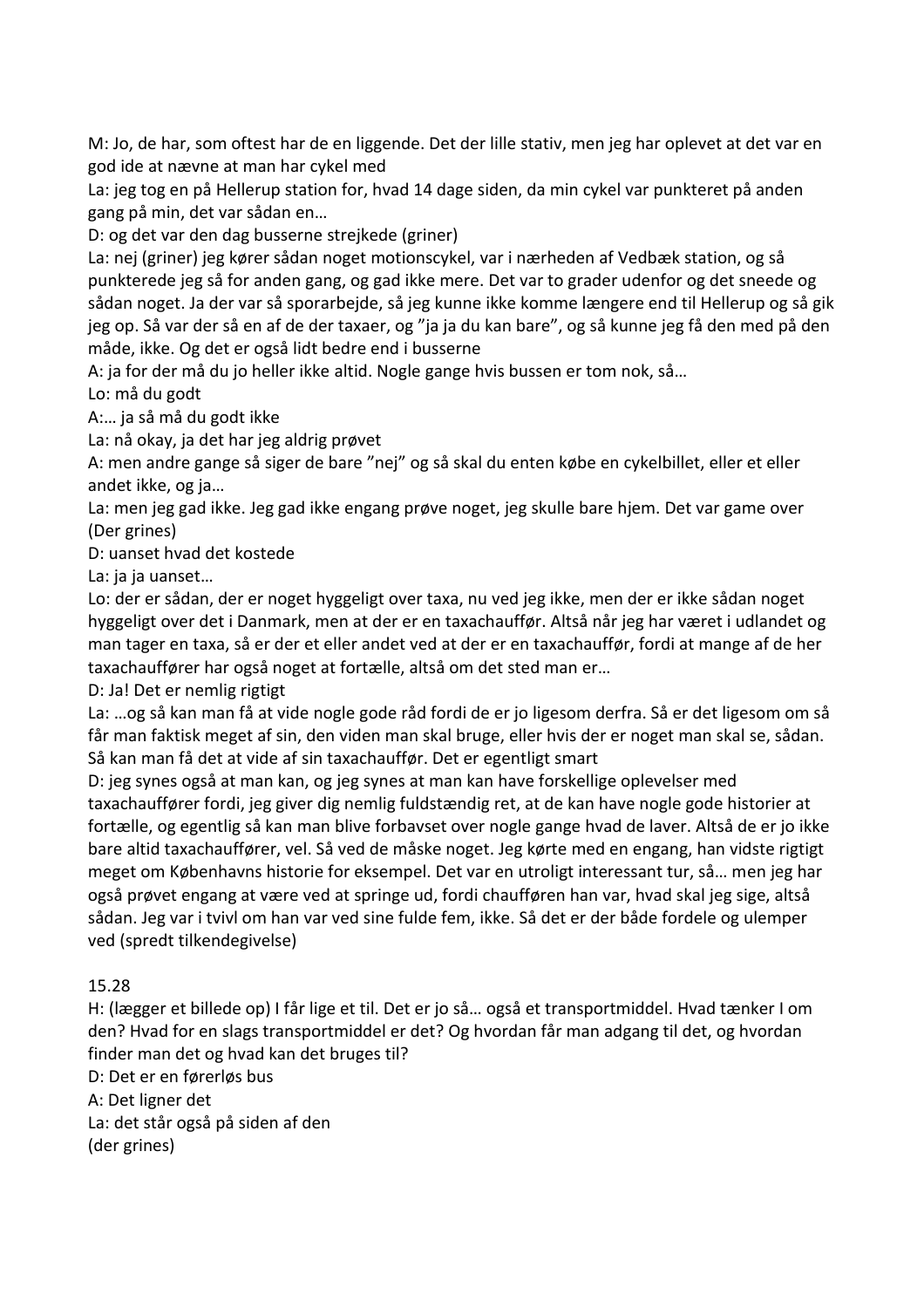D: Du har gode øjne, La

La: ja men jeg ser det jo bare ikke altså (griner)

D: du er knivskarp, knivskarp (griner)

A: Nej og det er jo ikke en bus i traditionel stand, som man er vant til at se, den er jo mindre, den minder måske lidt mere om en sjovt bygget personbil

D: ja

La: ja. Også hjulenes størrelse ikke

A: jo.

D: en er sådan lidt Berlingo-agtig (der grines)

A: Ja det er faktisk rigtig (griner). Så den skiller sig i hvert fald ud på den måde… ja… og så kan man sige, i hvert fald sammenlignet med bussen vi så før, jamen altså der er mindre plads, der kan ikke være lige så mange passagerer umiddelbart

La: også mere futuristisk på en måde, ikke, at se på (spredt anerkendelse)

D: men ikke køn, vel

M: nej

La: aarrh, det (der grines)

Lo: en Berlingo er jo heller ikke pæn (der grines)

A: men er en normalbus pæn, den…

La: nej sådan en stor gul en der den pynter heller ikke særligt meget, nej

H: Jeg vil så faktisk godt sige, at jeg tror måske heller ikke jeg har valgt den mest fotogene (der grines) Jeg kunne have valgt, der er nogle af dem som er, hvor jeg synes de har været mere heldige med at få dem…

D: ja

La: jeg synes der er lidt Metro over den

A: ja det kan jeg godt følge dig, ja. Men det handler vel også om at skille sig lidt ud på sådan, man skal jo kunne genkende det. Altså du vil jo gerne når du ligesom står og venter på en bus. Det er jo meget godt du ikke er i tvivl om hvornår den ligesom kommer, så du ved hvornår du skal være klar til at stige om bord (der grines) og sådan noget ikke, så det gør jo ligesom flowet i trafikken lidt bedre…

Lo: skulle man lave den gul? Man kunne godt lave den gul. Det er smart man kan se HT-busserne på lang afstand…

D: ja det er rigtigt

Lo: … okay, nu skal jeg løbe

H: Min pointe med at bede jer om at kigge på bussen først og taxaen, det er jo i virkeligheden for at lave sådan en slags, sådan et udgangspunkt for at sige "okay, hvis nu I skulle forstille jer at den der indgik som del af vores transportsystem". Hvordan kunne I se sådan en der, hvad… hvis I skulle sætte den i drift hvad skulle den så lave, og hvordan fik man adgang til den, og hvordan skulle den bruges?

M: Det kunne være smart hvis man kunne bestille den, hvis det er "jeg er i Skylab og jeg skal til 101", og hvis den så, hvis man ved at den har en eller anden rute, eller flere forskellige ruter, og man så, tager man så den rute, og så er der måske nogle der skal den anden vej. Så er man lidt mindre afhængig af at man skal gå klokken dét, men man kan altid sådan tjekke og sige, jeg skal afsted om 20 minutter, kan det lade sig gøre

Lo: så du tænker den skal køre indenfor et begrænset område?

M: Det forestiller jeg mig. I hvert fald sådan en lille en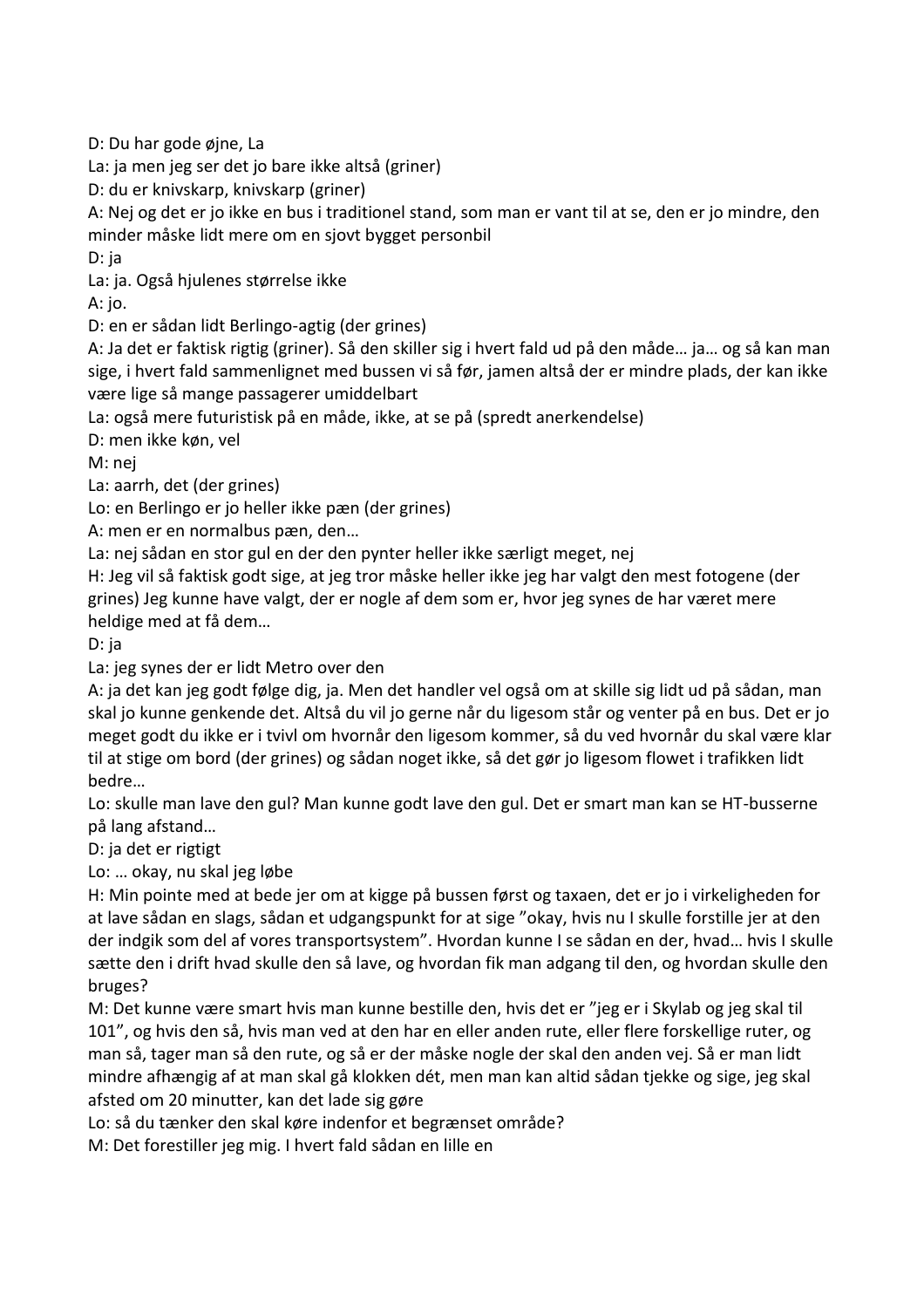A: men det er nok nemmest hvis den kører en bestemt rute, ikke for (?) at gå så langt som at kombinere den med sådan en Uber-service om man vil. Jeg tror det vil være nemmere hvis man ligesom skulle ud og fange den, ligesom man fanger en almindelig bus, og så lidt a'la en Metro, jamen så stopper den bestemte steder, og en stopper i så og så lang tid. Så man har tid til at stige af og stige på, hvis der er plads…

Lo: den kan vel godt have en form for sensor så den ved hvornår en skal…

A: ja det kan den sagtens, men hvis den skal fungere ligesom en bus, så er den også nødt til at have en eller anden form for tidsplan, som den så skal overholde. I hvert fald hvis det er busser som vi kender dem. Hvis der kører nok af dem, jamen så kan det jo være lidt lige meget, hvis man ved at den kommer med to minutters mellemrum ikke. Men det ville nok heller ikke være fedt hvis man bare kunne stoppe bussen…

D: men jeg tænker også, hvis man nu skal, øh hvis jeg nu skulle bruge, jeg kommer jo i bil kørende herud, og det kan nogle gange være frygteligt at svært at finde en parkeringsplads herude. Så kunne man, hvis jeg nu for eksempel skulle til møde nede i Skylab eller nede i Science park, hvor det er rigtigt svært at finde parkeringsplads også, fordi man er i gang med så mange byggerier og sådan noget, så kunne det jo være fedt hvis jeg kunne parkere min bil et sted nede ved Nordvej, hvor der er flere parkeringspladser, men så skal jeg jo også vide, at jeg ikke skal stå og vente i 15- 20 minutter på at der kommer en førerløs bus og kører mig videre ned i Skylab fordi så er det hele jo spildt. Så kan jeg jo lige så godt cykle (spredt latter)

La: Så jeg synes at det geniale i forhold til at man kan bruge dem på sådan nogle stræk, hvor man normalt ikke gider at bruge en normal bus, du ville kunne sætte måske ekstra ind, og lade dem køre endnu mere, og du kan måske også lave et eller andet med at der er nogle stoppesteder hvor du kan aktivere et eller andet på stoppestedet, sådan så at det er at den ved hvor står der flest mennesker, sådan så den kører derhen hvor den hurtigst kan transportere flest mennesker. Tage hensyn til hvor der er folk. Jeg ved ikke hvor intelligent man kan gøre det altså, at dem der går ind måske også siger, jamen "jeg skal af her", og trykker på en eller anden knap inde i bussen, fint nok. Og hvis ikke der er nogen der har buzzet sig ind på nogle af de andre stop, så brager den bare afsted ikke. Nu kører den jo lidt langsomt den der…

D: Den kører meget langsomt

La: … men på sigt kunne man måske få den til at gøre sådan der

A: Jeg tror sagtens du vil kunne gøre alt det der med ligesom at lave det meget interaktivt hvis du vil

La: ja og ret intelligent. Og gøre det meget smartere end man måske kan i dag, ikke. Det kunne jeg da se som en kæmpe fordel

A: ja fordi det er jo bestemt åndssvagt at køre en eller anden specifik rute hvis der ikke er nogen der hverken skal af eller på de der steder. Hvis du kan tage en kortere eller mere trafikvenlig rute sådan så at du ligesom servicerer dem der har brug for at blive serviceret hurtigere …

La: ja måske kunne man skære en masse af fordi der er ikke nogen der er herover, så kan jeg jo bare tage den mere direkte vej

D: ja

Lo: Hvad så hvis der så kommer nogen til det sted, (?) kortere rute, men nu hvis den så er begyndt at tage den korte rute og den så ikke har taget den lange rute, og så der kommer nogen til den lange rute

A: så kan du højst sandsynligt lave den systemet sådan så at hvis det bedst kan betale sig sådan i forhold til hele planen, så ændrer bussen rute igen fordi den er jo højst sandsynligt adaptiv. Ellers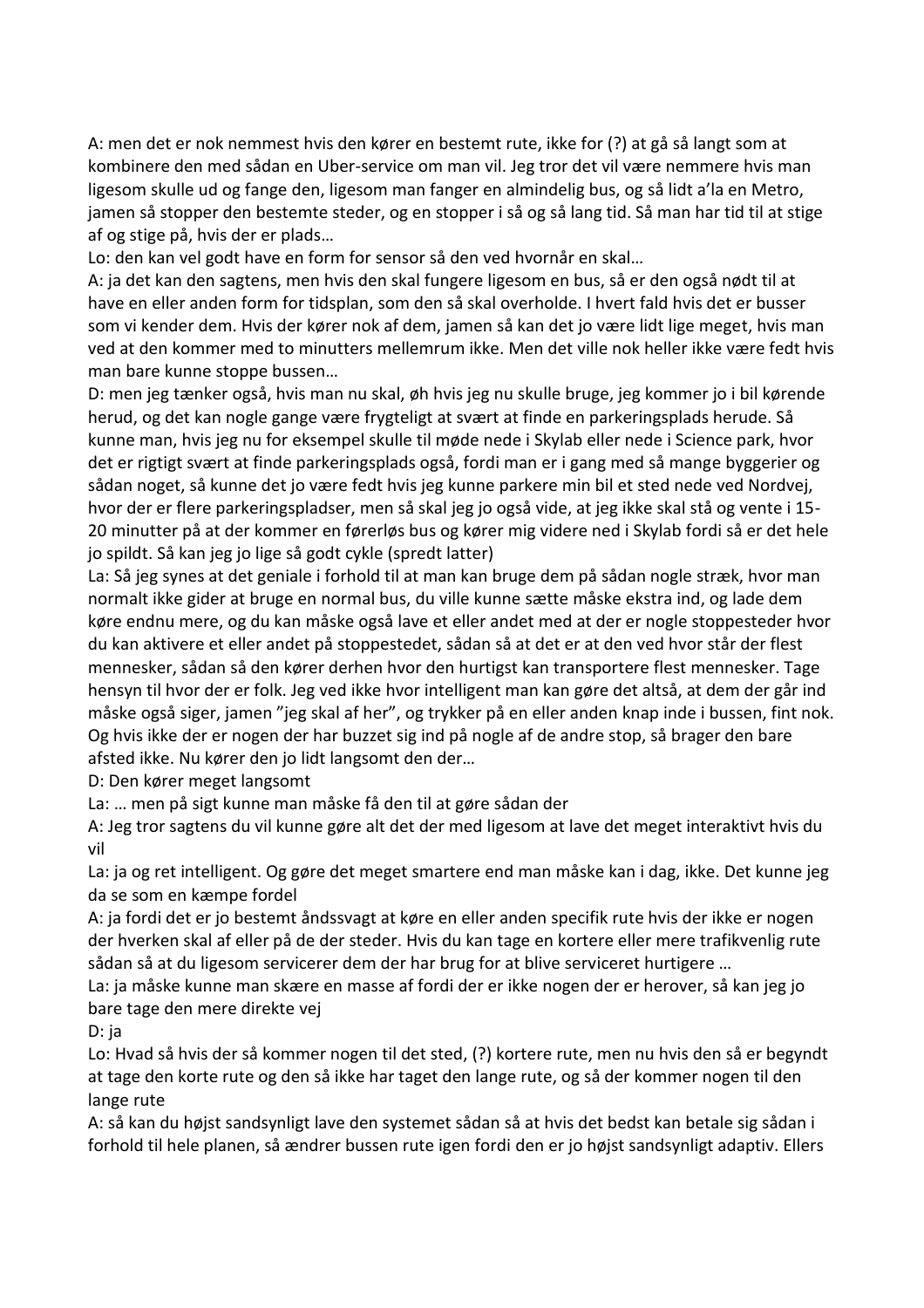hvis det er smartere tidsmæssigt i forhold til hvor mange mennesker der er med bussen, og alt så dan noget, jamen så bliver det bare det næste der kommer. Og så må de personer. Det er jo ligesom hvis man i dag misser en bus, så må man vente på den næste. Så hvis man ikke lige har været der er i tide, så, tidsplanen kommer jo. Altså så skal du jo måske lige være der lidt før nu, og ikke bare lige når bussen kommer men…

La: altså men, det vil måske også give bedst mening hvis der er sådan et flow i forhold til at man ikke skal stå og vente for længe. Hvis det gør at du måske skal stå og vente et par minutter… D: ja, ligesom med Metroen faktisk. Det er jo ikke, man går jo ikke ind og holder øje med tidspunktet for hvornår Metroen kører vel. Man går ned og stiller sig

A: ja præcis ikke, for er det en to minutters eller fem minutters drift, så er man jo bare sådan, "nå okay det er fint nok", men hvis man skal stå og vente 20 minutter på et s-tog om aftenen eller en bus eller sådan noget, så begynder man at blive sådan lidt…

H: Hvor går den grænse?

Lo: jeg synes 10 minutter. Jeg synes lige det er okay med s-togene. De kører sådan lige hvert 10 minut ikke. Ej så kan du nogen gange have et overlap ikke. Så kører de måske hver, jeg tror der er overlap nede på Lyngby er der et overlap noget af vejen mellem B-toget og E-toget i hverdagene, så kan du så tage dem begge to og så går de jo måske så hvert femte, måske den ene går på et tidspunkt men så går den anden lidt efter, men så er der ikke lang tid til næste kommer, der er måske så syv minutter. Men det er okay. Men mere end 10 minutter, så er jeg irriteret…

A: jeg tror også omkring 10 minutter

D: ja

Lo: Ja. Om aftenen, hvis man kommer ned og så der er sådan 17 eller 15 minutter, så bliver jeg sådan lidt årh

D: ja (griner) A: hvorfor tjekkede jeg ikke lige D og Lo: ja A: eller cyklede tre minutter hurtigere

#### 24.00

H: og hvis nu man har lavet sådan en fleksibel ordning hvor, så er der en fest der stopper et andet sted, så er der syv mennesker der gerne vil hentes et andet sted, hvordan ville du så have det med at den skiftede fra at der var syv minutter til at der var 12 minutter, fordi den servicerede dem først

Lo: jeg ville blive sur

H: hvad hvis det holdt sig indenfor dine 10 minutter?

Lo: Hvis den, det tror, så skal den bare have sagt et ca-tidspunkt. Jeg ville blive sur hvis den havde sagt til mig at den ville komme om syv minutter og så den ændrer sig til ti minutter, så ville jeg stadig sådan "årh så skal jeg vente tre minutter længere" så ville jeg stadig blive irriteret. A: Jeg tror også meget sådan det handler om fornemmelse og kommunikation og sådan, altså. Så er det nok smartere at kommunikerer et worst case scenario til dem der så står og venter. Fordi hvis først man forventer at der sker et eller andet og at det ligesom kommer på det tidspunkt, og når det så ikke bliver leveret, jamen så tror jeg man når dertil hvor man bliver irriteret.

LA: jeg har det også sådan. Det estimat du får til at starte med, det er det der må holde, og så må man lave en eller anden algoritme sådan så "jamen denne her person har buzzet ind på det her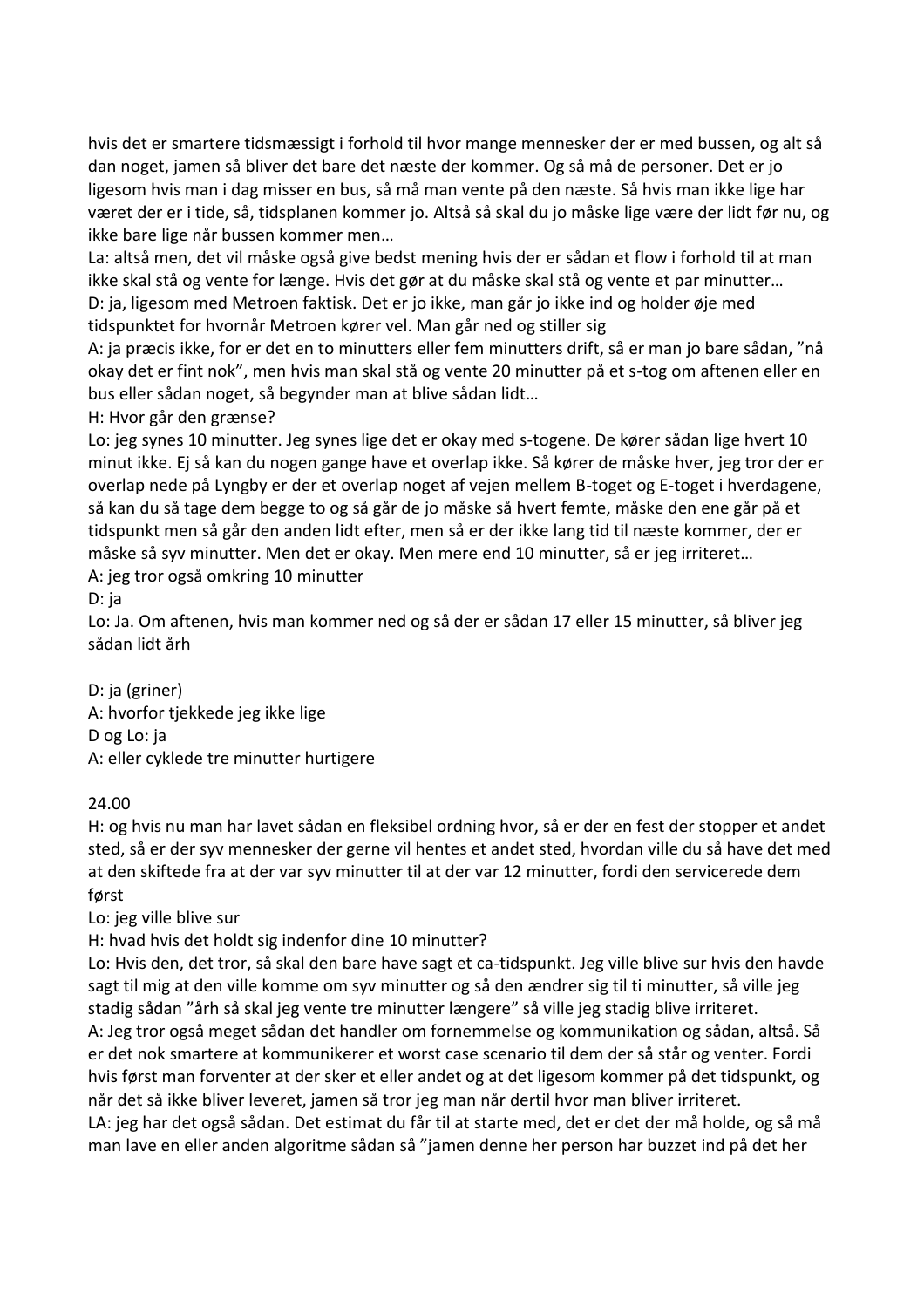tidspunkt, så må de andre vente, de kan buzze ind senere". Sådan på den måde lave et eller andet system, sådan så at…

H: så set fra den enkelte bruger så skal det tidspunkt eller det interval man får meldt ud, det skal være fast. Så det der fleksibilitet man laver skal være indenfor det interval man har meldt ud til den enkelte bruger?

La: ja

Lo: Ja

H: Er der situationer hvor det er et problem hvis den kommer før? Hvordan ville I have det med det?

Jeg ville have det okay hvis jeg stod der, men hvis man nu vidste…

D: ja det er det

Lo: …hvis man nu vidste at bussen ville gå ca her, og så man er lidt længere væk, og så man ikke når derhen, så ville jeg blive irriteret hvis bussen så var kommet før den tid du havde sagt

A: Ja men altså (?) hvis du skal buzze dig ind, så vil du jo

Lo: så vil du jo selvfølgelig, men så ved man heller ikke

D: men ved man det med Metroen? Altså jeg kigger, altså ved man hvornår Metroen kommer? M: Ja jeg ser da altid hvis jeg laver en rejseplan eller sådan noget inde på google maps, så tjekker jeg altid, okay så kan det godt betale sig at tage Metroen end denne her bus fordi den går lidt tidligere. Så den har tidspunktet.

A: Men jeg tror igen også det kommer tilbage til hvor ofte, hvor ofte kører den

D: ja det tror jeg også

A: Fordi hvis den kommer for tidligt og den så først kommer igen om… skal vi sige altså driften typisk er 20-30 minutters ikke, så misser man den lige akkurat, hvis altså ikke man skulle buzze sig ind først for at den kom derhen. Det ville ikke være fedt

Lo: men den kommer jo heller ikke for tidligt, hvis det er et estimat af tid hvornår den kommer. Så ville den jo bare komme… før

D: Men handler det ikke også om fordi jeg sidder og tænker på hvis man nu forestiller sig at der kører sådan en rundt på DTU, så tænker man da også, så ville jeg da tænke, "okay, hvis den kommer om 10 minutter, så kan det bedre betale sig, så kan jeg jo lige så godt gå" i princippet ikke. Så kan jeg jo lige så godt gå fra bygning 101 og ned i Skylab det tager 12 minutter eller sådan noget, 15 måske ikke. Så egentlig så tænker jeg, at hvis man forestiller sig der skulle køre sådan nogle her på DTU, hvad der jo kommer, så skal de køre med korte intervaller

Lo: ja hurtigere mellemrum. Det er kun i orden med sådan 10 minutter hvis det er over lange afstande. Altså det skal jo ikke kunne betale sig at gå i forhold til at tage den

D: Nej så skal der være sådan en convenience eller fordi det regner eller et eller andet

A: ja eller også ville man nok tage den fordi at jeg tænkte "hey, jeg skal prøve det der førerløse fartøj" (spredt fnis)

D: præcis

A: men det ville man så nok kun gøre en gang hvis man skulle vente så længe ikke. Det kunne man så sagtens tænke der ville ske her. Folk er jo meget fascinerede af teknologi

(der grines)

H: Hvor mange skal vi mose ind i denne her før den nægter at køre?

(latter)

A: ja

D: Ligesom den med Folkevognen, hvor mange kan vi proppe herind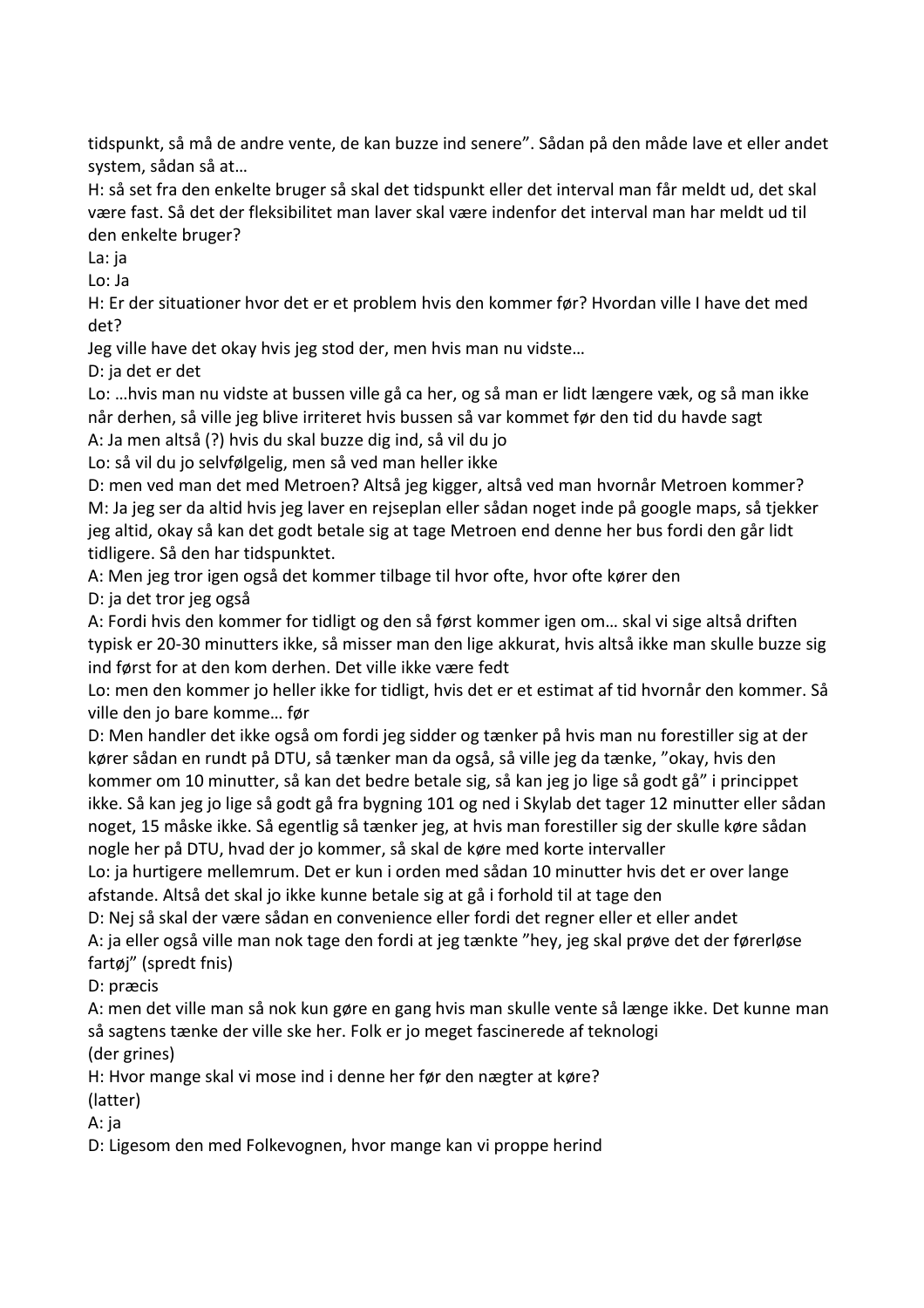#### 28.00

H: Bare lige for at … jeg vil lige have jer ud af DTU, så nu tager vi lige det her transportmiddel og smider det ud i, lad os sige, i et parcelhuskvarter. Og … ideen med den her bus i det her parcelhuskvarter det er, at den giver folk en mulighed for at komme op til for eksempel en letbane. Der er bygget en letbane, eller op til en hurtig bus. … hvad tænker I så den kan i sådan et set-up?

Lo: Smart. Hvis du er i et parcelhuskvarter, så har den lidt samme virkning som den har på DTU med at man ikke gider gå fra en afstand til en anden afstand, så hvis den kører op til et eller andet, hvor du alligevel skal hen fordi du skal med et tog eller et eller andet, så ville det have den samme virkning

A: Det vil jo i hvert fald kunne afhjælpe den der grænse som jo selvfølgelig er individuel fra person til person med hvor langt man ligesom gider gå efter en bus. Eller et tog. Så på den måde tror jeg det kunne hjælpe med at få flere over i anden offentlig transport også, frem for måske at køre selvstændigt ikke.

H: Hvis I skulle designe brugerfladen ud i det her, hvad kaldte jeg det, parcelhuskvarter, så ligesom prøv at gå vejen med mig, hvordan bruger man det, hvordan bærer man sig ad, hvordan forestiller I jer man skulle, hvad kan man sige, det starter med at folk sidder inde og spiser deres morgenmad og på et eller andet tidspunkt skal de være et andet sted. Så hvad tænker I, hvad er arbejdsgangen? Hvad kunne være arbejdsgangen?

D: Altså jeg kunne i hvert fald forestille sig at mens man sidder og spiser sin morgenmad, så vil man i hvert fald kigge på en app. Hvor er bussen nu, eller busserne, og hvor kan det betaler sig for mig at gå en til hvilket stoppested, fordi, hvis der er stoppesteder, altså, det er så spørgsmålet. A: Ja om de ligesom er prædefinerede eller

D: ja, eller hvis man nu er pendler eller et eller andet, at man så har sit eget stoppested. Det kan man måske så betale sig fra. At man har sit eget stoppested. Bussen kommer simpelthen og holder foran døren. Det betaler man så for…

M: (?) at man trykker sig ind og så, "i dag her til morgen, der skal du stoppe hos… foran mig… D: ja

Lo: ja hos Bente

M: …hos Bente ja

Lo: klokken det her. Og så ved Bente at bussen stopper, og så kan hun bare gå ud og tage den. Det ville faktisk være smart

D: ja, sådan en abonnementsordning egentlig

M: eller hvis den bare havde kørt på nogle faste tidspunkter, ligesom hvis børnene de skal i skole, og de kender måske ikke selv vejen, de skal sikkert hen til letbanen og så ved dem der bor i området at den kommer til at køre forbi mig mellem det her og det her, så kan man trykke, ja inde på en eller anden app kan man se sådan. "Du skal stoppe foran mig i dag", ellers kører den bare videre, så lader den bare være

La: jeg tror ikke jeg ville gide bruge den i den situation. Jeg ville cykle. Det kan jeg lige så godt sige. Jeg synes det lyder alt for bøvlet. Besværligt. Jeg vil sige i forhold til letbanen, det vil sige stedet hvor der er relativt gode offentlige transportmidler, så vil man have kort til selv at tage sin cykel og køre derhen. Så det kan jeg ikke se ville være noget for mig. Det er for besværligt. Jeg kan ikke se det virke i den sammenhæng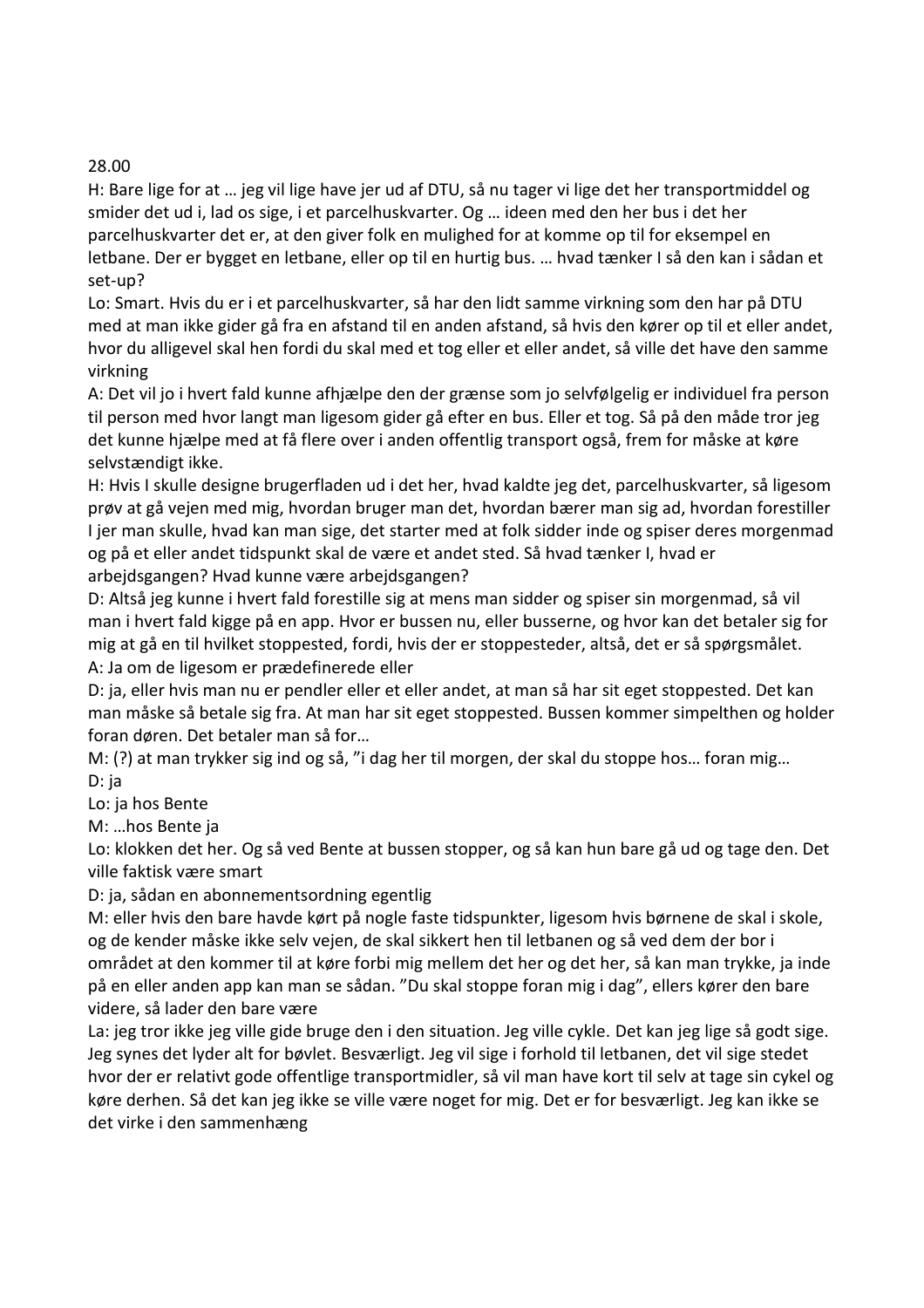A: Nej jeg vil nok også selv være personen der cyklede fordi man er vant til at cykle så meget. Men der vil altid være nogle der har andre behov

#### D: ja præcis

M: ældre for eksempel. Og børn jeg kan da huske der var da en i min folkeskole hun måtte ikke cykle alene, men havde der været sådan en der. Hun skulle altid køres af sine forældre eller skulle de følge hende…

A: Det kan også være folk med handicap

Lo: jeg tror også bare, jeg tror hvis jeg tænker på min mor og far skulle et eller andet sted hen, så ville de da hellere gøre det der, end de ville cykle ned på stationen

A: Ja det må jeg nok også sige ja til, de er ikke så gode til at komme op på den cykel. Den står fint parkeret

#### 32.29

H: Har I sådan en holdning til om man skal udbyde, lad os sige at det er kollektivt, at det er ca samme type ordninger, hvis man udyder noget som man ved gør det mindre tillokkende for folk at bruge deres cykel. Har I en holdning til det? Skal man det, eller skal man ikke det? Lo: Jeg tror at folk der ikke gider bruge sin cykel bruger ikke sin cykel. Så har de en bil eller også, vælger de, selvfølgelig får de så motion ved at gå. Ellers får de nogen til, det ved jeg ikke. Jeg tænker, hvis folk ikke gider gøre det, så gør de det heller ikke

…

La: Det der det er sådan en rigtig politisk ting (spredt anerkendelse og latter). Og det handler om at vi har det her sundhedssystem som vi har i dag. Altså… det er jo også den der med at man jo også skal kigge på folks kost. Og hvad de spiser og sådan nogle ting. Og der er jo lidt sådan i Danmark en del der har den der med, vi skal ikke blande os i hvad vi laver, altså hvad vi putter i munden og hvad vi, hvordan vi røre os og sådan nogle ting. Den er svær….

D: men faktisk er det en smule, altså nu når vi taler om det så er det egentligt lidt selvmodsigende at, altså vi får jo sådan nogle busser her på DTU på et eller andet tidspunkt, og så snakker vi jo også om, nu arbejder jeg jo i (smart ?) campus, at ude at gøre det smart med data og da da da da da, så snakker vi jo også om at for eksempel når jeg går fra et møde fra det ene sted til det andet, jamen så skal jeg have mulighed for at gå hen og tage, løbe på et lille løbebånd på vejen for eksempel og tage nogle armhævninger, eller hvad det nu det er ikke, for at gøre det sundere at være på DTU ikke. Og det vil jeg jo ikke benytte mig af, hvis jeg så tager bussen. Altså så vil jeg jo ikke få gået turen og måske de der små træningsøvelser på vejen…

Lo: og frisk luft

D: Men spørgsmålet er om jeg ville gøre det

A: Men der er jo heller ikke nogen der, tænker jeg i hvert fald, tænker negativt om for eksempel elcykler, som ligesom tager noget motion væk fra folk, for det giver

(der grines)

H: jeg siger bare lige til båndet, at der blev gjort ansigtsbevægelser (kigger på La, griner)

A: Ja men jo jeg synes selv det er skide irriterende når jeg bliver overhalet (der grines) af en person på elcykel

Lo: ældre dame, hvor man tænker "hvordan kan du"

A: men… det er da fedt at det giver en måde at hjælpe folk at transportere sig fra a til b på, og hvis det her gør det på samme måde, så tror jeg da heller ikke, altså…

H: Vi skal simpelthen sætte pedaler i den, det er det du siger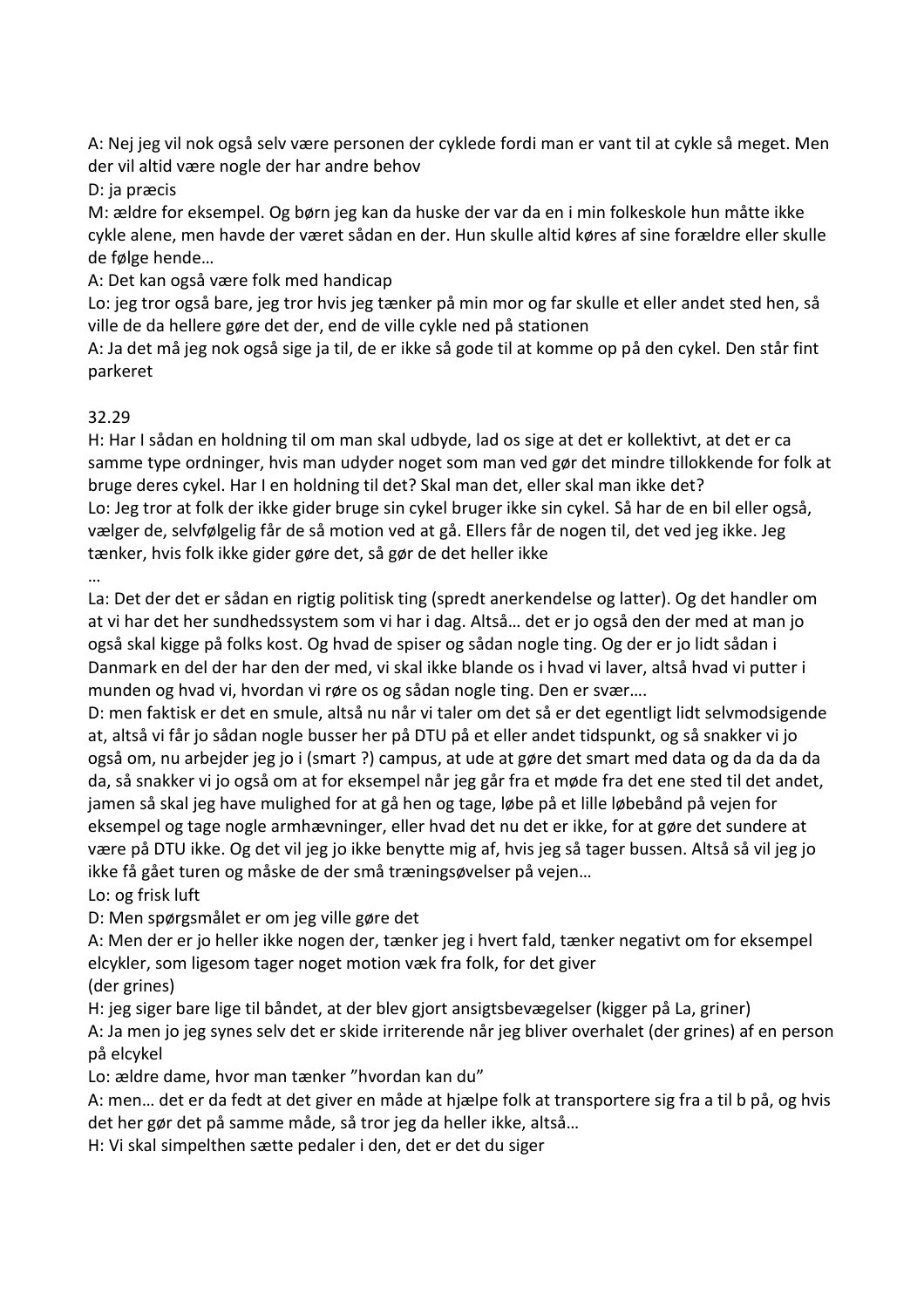(der grines)

M: Flintstones

A: det er ikke nogen dårlig idé vel. Så sparer man også lidt strøm. Generer du lige så og så mange kilo vat på turen…

Lo: (griner) hvor innovativt! Bussen kører kun hvis du træder rundt

La: men altså også med den der, så kunne man så også sige, jamen skal vi så overhovedet have biler? Ville det ikke være meget sundere for os kun at cykle?

A: jo. Skal det være forbudt at ryge?

La: skal vi have fly? Ville det ikke være meget bedre vi bare…

Lo: løbe til Frankrig…

A: bruger da mere på at løbe…

H: ja ja, altså der er jo nogle…

La: ja, den er sådan lidt…

Lo: Jeg synes det er lidt noget andet, altså biler og så i forhold til sådan en der skal køre i et parcelhuskvarter og op til, en skal måske transportere folk, det ved jeg ikke, mellem 500 og 800 meter eller sådan noget

Ala: ja, men det var for at trække den til ekstremer. Det var også derfor jeg også sagde fly… Lo: måske lidt voldsomt (griner)

La: Det … jeg synes det er sådan. Jeg kan ikke se noget problem personligt, så det må folk da selv om.

H: men hvis det er indført som en kollektiv transport, det var mere sådan, det var derfor jeg spurgt. Det er mere en fælles beslutning

La: ja ja, men det kan jeg ikke se noget problem med

A: jeg tror også helt sikkert at ens, nu med fly og med biler og altså ens perspektiv hvad der ligesom er lang afstand har jo ændret sig altid, og det ændrer sig sikkert også igennem livet ikke altså, og jeg har ikke noget imod at gå tre kilometer hjem, når ja, det er da fint nok men det er der nok nogle andre der ikke ville gøre, ikke, så ville de da helt sikkert hellere tage en selvkørende bus der kunne fragte dem dertil.

Lo: Ville du ikke også det, hvis du havde muligheden? Du går vel kun de tre fordi at bussen kører af lort eller din cykel er flad eller sådan noget

A: Garanteret. Det er i hvert fald ikke oftest fordi jeg tænker nu vil jeg bare lige have noget frisk luft…

Lo: nu vil jeg bare lige gå tre kilometer

#### 37.02

H: hvis jeg lige fører jer tilbage til parcelhuskvarteret og I sidder, jeg ved ikke, inde i mit hoved er det en familie der skal planlægge det her, tænker I at det ville være, hvis man skal bestille det via en app, ville det du hvis der ligesom var krav om at man skulle bestille det et eller andet stykke tid i forvejen, eller er det på en eller anden måde uspiseligt i sådan en real time?

Lo: det ville jeg tænker var okay, hvis det var et parcelhuskvarter, for så ved man jo hvad sine morgenrutiner er, man ved jo hvornår man ca er ude af døren og så tilpasser man det jo. Det er jo ligesom hvis man skal nå en eller anden bus, for eksempel vores, den bus der kører lige ude foran kollegiet, man ved jo hvornår den kører, så må man jo lige skynde sig lidt, hvis man er ved at misse den. Det synes jeg er fint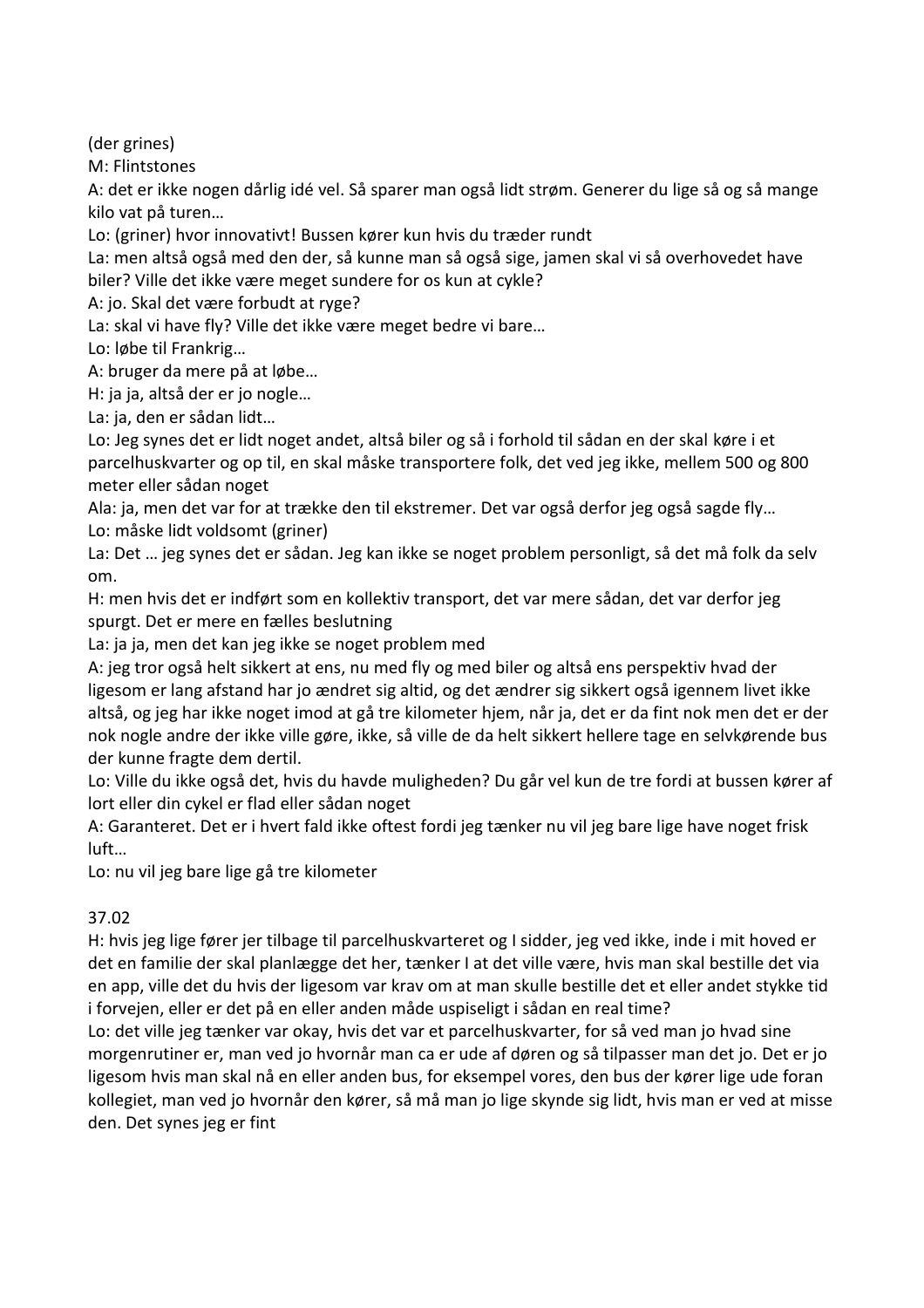D: altså hvis jeg, jeg bor 10 kilometer fra DTU ikke, og jeg tror, at hvis, og vi har to biler, klart ikke, og jeg tænker at hvis det fungerede med at det var så ekstremt fleksibelt det der med at jeg faktisk kan hoppe af i Trørød og handle for eksempel, og hoppe på igen og køre hjem. Jeg kan også om morgenen hoppe på en bus og køre ud til DTU. Så tror jeg sagtens vi kunne have nøjes med én bil faktisk. Det tror jeg

H: Men du beskriver det også som om der ikke rigtigt er ventetid, at det er næsten lige så, uden ventetid, som hvis du kørte i din egen…

D: det skulle være uden ventetid, eller de der berømte max 10 minutter man skulle stå og vente ikke

H: Sheila, hvor er vi med tiden?

Lo: fem i tre

H: Tak

…

H: Så hvad tænker I om ideen som sådan? Det her med at have kollektiv transport ubemandet Lo: kører vi nu op i større skala? Som i at du ikke kun kører på begrænset område, men at du erstatter sådan nogle der med de busser vi har?

H: … eller have en blandet flåde, så det afhænger af hvor det nu er, eller

Lo: men at den også kører på meget, sådan, altså kører størstedelen på store trafikerede veje? H: ja

A: Ja det er er jo bare første skridt et eller andet sted. Jeg synes personligt at det er en fed ide. Og jeg kunne da forestille mig, og man kunne da måske håbe på, på sigt, at det kommer til fuldstændig og erstatte at man har sin egen bil, men at man så bare, at der var, basicly kører førerløse biler rundt. Du bestiller en bil når du har brug for den, når du skal fra a til b, og så kommer den og kører dig derhen. Det ville så også erstatte meget kollektiv trafik, men det ville jo i hvert fald gøre at ja…

Lo: første step er i hvert fald at kunne erstatte den offentlige transport uden at have chauffør på. A: og jeg er da sikker på det også vil mindske antallet af uheld og døde i trafikken og alt sådan noget. Fordi det er da mere eller mindre allerede påvist at de biler kører bedrer end vi gør Lo: men, hvem skal så have skylden hvis der er noget der går galt

A: hvis der kun kører førerløse biler så er det jo fuldstændig…

Lo: det er rigtigt men det kommer der jo ikke til når vi skal implementere det

A: …fastlagt hvad det er der kommer til at ske, ikke

Lo: det er rigtigt, men når man skal implementere det, så er den jo svær, for hvem får så skylden? Er det dem der har programmeret det eller er det den virksom hed der ejer den, eller hvor henne placerer man skylden når man ikke kan placere den på et menneske?

D: mmm. Der er også en anden ting, og det er, for jeg synes også det er en rigtigt fed, jeg kan også rigtigt god lide ideen. Men der er i hvert fald én ting som jeg tror skal være helt fuldstændig på plads, eller så meget man nu kan. Det er i forhold til hacking, fordi at det er jo meget oppe, altså vi bliver jo hacket på mange områder, det gør vi jo og det er, og faktisk, jeg var til et foredrag her forleden dag, hvor han sagde "jamen i princippet er der jo ikke nogen ansvarlige, der er jo ikke nogen overansvarlige for at vi lever op til nogle standarder for eksempel, i forhold til at blive hacket", og hvis der lige pludselig er nogen der overtager sådan en bus der, og styrer den ud over en bro, ikke. Altså det skal man jo sikre sig i mod, det tror jeg er rigtig rigtig vigtigt.

H: og hvordan kunne man betrygge dig at det var sikrere, hvordan ville du vide at det var sikrere?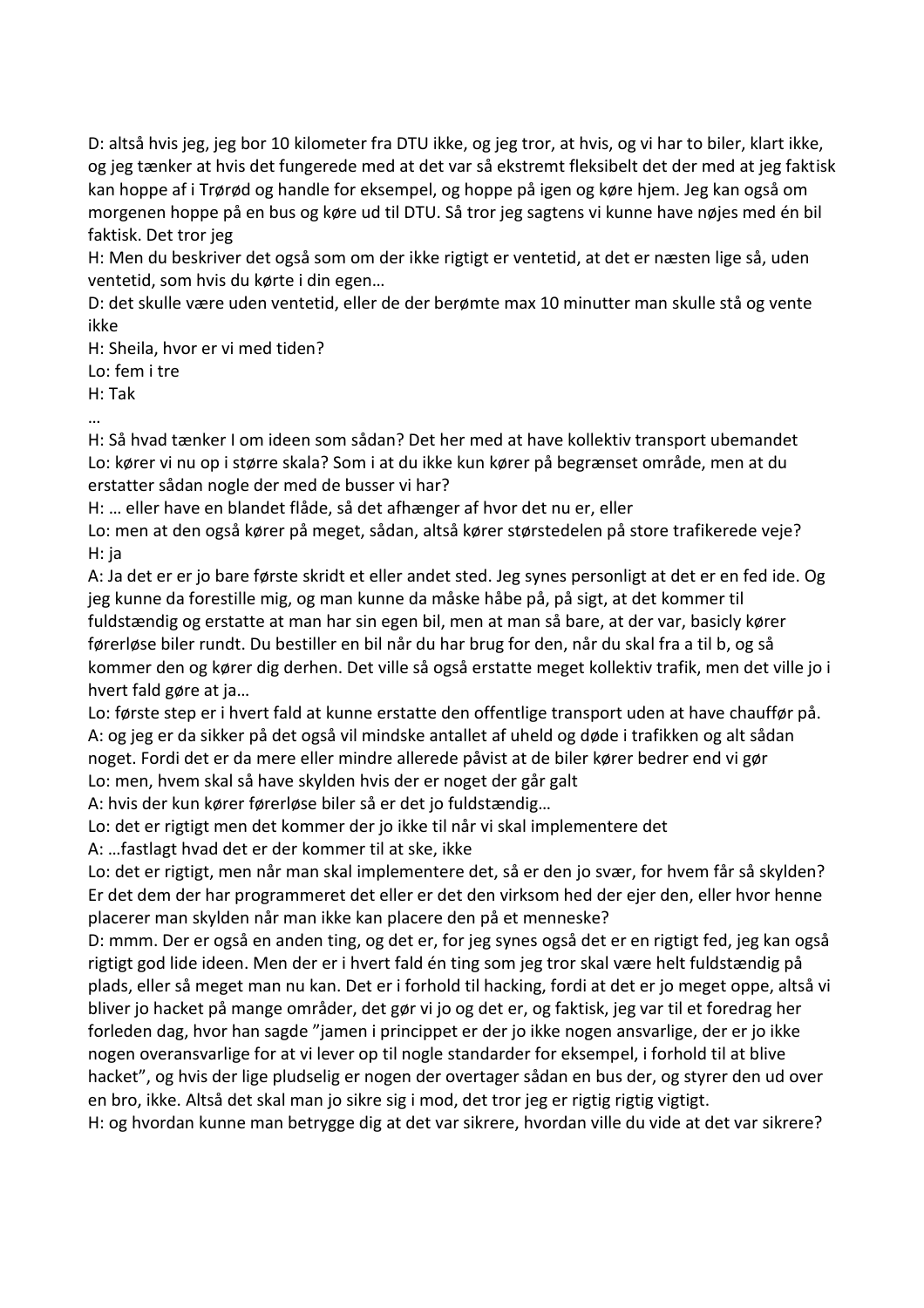D: nej men jeg tror helt klart at der skal være nogle standarder, nogle it-standarder som sikrer at man i hvert fald så vidt det lader sig gøre forhindrer hacking, altså ligesom man arbejder på at forhindre hacking af vores energisystemer og så videre, fordi det kan jo lægge, altså det kan jo få fatale følger, ikke, hvis man hacker sådan en bus. I princippet kan man jo også hacke en førerløs bil i dag, siger man

Lo: det kunne også være hvis man, det ved jeg ikke om man kunne, jeg ved ikke om den kan mærke at den bliver overtaget af noget andet, og så er der nogle andre der går ind og siger den skal køre noget nyt programmering, at den der, den førerløse bus bare bryder sammen, og så den bare står stille. Så ved man ligesom, så gør den jo ikke noget andet.

La: hvis ikke den selv ved at den er blevet hacket…

D: ja det er det

La: …den har jo ikke en bevidsthed i sig selv

Lo: jeg tænkte bare, hacker, går man så ikke ind og gør noget, ændrer i koderne eller sådan noget, det kan den vel …

La: det kan du jo gøre på 1000 måder

A: jaa, jeg tror heller ikke, jeg ved heller ikke lige, jeg ved ikke så meget om it-sikkerhed på den måde

La: men så, det er et kæmpe problem. Hvis man forestiller sig Islamisk stat når nu man ikke engang behøver en til at styre den. Men pløje sådan igennem et andet julemarked ikke, vil være…

D: ja præcis, og en flok med skolebørn og sådan noget ikke. Jeg tror virkelig det er vigtigt at… at ja… jeg ved ikke, man kan jo ikke gøre alting 100 % sikkert vel, men jeg tror i hvert fald det er vigtigt at man, at der kommer nogle standarder for hvordan man sikrer det. Så godt som muligt ikke, i forhold til hacking

La: specielt hvis det skal være et eller andet system hvor de egentlig taler sammen på en eller anden måde. Og man kan jo lave det mega intelligent hvor at man laver det sådan flydende alt efter hvor mange personer der lige er på det her tidspunkt af døgnet. Jamen fint nok, vi kører lige et par ekstra hen dér og, der er mange der skal dér hen, så går der direkte busser, og de kan tage med den her, og du kan virkelig lave det intelligent og smart, og meget bedre end det er i dag med chauffør bag rattet ikke. Så er der selvfølgelig sådan noget med, også et kæmpe etisk spørgsmål omkring, fint nok, der er en der går ude på vejen, hvis jeg kører den vej forbi, så slår jeg så det menneske ihjel der står der, en gammel mand, hvis jeg kører dén vej, så slår jeg en hel børnefamilie ihjel. Ham dér, han er professor ude på DTU og

H: så skal der alle mulige tegn med hvor værdifuld man er (der grines)

La: Han scanner, den kan måske scanne på to sekunder, det er ham der, kan Danmark undvære ham? Fint nok, så pløjer jeg…

D: så tager jeg

La: …ind i barnet i stedet for. Der er nogle etiske ting, som, nogle dilemmaer…

D: ja det er frygteligt ikke, der er virkelig nogle overvejelser

La: … som man virkelig skal, fra politisk hold, italesætte og finde ud af hvordan man gør med… men udover det så synes jeg det er en rigtig rigtig god ide

#### 44.46

H: men hvis nu vi tænker at de kommer ud af kravlegården, det jeg kalder kravlegården, sådan så de er ude og køre i almindelig blandet trafik, med almindelig hastighed… hvordan ville I have det med det? Ville I gøre jer nogle overvejelser sådan trafiksikkerhedsmæssigt i den forbindelse?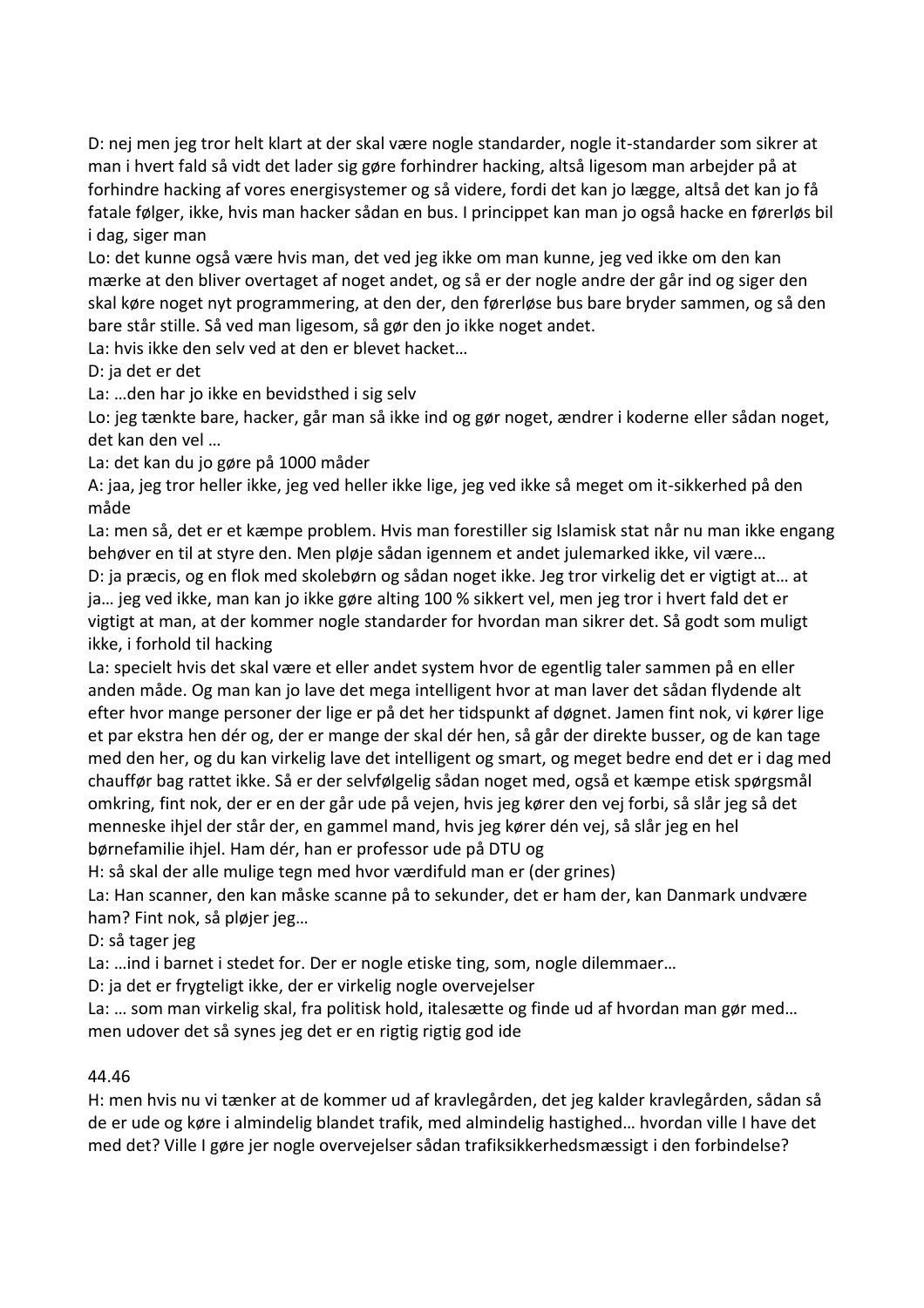Lo: Jeg ville synes det ar meget fedt, ud over det der med at vi snakkede om de der etiske spørgsmål, de skal jo være på plads. Den skal jo ikke vælge, hvis der nu går 8 ud foran bussen, og der kun står en på fortovet, så skal den jo ikke dræbe den inde på fortovet, eller det ve jeg ikke. Det er bare min holdning, så synes jeg at det er dem der har overtrådt loven… A: ja…

H: okay, så man skal, man ender med at skulle abonnere på den service der er enig etisk i hvordan den skal vælge (der grines)

La: Jeg mener bare, det er da synd, altså det kan man da ikke gøre for den der faktisk har overholdt loven, der kan man jo ikke bare sige "bye bye" til dig, fordi nu overlever der nogle flere. H: men hvordan tænker I at man sådan generelt vil bære sig ad med at beslutte sig for at nu er det sikkert nok. Hvordan fungerer det?

M: Er der slet ikke nogen sådan opsynsmænd, ikke i busserne, men som der kan på en eller anden måde, sådan overvåge lidt systemet, hvor er de henne i verden. De kører vel ikke bare sådan blindt rundt for alle andre, eller for dem som er ansvarlige for busserne tænker jeg, eller hvordan? Der er ikke en eller anden form for kort ligesom der er nogen der sidder med togene der kan se hvor kører de og de mangler, de skal have signal og det ene og det andet. Der er ikke sådan nogle opsynsfolk omkring de her busser?

D: Det tror jeg. Altså jeg tror der er en overordnet, hvad skal man sige, form for overvågnings, altså hvis nu det er et busselskab der har de her busser, Movia for eksempel, så tror jeg da bestemt også at øh de vil have overvågning af de her busser kører

M: fordi det vil jeg da synes var fint nok hvis der var en eller anden der sidder og holder øje med, at sker der nogle afvigelser, så kan man nå og gøre et eller andet

H: Så du ville opleve det som betryggende hvis du vidste at der var sådan et back-office der havde en eller anden form for overvågning…

M: ja det ville jeg, det ville i hvert fald være en start…

Lo: Så ville de jo også kunne finde ud af, hvis den kører ud fra dens normale rute, så vil der vel blinke nogle røde lamper og så har de vel overkontrollen, så kan de jo sige…

M: mmm, eller hvis den opfører sig underligt

La: Jeg tror de er så, dem der laver de busser, de ved godt, de får røven på komedie, og det ødelægger fuldstændig deres … virksomhed hvis sådan en bliver hacket, og hvis den ikke er sikker, altså, så er det en ren skandale, og det ville bombe den der industri 1000 år tilbage. Så jeg tror der er kæmpe fokus på det, det håber jeg i hvert fald. Og der er også så mange krav allerede nu de skal leve op til, så jeg glæder mig bare til at sætte mig ud i sådan en der og så bare, kunne sidde ligesom i Metroen ikke…

H: så du har tillid til

La: Jeg synes da også det var underligt i Metroen i starten, at man kunne sidde på forreste række, det synes jeg var mega underligt (latter), men altså det er, hvad 15 år siden nu, eller lidt mere, og nu er det det mest naturlige for en. Altså man skal bare vænne sig til at man overlader mere og mere kontrol til alt sådan noget ikke. Altså når man flyver, det der med at der sidder en pilot, han laver ikke en skid, altså…

A: (griner) nej han sidder bare og læser bøger

La: … sådan er det jo ikke, og sådan har det være i virkelig mange år, men vi har en eller anden ide om at fordi han sidder der, når men så er det meget mere sikkert ikke

D: men altså jeg har det stadigvæk sådan så at jeg tror helt klart, altså fordi Mærsk blev også hacket, og de har garanteret sikret sig både i hoved og røv ikke, så jeg tror helt sikkert at det man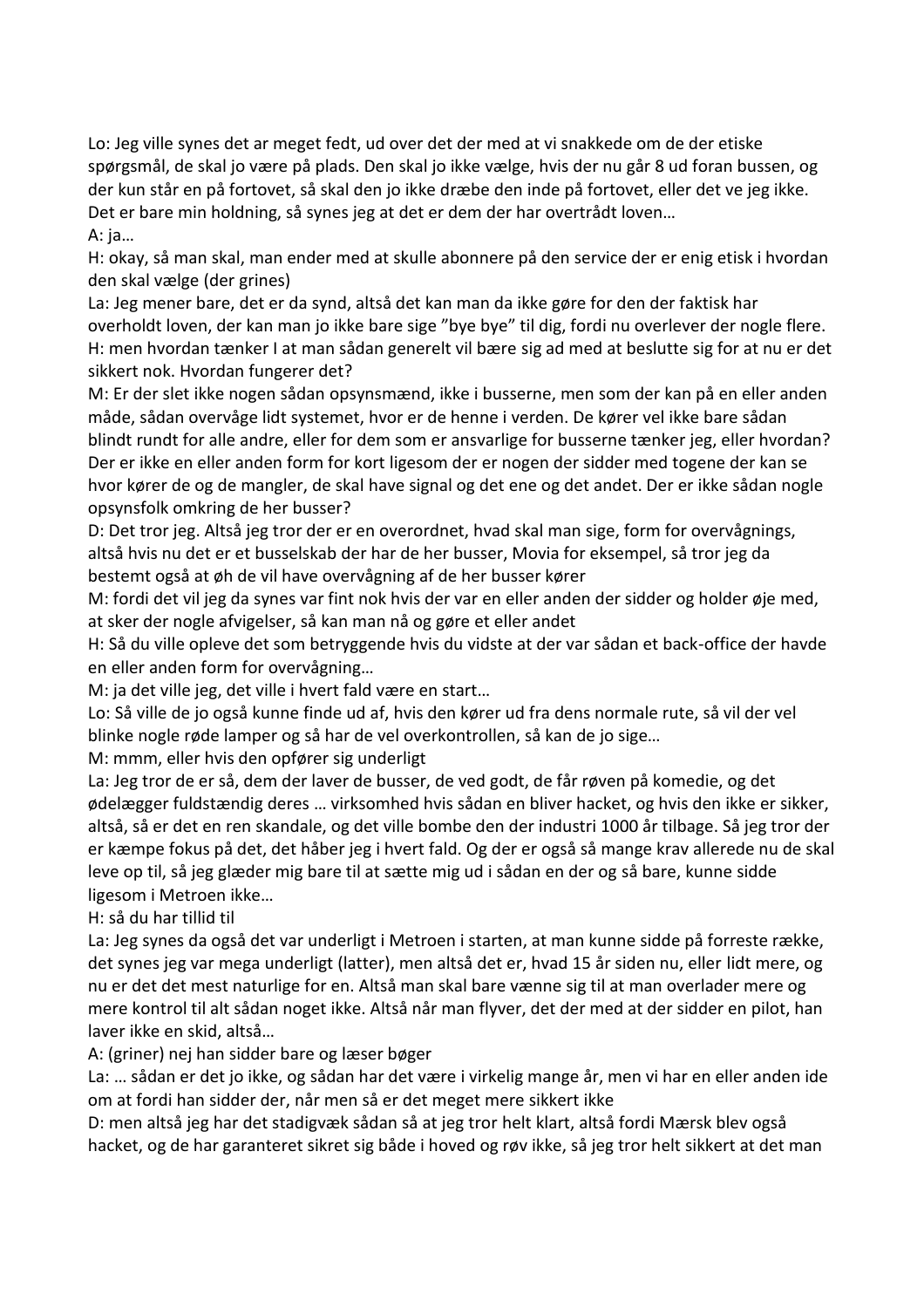skal det er, der skal laves nogle standarder, det ved jeg ikke om man er i gang med, det håber jeg, at der skal laves nogle standarder for sikkerheden før at de forskellige selskaber kaster de her busser ud i samfundet. Det tror jeg er rigtigt vigtigt

A: Ellers kan de jo ødelægge landet fuldstændig jo

Lo: det er faktisk smart med containerskibe, fordi, jeg mener de kan, jeg tænker at en computer godt kan spotte hvis der er noget, og hvis det alligevel kommer sådan uforudset, så kan ham der alligevel styrer containeren, han kan alligevel ikke nå at dreje det, sådan et containerskib det flytter sig jo ikke bare

D: nej

#### 49.09

H: Kunne der ske nogle ting der så alligevel ville gøre at I ville miste tilliden til den her type transport?

Lo: Hvis det fungerer

A: ja nu, det handler jo meget om, tror jeg, altså har der vist sig at være uheld? Jeg mener jeg læste på et tidspunkt, at google længe havde været i gang med at køre rundt over i USA, hvor de havde haft en testdriver der sad bag rattet, og var klar til at gøre noget, hvis der nu skulle ske et eller andet, men at de her biler sammenlagt nåede at køre 1,3 millioner kilometer, eller sådan noget, uden at de havde været involveret eller skyld i nogen uheld. Og så lige pludselig, så tog bilen en forkert beslutning med at den troede den kunne nå forbi en bus, og så endte den med at køre lidt ind i siden på bussen inden føreren nåede at trække fra. Og sådan noget det er, det gør jo at tilliden ryger, fordi så kan det godt være, altså at de færreste af os kører jo nok 1,3 kilometer uden at lave en lille fejl eller sådan noget, men den der, altså man stoler på sig selv i hvert fald, tror jeg, når man er i trafikken og jeg tror meget det handler om, kan det ligesom påvises at, statistisk set, vil det i hvert fald være for mig, er det sikrer at sætte sig ud i sådan en bil ikke. Hvis den laver fejl, så tror jeg at tilliden ryger

Lo: det er jo det, den kommer sikker til at lave fejl, den kommer bare sikkert til at lave langt færre fejl end hvad, hvis der havde været mennesker bag. Men så tager man det bare meget mere som om at man mister tilliden

La: problemet som jeg ser det, det er at der kommer en overgangsfase hvor der både er selvkørende biler og manuelt styrede køretøjer. Hvis man havde det der fra den ene dag til den anden, nu er der kun selvkørende, så tror jeg det vil gå virkelig godt. Jeg tror det største problem det er sgu os selv, det er sgu mennesket selv. Det er os der kommer til at fucke det der op. Gå ud foran dem. Så kommer der de der historier, jeg ved ikke om I har set den der med en Tesla, selvkørende Tesla, hvor der er, den her person med cykel som bliver pløjet ned. Jeg havde sgu heller ikke nået at stoppe. Altså det jeg har set i den video, så har jeg tænkt, det der havde jeg heller ikke nået…

A: jo det så jeg godt, det er rigtigt

La: den, hende havde jeg, der var jeg også bare fortsat direkte ind i personen. Og det skabte en del ramaskrig, altså…

H: Det var en Uber

La: var det, nåh, det var en Uber ja

H: der kørte, og, altså bare lige for, det var en Volvo og altså bilen var en Volvo og det var Uber der havde den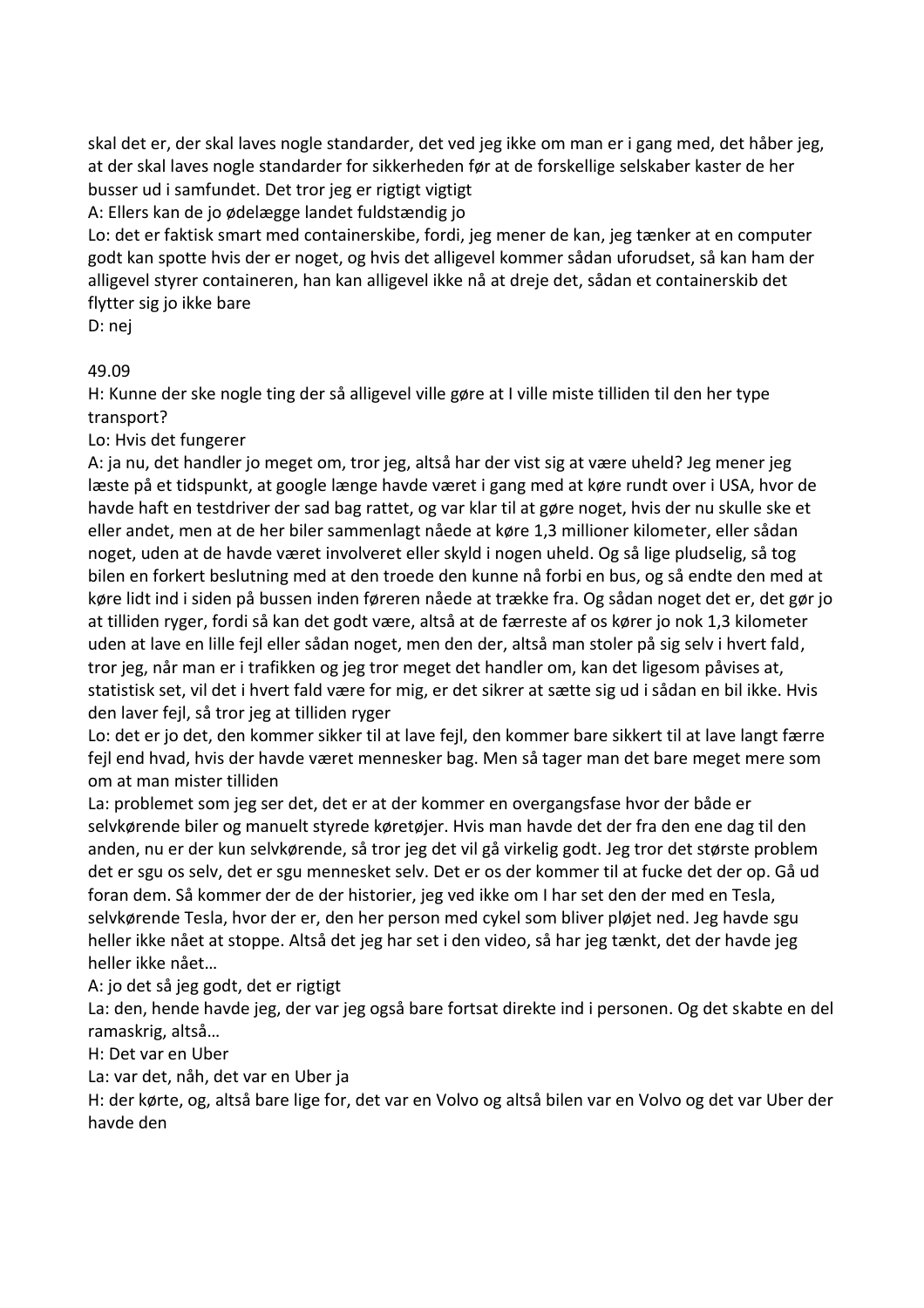La: ja ja, ja, det er Uber der har det der store forsøg der. Og jeg havde heller ikke nået det, ikke som jeg ser det umiddelbart med…

A: Ja skal vi ikke gætte på at den menneskelige reaktionstid på ca, ja hvad er det, to sekunder eller sådan noget, den er jo nok væsentlig højere end hvad computeren eller hvad der nu måtte sidde i den respektive bil kan sige "hov, der er fare, jeg skal prøve at bremse, kan jeg nå det". Det ja. Måske

Lo: det tror jeg også

La: der skal virkelig. Altså hacking. Det er det, hvis der virkelig bliver meget. Og ikke sådan et enkelt tilfælde, men hvis det sådan gentagende gange bliver hacket og der bliver kørt ind i alt muligt og sådan noget, så vil jeg miste tilliden til.

H: Jeg mener at Uber selv var ude og fortælle, at det faktisk var en softwarefejl. Og at den faktisk. Grunden til at det vi kan se var en situation, hvor man tænker at man ikke kunne nå at reager var fordi at den faktisk satte farten op, fordi den lavede en fejlkalkule (spredt latter. Lyder forarget). Men hvad nu hvis den gør det sjældnere end mennesker gør det?

A: Det er stadig et problem…

D: Ja, det tror jeg også det er

A: …fordi du overlader så meget af kontrollen. Fordi det er jo derfor vi ikke allerede har dem, kan man sige, fordi de kører bedre end vi gør

D: Og så er det det, det er jo lidt det samme, når historien først er blevet fortalt, når først det er sket, så tænker, så går folk ikke ind og kigger i statistikker og så videre, man ser bare, nu er der en førerløs bus der er kørt ind i en flok skolebørn, eller hvad det nu er, der stod ved busstoppestedet. Så går man ikke ind, så fokuserer mennesket bare på det, tror jeg. Og går ikke ind og undersøger "er det sket før? Hvor mange er der døde i trafikken på den måde" og så videre

A: ja og man tænker måske nok, jeg har da aldrig kørt sådan en flok skolebørn ned før vel, men det skal der jo nok være nogen der har.

La: jeg har det sådan, at hvis det er lavere end mennesket, så må man bare sig ja. Det er jo stadig teknologi lavet af mennesker, så der vil være fejl i, og det må man bare acceptere

Lo: nej det skal være signifikant, signifikant lavere. Det skal ikke bare være lidt lavere, det skal være meget lavere

H: okay, risikoen skal være meget lavere

Lo: ja

La: der har jeg, hvis det er lavere, så er det jo stadig bedre end mennesket…

A: ja sådan tror jeg også godt man kan…

La: så kan jeg ikke se et problem. Altså jeg vil da næsten hellere have det er en robot der har kørt en ned, end at det er en, altså et menneske bag, der skal have en straf og som også er måske psykisk ødelagt af at have kørt en ned og sådan noget. Så jeg tror samfundsmæssigt, der er det da bedre at det er en robot der har kørt en ned.

D: Altså det er faktisk en rigtig god pointe, synes jeg. Nu skete der jo faktisk en ulykke her for nylig ude på DTU's… nede på øen…

La: nå ja, hende der døde der

D: … det var en truckfører der, det er et meget frygteligt uheld, en truckfører der kom til at køre en kvinde ned, der arbejdede derude. Og hvis nu den havde været, den mand han har det jo forfærdeligt. Og egentlig, hvis den havde været fjern, hvis det havde været en førerløs truck, tænker man, så ville der jo ikke stå en mand tilbage med det på sin samvittighed. Det ville der jo ikke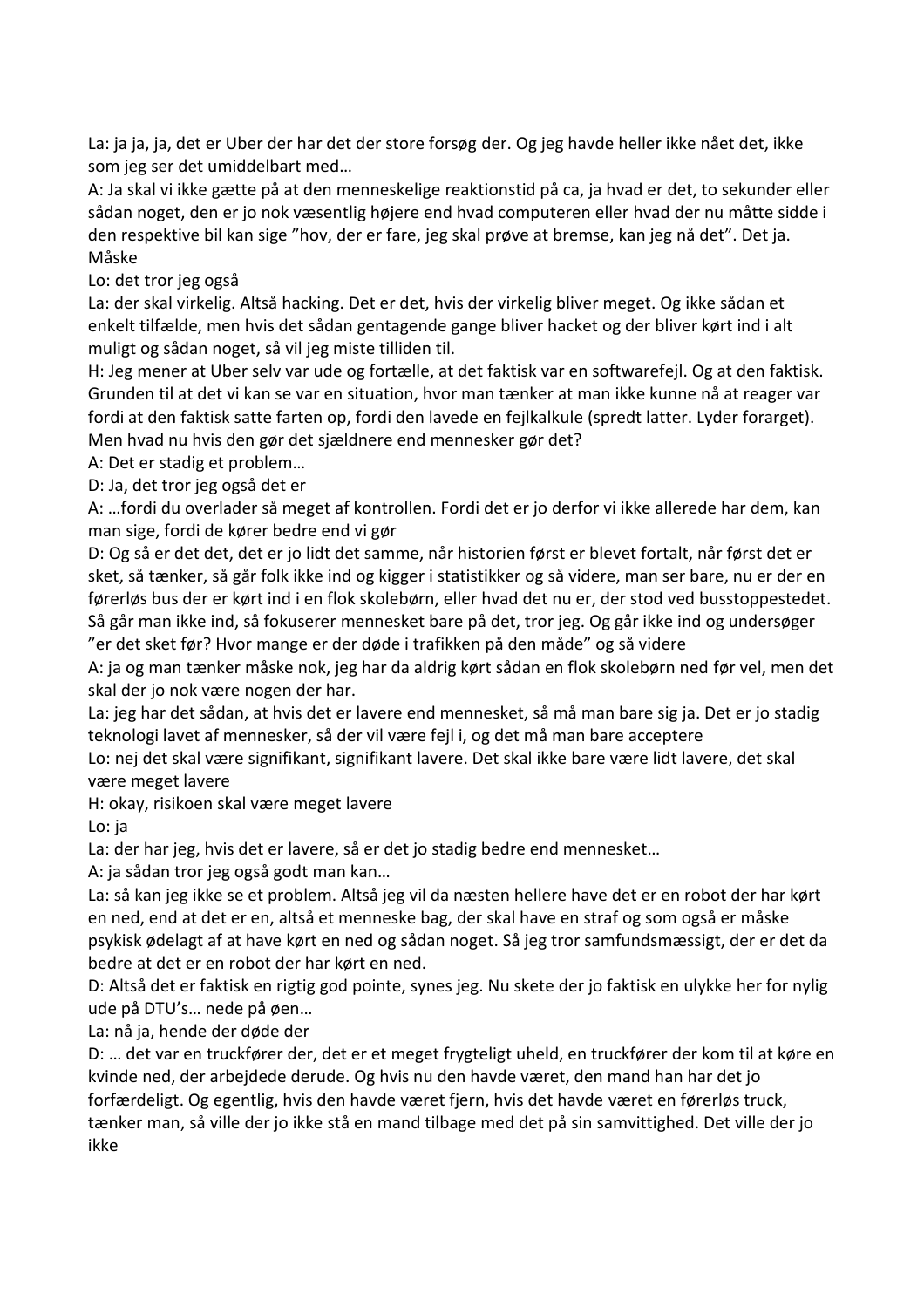Lo: nej det er en god pointe, men så er der også, det ved jeg ikke, der er mange aspekter i det, fordi hvad så med kvindens familier der blev kørt ned. Det må være svært at acceptere at det havde været en computerfejl eller det havde været en. Så der er jo mange sådan… D: Ja det er jo så det

#### 55.10

H: Jeg skifter jer lige over til noget lidt andet. Forestil jer at, det kan være den her, det kan være en gul bus, altså det kan være en fuld størrelse bus. Men den kører i princippet lidt som en almindelig bus gør i dag, som en del af den kollektive transport, der er bare ikke nogen chauffør ombord. Kan I se nogle, hvordan ville I have det med jeres sådan personlige oplevelse af tryghed? Tænker I at der vil være, kunne være et tema dér?

A: Jeg ville personligt stole lige så meget på den, hvis ikke mere. Men jeg tror det kommer an på hvem man er

H: jeg tænker ikke så meget i forhold til trafiksikkerheden, men ligeså meget i forhold til din oplevelse af personlig sikkerhed

A: ja, jamen den ville jeg helt klart synes, måske var endnu højere. Men det har måske også noget at gøre med at jeg har læst lidt om det, jeg studerer måske noget der relaterer sig meget til det, ikke, jeg læser (AI machin-noget ?), så jeg stoler jo på det, jeg ved godt altså bag en bus der kan jo sidde en chauffør der er træt, har fået en dårlig nyhed, måske ikke er helt fokuseret, men stadigvæk har det sådan "jeg tager på arbejde fordi jeg er nødt til at tjene de her penge". Der kan være så mange ting der lige gør at et menneske ikke lige er fokuseret på trafikken som man skal være. Så jeg vil helt klart synes at det var, jeg ville føle mig lige så tryg personligt

Lo: jeg tror det er en vanesag. Man skal vænne sig til at de er der. For jeg tror i starten måske at jeg vil være lidt forskrækket over at der ikke sidder nogen bag…

H: mmm men hvad hvis der sidder en person I ikke kender og sover inde i bussen, ville det gøre en forskel på om I havde lyst til at tage den eller ikke tage den?

Lo: Hvad mener du med sover, altså bare som passager, en passager der sover?

H: Der sidder en derinde, vi tror han sover, sådan lidt konspiratorisk (der smågrines)

A: ja altså bare a'la hvis der sad en og sov i en bus nu?

H: ja

D: men det kan også være en lørdag aften klokken to om natten, ikke. Ja. Jeg tror ikke jeg ville sætte mig op i den

H: hvad siger du, undskyld

D: nej jeg tror ikke jeg ville sætte mig op i den, altså hvis jeg kunne lugte at der ligesom, altså hvis jeg følte mig den mindste smule, altså det at der ikke er en chauffør, som ligesom kan holde øje i bakspejlet. Hvis det er en der, ja, jeg tror ikke jeg ville sætte mig op i den. Af sikkerhedsmæssige årsager

Lo: det ved jeg ikke rigtigt. Jeg tror at det vil, nok vurdere hvordan jeg synes personen så ud, der lå og sov (spredt tilkendegivelse), ellers ville jeg da bare tænke "nå, hun er nok faldet i søvn og så glemt det," ligesom man ser det i s-toget og alle andre steder

A: (griner) på vej hjem fredag aften der

Lo: ja, én der var på vej hjem. Så ville jeg ikke tænke så meget over det, men jeg tænker at hvis det var sådan en, men de ville heller ikke ligge der og sove, jeg tror faktisk jeg ville være lidt ligeglad. Jeg ville måske bare gå hen og prikke til personen….

D: Ja (lyder resigneret), jaja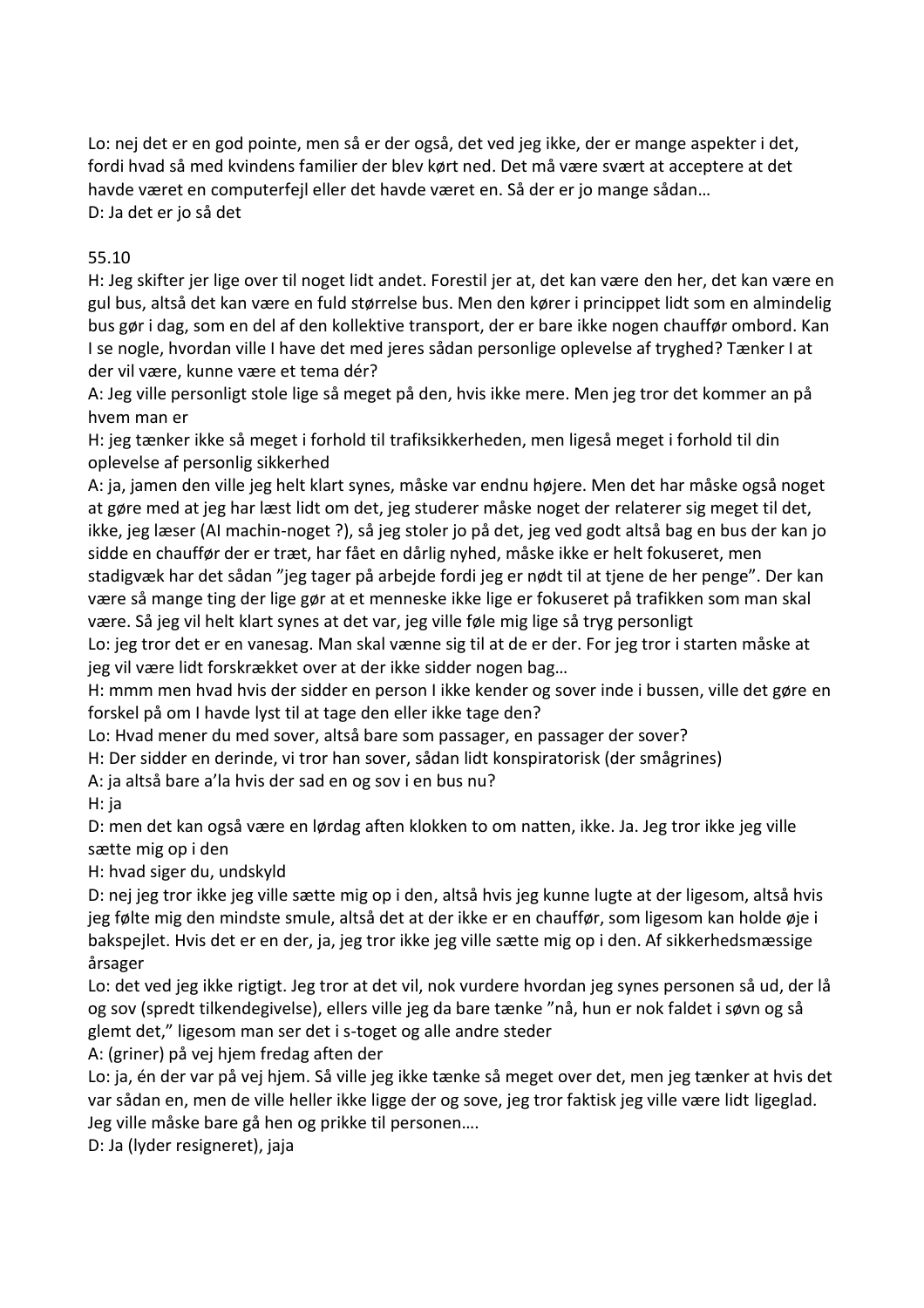A: Du ville måske, altså hvis det er sådan en fornemmelse hvor du har sådan, åh her har jeg det, jeg ved ikke lige…

D: ja det er netop den!

A: …jeg har det måske ikke helt godt med lige at sætte mig så tæt på den her person, den ser ikke lige så rar ud, ville du så gøre det i en almindelig bus, eller ville du sætte dig lige ved siden af samme person i et s-tog for eksempel på vejen hjem, det tror jeg måske heller ikke lige man ville D: nej. Men altså det er det der med at kunne lodde situationen for det var, jeg har jo selv teenagesønner ikke, som også kommer glade hjem om natten, eller nu er de flyttet hjemmefra, men det gjorde de (der grines), og hvis jeg kunne se at det var sådan en som dig der for eksempel sad og sov, fordi der kunne jeg jo hurtigt regne ud at det er fordi du har fået for meget. Men hvis du nu var en type som jeg ikke var helt tryg ved, som ved bare at kunne se på det, så ville jeg jo ikke, så ville jeg ikke stige ind, tror jeg, hvis jeg var alene

La: Hvad hvis der var kamera i?

D: øøøhhh… ja, der kan sgu hurtigt ske, altså det kan jo ske så hurtigt, så det kamera er jo ligegyldigt tænker jeg…

A: det vil være svært, der vil jo altid…

Lo: nå jo, men så vil der være dokumentation for at der var sket noget

D: ja, så er jeg død inden ikke (der grines)

A: men det kan man jo så sige om så mange ting ikke…

H: Men pointen her er jo i virkeligheden bare, at folk træffer deres valg ud fra hvad de er komfortable med, mere end hvad der måske nødvendigvis er farligt, det er det jeg ligesom prøver at finde ud af. Er der en faktor her?

Lo: det tror jeg da helt sikkert der er. Altså en faktor

H: hvad hvis man så sidder i bussen, hvis man er i den her bus alene, lad os sige, på ydertidspunkter, hvordan ville I have det med det?

La: godt. Fint. Jeg ville ikke være bange, om der så var en anden der sad og sov, fuldstændig fin. Glimrende. Jeg synes at de der busschauffører dem tror jeg alligevel ikke er istand til noget som helst, så hvis der er en eller anden overfaldsalarm eller et eller andet i bussen, så er det fint med mig.

Lo: jeg tror jeg ville have det lidt stramt hvis jeg sad med den alene og så kørte et bestemt sted, og så der kommer sådan, kom en flok ind af sådan nogle lidt suspekte typer. Så ville jeg have det lidt stramt, og så skal der i hvert fald, det ved jeg ikke, så vil jeg føle mig lidt utryg, det kan godt være der ikke sker noget, men vil da helt klart have nogle tanker

A: men det er bare rigtigt svært at gardere sig imod ikke…

Lo: ja, men de tanker har jeg også når der er en busschauffør, fordi jeg tænker at busschaufføren heller ikke kan gøre noget alligevel. Så de tanker har jeg også nu. Så det kan være det er lige meget om den er førerløs eller ej

A: ja jeg tror også jeg vil være der, som du siger La, altså…

H: som La siger?

A: ja. Busschaufføren gør sgu da nok ikke noget alligevel, altså…

Lo: det tror jeg heller ikke

A: …hvis der skulle ske noget…

La: hvis der er en eller anden form for overfaldsalarm, så må det være okay

D: Altså det tror jeg simpelthen ikke er rigtigt. Det I siger, altså den tror jeg simpelthen ikke på. Altså jeg tror helt klart på at en normal busschauffør vil selvfølgelig reagere hvis du bliver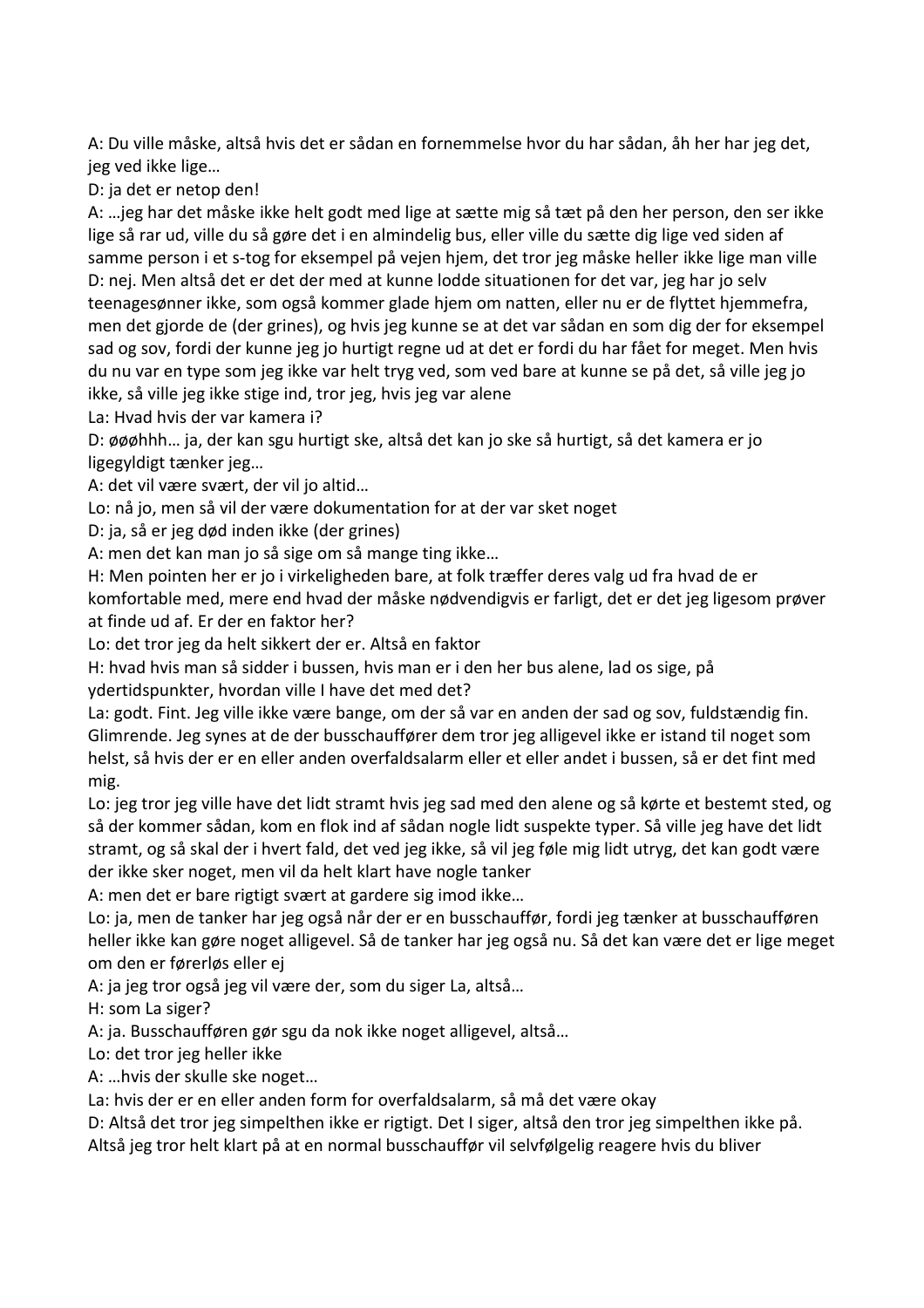overfaldet, eller trykker på overfaldsalarmen eller et eller andet. Selvfølgelig vil de det, ikke. Og så tænker jeg også, vi har jo forskellige. Altså I er jo unge og så videre ikke. Og så findes der jo en dame på 70 ikke, som skal op i den her førerløse bus også, ikke

La: men jeg mener så ikke at den… utryghed er godt nok begrundet til at man skal lade være D: nej jeg siger ikke, det siger jeg heller ikke, at man skal lade være…

La: men jeg tror det er sådan. Generelt kan vi godt sige i Danmark at vi skal være rigtig rigtig trygge, og det, altså jeg tror at risikoen eller sandsynligheden for at der sker noget er så lave, så… man skal bare gå op

D: eller også skal man finde på noget som kan gøre at det bliver mere sikkert. Altså nu er der ikke nogen chauffør…

La: nej nej nej, jeg tror du mener at følelsen af at være mere sikker, fordi, er det ikke det det handler om? Er der ikke så få tilfælde?

D: sikkert. Sikkert. Altså jeg ved ikke hvor mange tilfælde der er ….

La: for jeg tror nærmere det er frygten for at der sker noget er langt langt større end hvis man så kigger på hvor mange overfald der er og sådan, så tror jeg det er meget meget få

H: men det der er, når man kigger på det i forhold til kollektiv transport så er problemet, at dem der ikke føler sig trygge ved at bruge det, de lader jo være med at bruge det. Sådan så, det kan godt være at det meget sjældent der sker noget, men hvis det gør at der er hele segmenter der ikke bruger det, så kan man sige, så er der et argument for at overveje hvad kan man lave af sådan nogle ting der kan gøre at folk oplever sig mere trygge

La: ja ja men det var også bare det jeg. Det var i forhold til, skal man gøre så folk oplever sig mere trygge. Det kan man, fordi der er lidt andre ting man kan gøre der i forhold til om det skal være mere sikkert, fordi mere sikkert kan også godt betyde mere besværligt. Og så er det, så er der måske nogle andre der ikke gider bruge det, ikke. Altså det er mere hele den diskussion ikke. Hvis det er meget frit tilgængeligt. Så kan det godt være der er nogen der synes det er lidt usikkert, men der er sådan en anden, en ting der man skal have fokus på.

D: eller også så skal man, altså arbejde på, nu ved jeg godt det hedder førerløst ikke, men ellers så skal man arbejde på for eksempel at man har ligesom en vagt med busserne efter klokken 20 om aftenen og to om natten, jeg ved ikke…

Lo: men det kan jo også bare ske på øde områder midt på dagen. Altså utrygheden kan jo være på alle tidspunkter, tænker jeg

D: ja det kan det

A: ja og det er forskelligt hvad der skal til for at folk føler sig trygge, den er svær.

#### 1.03.45

H: jeg prøver, jeg skifter lige igen til… hvordan ville I have det med, hvis. Altså man kan sige at noget af det der sker indenfor den kollektive transport i øjeblikket, det er at den bliver mere og mere baseret på at folk har adgang til internet via deres telefon. Hvordan ville I se på, hvis det var et kriterie for at man kunne komme med, at man havde en telefon. Altså det er den måde man finder den, simpelt hen. Ville det gøre, har I en holdning til det?

M: jeg tror ikke det vil gøre mig så meget, fordi jeg plejer generelt vant til at tjekke google maps fordi jeg ikke har styr på, altså som oftest har jeg ikke styr på hvor busserne går, eller hvilken rute jeg skal tage, ligesom. Det er ikke ligesom da jeg var lille, så vidste jeg at jeg skal altid tage den her bus. Så jeg vil altid tjekke min busrute inden jeg tager afsted.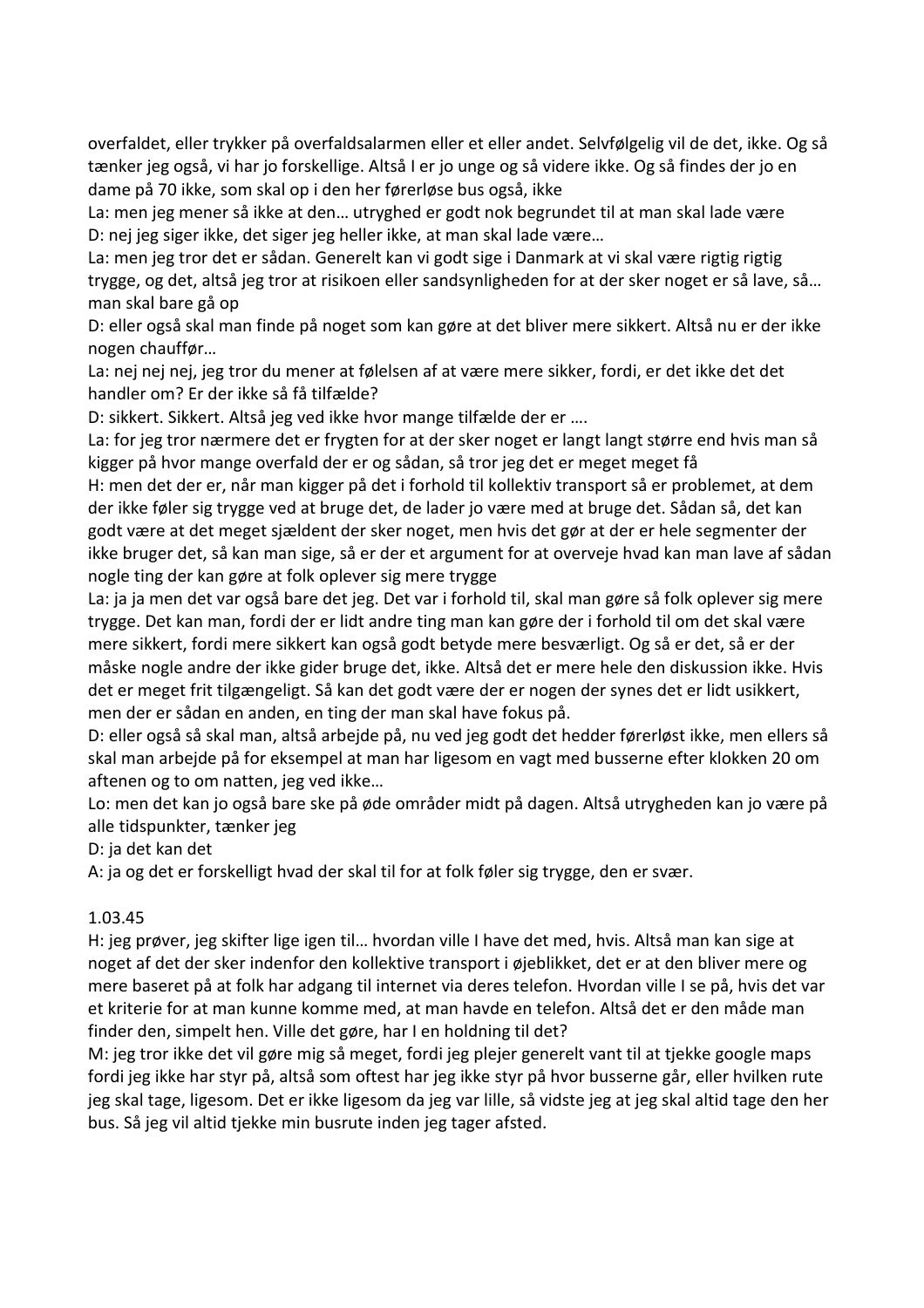Lo: ja jeg ville heller ikke synes det var et problem for mig selv, men nu ved jeg at jeg har en mormor som ikke har noget internet, og der tænker jeg at det ville være synd hvis man udelukker de grupper, som bor for eksempel i sådan nogle rækkehuse eller sådan noget, ældre, hvor de ikke har en smartphone. Hvis man udelukker dem ved at de faktisk kan spare en bil ved at kunne finde ud af at tage en bus op til deres handlested og komme tilbage igen

A: Ja specielt når det måske faktisk er ældre mennesker der vil have mest gavn af det. Af alle. De er måske blevet for gamle til at køre bilen sikkert, eller noget i den stil, og der er også for langt til at gå, så er det jo ærgerligt at det også er dem der typisk ikke måske lige altid har internet ved hånden, ligesom de fleste nu om dage har

Lo: der ryger så noget intelligens fra bussen ikke. Altså noget smart ved at man kan klikke sig ind og sige du skal komme i mellem det her tidsrum, så ryger der jo så noget fleksibilitet der.

A: Ja hvordan laver man lige et kompromis

Lo: ja, den er svær

La: jeg synes ikke man skal have (?), jeg synes ikke man skal kunne kræve af folk. Der er også nogle datamæssige ting som jeg ikke helt forstår hvorfor man skulle. Hvad er det til? Er det sådan så man kan se hvor folk har været, eller hvad er det? Der er noget privacy der som jeg synes lugter lidt A: ja så du vil hellere bare have nogle faste stop måske, eller mere eller mindre faste stop, hvor man så går hen og buzzer sig ind og siger, vær sød at inkludere det her stop i din rute, frem for at man gør det på en telefon for eksempel

La: ja

Lo: der tror jeg at jeg vil være lidt ligeglad, for jeg tænker ikke at jeg tager sådan nogle hemmelige steder hen, og der ikke er nogen der må vide hvor jeg har været henne, eller sådan…

D: (griner) jeg påstår jo, at hvis man er på facebook, så, de ved hvor du er, whatever, der er ikke noget hemmeligt mere. Ikke ret meget

Lo: nej

La: men jeg har det også sådan at en ting er hvad jeg selv siger ja til, en anden ting er hvad andre folk skal have lov til at sige nej til. Og det kan godt være at jeg bruger nogle apps og så videre, men jeg har også en kæmpe respekt og forståelse for at der er nogle der ikke har lyst til at give data i hoved og røv til alle mulige. Og blive udnyttet og få lavet en eller anden profil der bliver samlet af dig i Brasilien eller et eller andet skummelt sted som bliver solgt videre til nogle andre der vil sælge dig alt muligt lort, eller måske en dag til et forsikringsselskab der hiver en masse data. Du kan lige pludselig ikke forstå hvorfor de gider ikke at forsikre dig og sådan nogle ting. Altså det synes jeg i forvejen der er så meget der gør, at sådan nogle ting de skal virkelig tænkes igennem Lo: der snakker vi om datasikkerhed og sådan noget?

La: ja og privacy og sådan noget privatlivets fred

Lo: ja, at de ikke skal gives videre, informationerne og sådan noget jo. Så længe, hvis det bare bliver holdt indenfor…

La: men problemet er jo bare når … de ikke bliver det. Facebook troede heller ikke de gav en masse videre

H: kan man sige det på den måde, at hvis vi laver kollektive systemer, så er det smart at gøre det på en måde, hvor man ikke forudsætter folks accept af at deres data bliver brugt

La: det synes jeg

A: ja

H: kan man sige det på den måde? Fordi så kan folk jo selv vide … hvad siger du?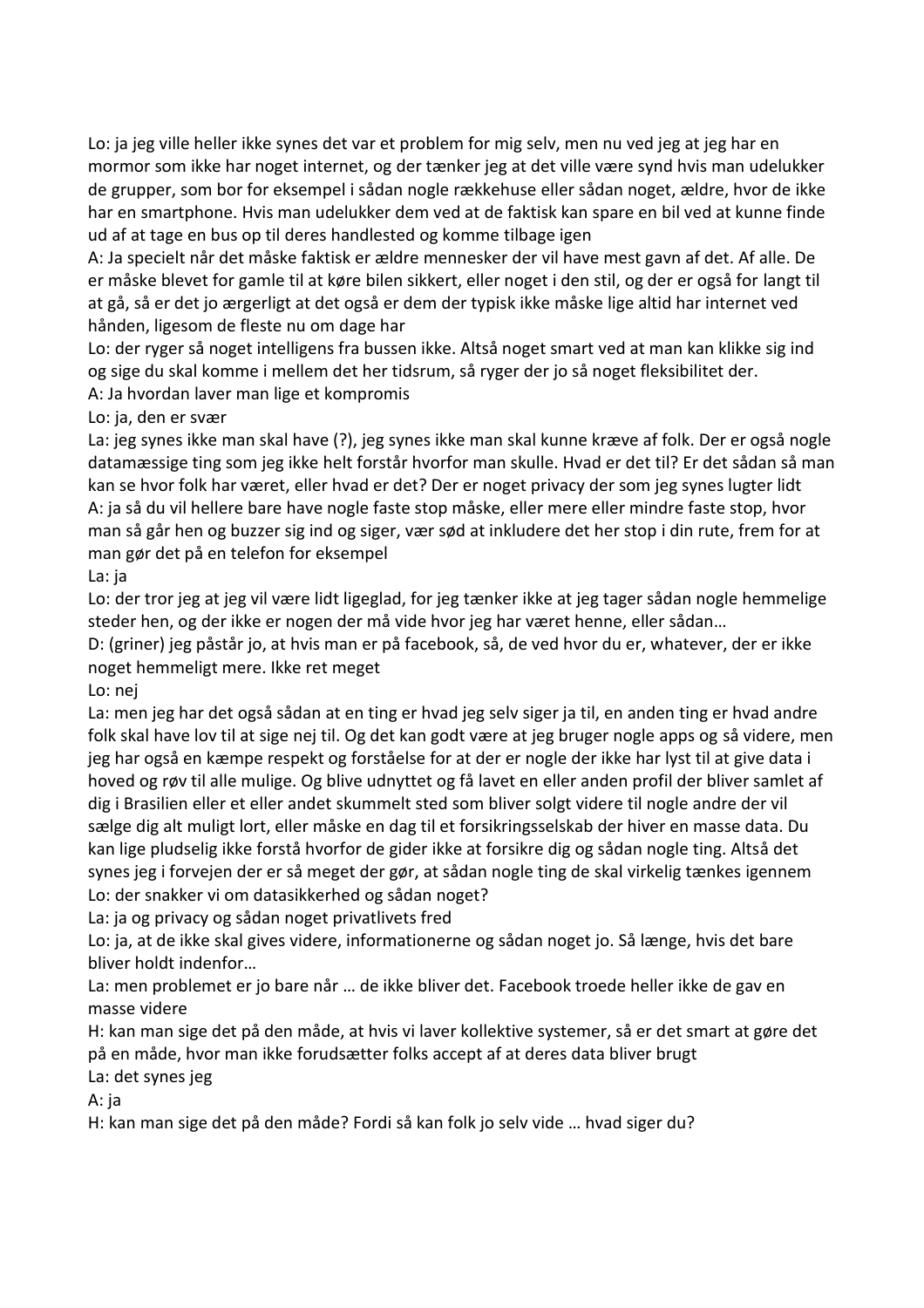Lo: det ville faktisk være smart hvis man lavede en kombi. Altså hvor du både kan buzze dig ind, men hvis du vil, så kunne du også buzze dig ind på din telefon… og sige jeg er her, og så har du buzzet dig ind, og så behøves du ikke være der. Hvis man siger, de der fem minutter før for at buzze dig ind på ruten. Den laver en anden rute eller et eller andet, hvad ved jeg, så har man jo selv muligheden.

D: Jamen bliver det ikke mindre smart, hvis ikke man bruger telefonen. Altså den der fleksibilitet, forsvinder den ikke lidt, hvis ikke man bruger telefonen?

Lo: jo hvis jeg, det, hvis vi snakker om det der med parcelhuskvarteret, så vil det i hvert fald helt klart blive mindre smart hvis man skal ud og buzze sig ind

A: ja så ville man være nødt til at have de der stop, ikke

D: ja, men vi bruger jo også rejsekortet i dag, så i dag der samler, så samler DSB jo også data op fra os

Lo: ja hvor har du rejst fra og til

D: ja det gør den

La: der kan du jo få et anonymt rejsekort

D: Hvad siger du?

La: få et anonymt rejsekort

D: ja det kan du jo selvfølgelig også, det kan du selvfølgelig også, men de samler. Altså når jeg går ned i Brugsen og handler, og bruger mit Coop kort, så ved de jo også hvad jeg har købt. De ved om jeg er alkoholiker, eller hvor mange kager jeg bager eller sådan noget, det ved de jo

H: ja fordi du bruger dit Coop kort, du kunne jo lade være, altså du har jo muligheden for at …

D: Ja. Jeg kan, jeg får jo rabat (griner)

H: Ja det ved jeg godt, jeg …

La: ja så kan man sgu ikke lade være, vel altså (der grines)

Lo: der samler man point og sådan noget

1.09.36

H: Sidste ting. I kender det her kort gætter jeg på, genkender det…

Lo: ja

La: det må man sige

H: de her busser vi skal ud og køre med, de har det skidt med Anker Egelundsvej, så vi var stillet overfor at den kører, enten på den ene sider, eller på den anden side. Det viser sig at anker Egelundsvej er sådan en vej der bare ikke kan krydses

A: nej det kan godt være svært (Der grines), det vil nok være smartest at lade være

H: vi ville være nødt til at ringe efter politieskorte hver gang der var nogen der skulle køres over på den anden side, så vi besluttede os for at det var nok ikke så hensigtsmæssigt.

La: ja den er fanme svær

A: Forgængeroverfelt og cyklister og, i hobetal

H: mmm vi har lige sådan et par minutter tilbage så jeg tænker om ikke I kunne have lyst til lige at snakke om hvad kunne være interessant og bruge sådan en bus til. Den kan ikke køre hurtigt. Den kører, I skal regne med den kører omkring 15 kilometer i timen, men i det område der, hvordan ville I sætte den i drift?

Lo: jeg ved det ikke, for jeg holder mig kun over i (20x ?) (Der grines)

H: du skal simpelthen lige have nogle nye frokostaftaler nede i den anden ende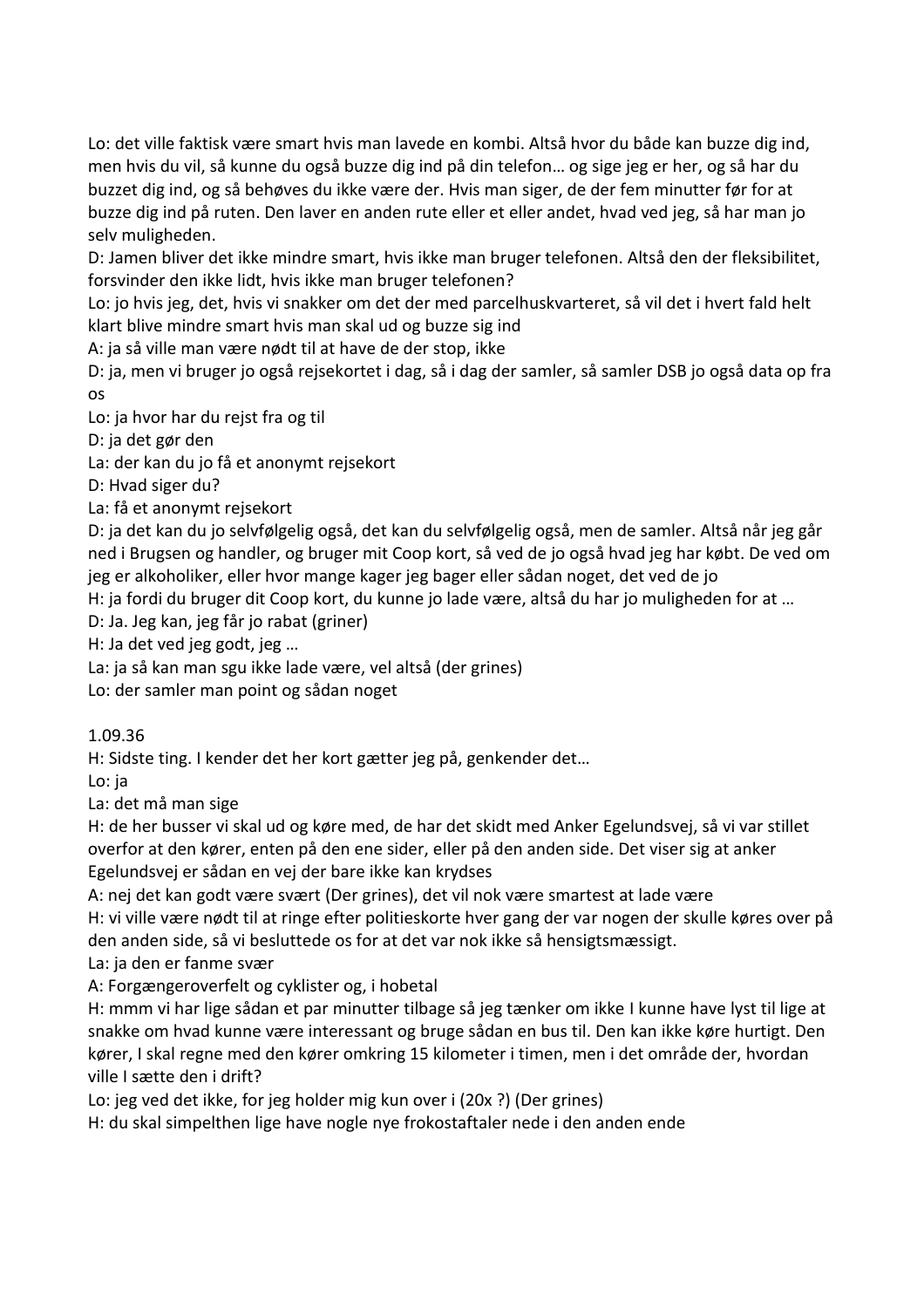La: jeg ville sætte den der, herned til og ned til Skylab, og det er fordi eg sidder dernede (Der grines)

A: Du kunne jo snildt inkludere kollegiet dernede, der bor i hvert fald 100 mennesker ikke, eller sådan noget. Og på samme måde kan du inkludere Cam(?) og Netto, hvis man vil derover. Det vil jo især være populært når det regner og sådan noget. Og så tror jeg at jeg ville prøve at flette den ind omkring de mest altså brugte bygninger i området, som er, altså jeg mener 421 bliver brugt rigtigt meget. Skylab.

D: Science park. Nej ikke for studerende jo, det er mere for virksomheder.

A: også 324

Lo: ja hvis man kom ind på pladsen der, der er jo rigtigt mange bygninger bliver brugt …

A: ja lige præcis hvis den køre indad på parkeringspladsen der ikke. Så tror jeg også. Og så, hvis man kommer ned i nærheden af Anker Egelundsvej og så vende om eller flette det ind over ruten, så kan du jo komme tæt på det andet område også. Og gøre (?) men jeg vil nok prøve at fokusere på nogle af de steder…

H: af de steder

M: og hvis man kunne ramme, det ved jeg ikke om er en mulighed, nu går der jo busruterne. Så hvis man kommer ind ved, der hvor gymnasiet ligger, ved 81, og 190 ligger, og man skal til Skylab, hvis den så kom idet bussen kom, så man kunne hoppe på den anden for at komme til Skylab eller andre steder, det kunne være så snedigt.

A: det vil da være smart, tænker jeg…

M: hvis det lige passer ind

A: i forhold til hvor de andre busser også stopper. Det er klart.

D: jeg ville jo elske at skulle forlade min. Altså ikke at skulle forlade min parkeringsplads her. For når jeg kommer tilbage, så skal jeg parkere hernede. Men hvis jeg har været til et møde hernede ikke. Så hvis jeg kunne tage en bus herfra og køre ned i det her område, hvor jeg ofte er til møder, ikke, Skylab og så videre. Det ville være, det ville være meget fedt. Det er det samme behov som du har (henvendt til La.) mellem 101, dérfra og så dertil

La: ja derfra og Skylab, så…

H: og hvordan kommer I frem to tilbage mellem de to steder nu?

D: går eller kører i bil

La: jeg cykler normalt

H: okay

La: i dag er jeg gået

A: ja, jeg går også, men for tiden bevæger jeg mig ikke meget mere mellem her og så, mellem hovedbygning og 324, der er jo ikke så langt vel, men det ville ikke gøre noget, hvis der lige var en bus man kunne stige på

Lo: ja hvis man bare skulle over på den anden side af Anker Egelundsvej, de ville..

H: Altså jeg gætter på det ville være meget hurtigere selv at gå over på den anden side af Anker Egelundsvej

A: ja ja, ja ja så går man lige derover, og så kan den køre en ned af Asmussens alle eller hvad det lige måtte være ikke

H: yes

D: det, det er bare lige sidste ting i forhold til, da vi åbnede Skylab, Skylab lå jo før faktisk hvor vi sidder nu her omkring den første version af Skylab lå her ikke, og det er jo meget tæt på bygning 101. Og da så den her bygning 373 blev gjort i stand, eller blev renoveret for at Skylab skulle ligge